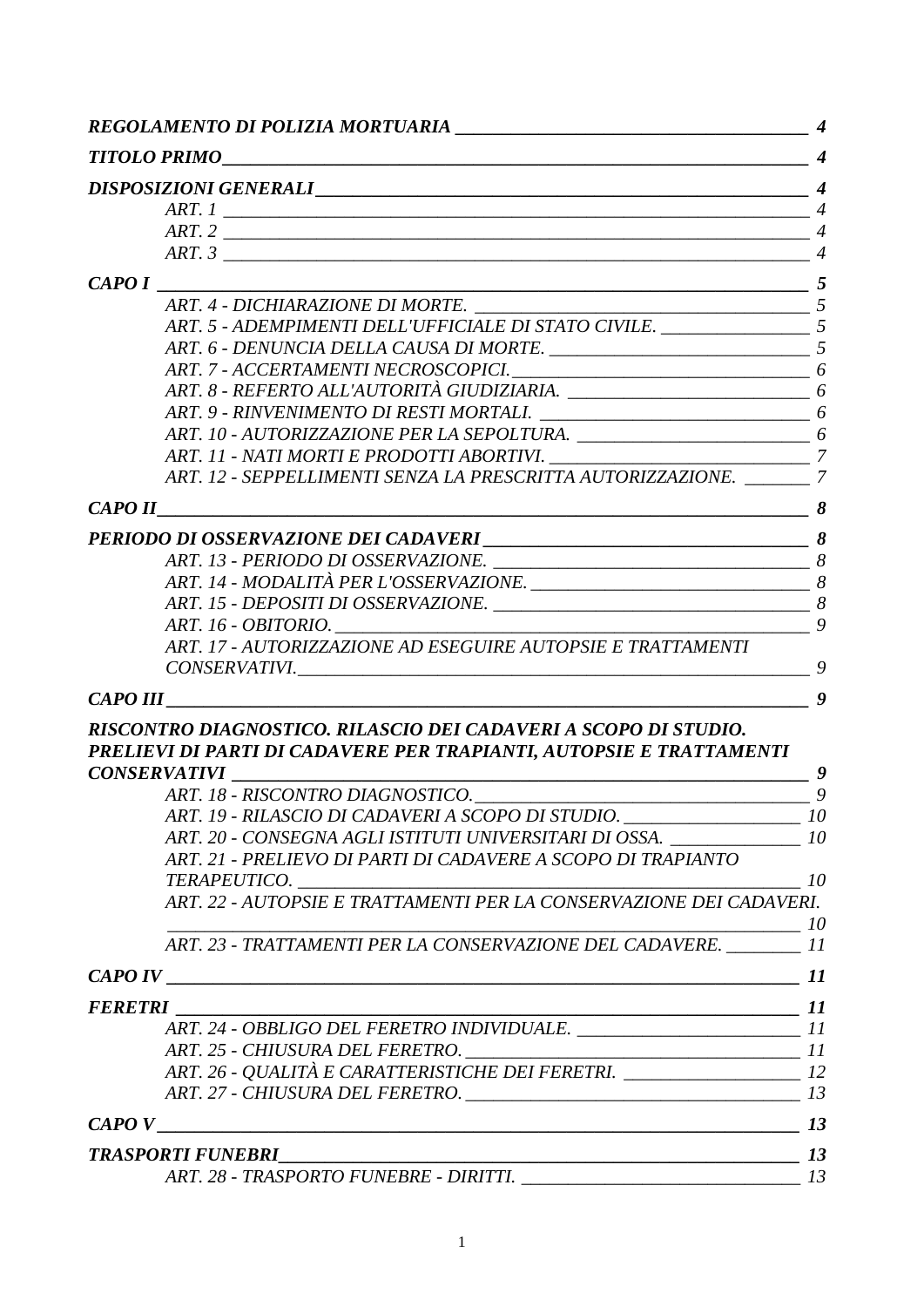| ART. 30 - AUTORIZZAZIONE ALL'INCARICATO DEL TRASPORTO. ____________ 14                                                                                                                                                                             |  |
|----------------------------------------------------------------------------------------------------------------------------------------------------------------------------------------------------------------------------------------------------|--|
| ART. 31 - PERCORSO DEL TRASPORTO - ORARI - MODALITÀ. ________________ 14                                                                                                                                                                           |  |
| ART. 32 - REQUISITI DEI CARRI E RIMESSE PER I CARRI. ____________________ 15                                                                                                                                                                       |  |
| ART. 33 - TRASFERIMENTO DAL LUOGO DI DECESSO AL LUOGO DEI FUNERALI.                                                                                                                                                                                |  |
|                                                                                                                                                                                                                                                    |  |
| ART. 35 - AUTORIZZAZIONE AL TRASPORTO DI SALMA IN LUOGO DIVERSO DAL                                                                                                                                                                                |  |
|                                                                                                                                                                                                                                                    |  |
| ART. 36 - TRASPORTI DECEDUTI PER MALATTIE INFETTIVE. ________________ 16                                                                                                                                                                           |  |
| ART. 37 - TRASPORTO AI LOCALI DI OSSERVAZIONE. _________________________ 16                                                                                                                                                                        |  |
| ART. 38 - TRASPORTO DI SALMA FUORI COMUNE. ____________________________ 16                                                                                                                                                                         |  |
| ART. 39 - DISPOSIZIONI PARTICOLARI PER IL TRASPORTO FUORI COMUNE. 16                                                                                                                                                                               |  |
| ART. 40 - TRASPORTI DI SALME PER LA CREMAZIONE E DEI RESIDUI. ______ 17                                                                                                                                                                            |  |
| ART. 41 - CONSEGNE E COLLOCAZIONE DELLE URNE CINERARIE. _________ 17                                                                                                                                                                               |  |
| ART. 42 - TRASPORTO OSSA UMANE A RESTI MORTALI. _______________________ 17                                                                                                                                                                         |  |
| $\frac{18}{2}$<br>$CAPOVI$ and the contract of the contract of the contract of the contract of the contract of the contract of the contract of the contract of the contract of the contract of the contract of the contract of the contract of the |  |
|                                                                                                                                                                                                                                                    |  |
|                                                                                                                                                                                                                                                    |  |
| ART. 44 - CIMITERO DELLA MISERICORDIA ___________________________________ 18                                                                                                                                                                       |  |
|                                                                                                                                                                                                                                                    |  |
| ART. 46 - VIGILANZA SULL'ORDINE E MANUTENZIONE.                                                                                                                                                                                                    |  |
|                                                                                                                                                                                                                                                    |  |
| ART. 48 -SEPOLTURE PRIVATE: PRESTAZIONI DELL'AMMINISTRAZIONE E                                                                                                                                                                                     |  |
|                                                                                                                                                                                                                                                    |  |
| ART. 49 - MANSIONI DELL'INTERRATORE NEL CAMPO COMUNE. __________ 19                                                                                                                                                                                |  |
|                                                                                                                                                                                                                                                    |  |
|                                                                                                                                                                                                                                                    |  |
|                                                                                                                                                                                                                                                    |  |
|                                                                                                                                                                                                                                                    |  |
|                                                                                                                                                                                                                                                    |  |
| ART. 55 - RISERVA DELL'AREA DESTINATA ALLE INUMAZIONI.<br>20                                                                                                                                                                                       |  |
| ART. 56 - UTILIZZAZIONE DEI CAMPI DI INUMAZIONE. _________________________ 21                                                                                                                                                                      |  |
|                                                                                                                                                                                                                                                    |  |
|                                                                                                                                                                                                                                                    |  |
|                                                                                                                                                                                                                                                    |  |
|                                                                                                                                                                                                                                                    |  |
|                                                                                                                                                                                                                                                    |  |
|                                                                                                                                                                                                                                                    |  |
|                                                                                                                                                                                                                                                    |  |
|                                                                                                                                                                                                                                                    |  |
| ART. 63 - CARATTERISTICHE ED USO DELLE SEPOLTURE PRIVATE. _________ 22                                                                                                                                                                             |  |
|                                                                                                                                                                                                                                                    |  |
| ART. 65 - MODALITÀ DI ESECUZIONE DI SEPOLTURE PRIVATE. ____________________ 23                                                                                                                                                                     |  |
|                                                                                                                                                                                                                                                    |  |
|                                                                                                                                                                                                                                                    |  |
|                                                                                                                                                                                                                                                    |  |
| ART. 69 - LOCULI OSSARI.                                                                                                                                                                                                                           |  |
| ART. 70 - SEPOLCRI PRIVATI FUORI DAI CIMITERI. __________________________________ 25                                                                                                                                                               |  |
|                                                                                                                                                                                                                                                    |  |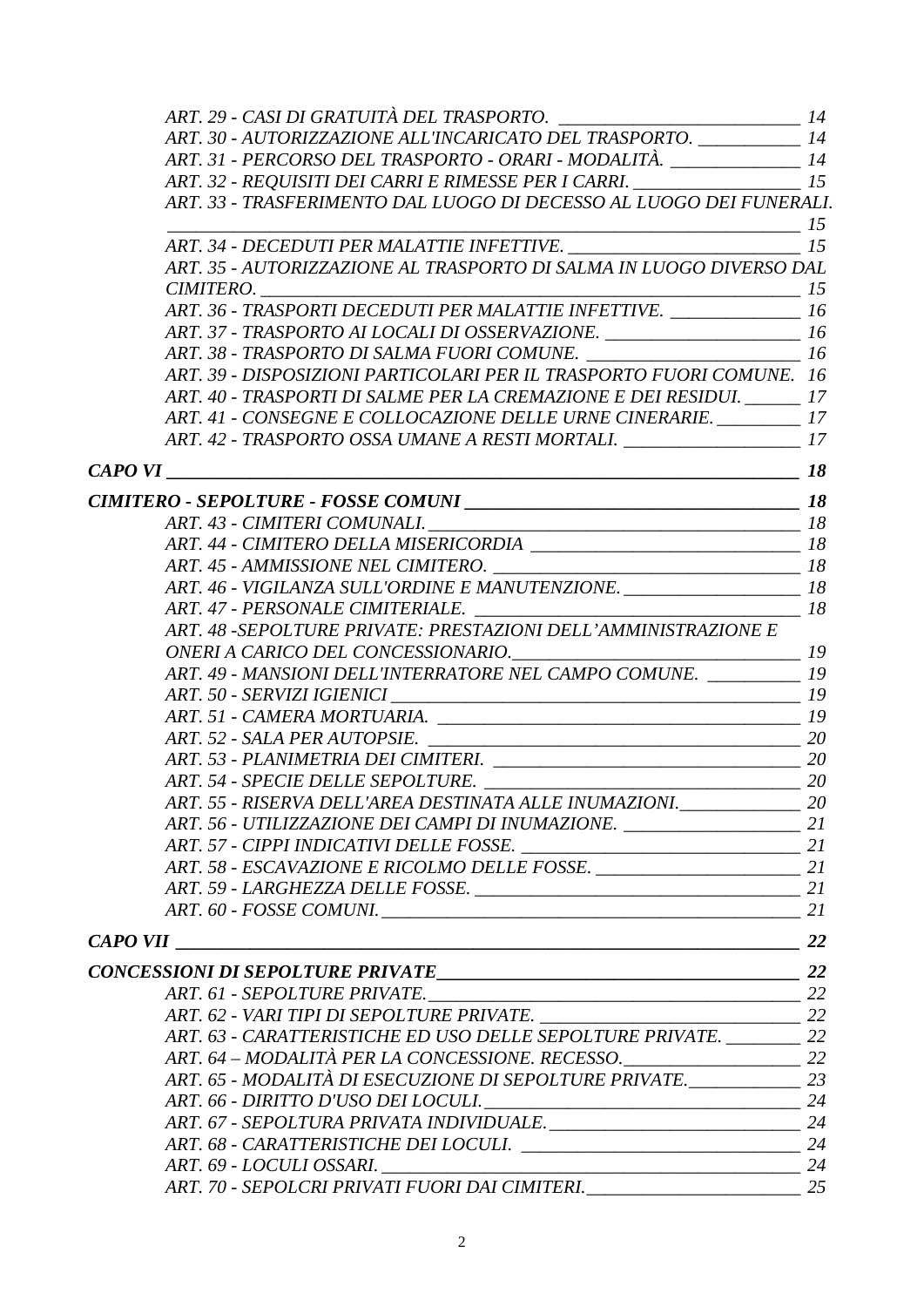| ART. 71 - TUMULAZIONI IN CAPPELLE PRIVATE O GENTILIZIE. ______________ 25            |    |
|--------------------------------------------------------------------------------------|----|
| ART. 72 - REQUISITI DELLE CAPPELLE FUORI DEL CIMITERO. _____________ 25              |    |
|                                                                                      |    |
| ART. 74 - AREE PER TOMBE DI FAMIGLIA O MONUMENTALI E CAPPELLE                        |    |
| GENTILIZIE.                                                                          | 25 |
| ART. 75 - SCADENZA PERIODO DI CONCESSIONE TOMBE DI FAMIGLIA O                        |    |
|                                                                                      |    |
|                                                                                      |    |
| ART. 77 - APPOSIZIONI DI LAPIDI - COSTRUZIONI. ________________________________ 27   |    |
| ART. 78 - RECINZIONE DI AREE - MATERIALI DI SCAVO. ________________________ 27       |    |
| ART. 79 - INTRODUZIONE E DEPOSITO DI MATERIALI. __________________________ 27        |    |
|                                                                                      |    |
| ART. 81 - DOVERI DEL CONCESSIONARIO DI SEPOLTURA. ___________________ 27             |    |
| $CAPO VIII$ 28                                                                       |    |
|                                                                                      |    |
|                                                                                      |    |
| ART. 83 - DIVIETO DI ESUMAZIONI STRAORDINARIE. __________________________ 28         |    |
|                                                                                      |    |
|                                                                                      |    |
|                                                                                      |    |
| ART. 87 - ESUMAZIONE ED ESTUMULAZIONE GRATUITA ED A PAGAMENTO. 29                    |    |
| ART. 88 - RINVENIMENTO DI MATERIALI ED INTEGRITÀ DEI RESTI. ________ 29              |    |
| ART. 89 - RECUPERO OGGETTI PREZIOSI E RICORDI. __________________________________ 30 |    |
|                                                                                      |    |
| <b>CAPO IX</b>                                                                       |    |
|                                                                                      |    |
|                                                                                      |    |
|                                                                                      |    |
| ART. 93 - COMPORTAMENTO DEL PUBBLICO NEL CIMITERO. ________________ 31               |    |
| $\frac{31}{2}$                                                                       |    |
|                                                                                      |    |
| ART. 94 - SANZIONI.                                                                  |    |
|                                                                                      |    |
|                                                                                      |    |
|                                                                                      |    |
|                                                                                      |    |
| LA ROTTA $\qquad \qquad$ 34                                                          |    |
|                                                                                      |    |
|                                                                                      |    |
|                                                                                      |    |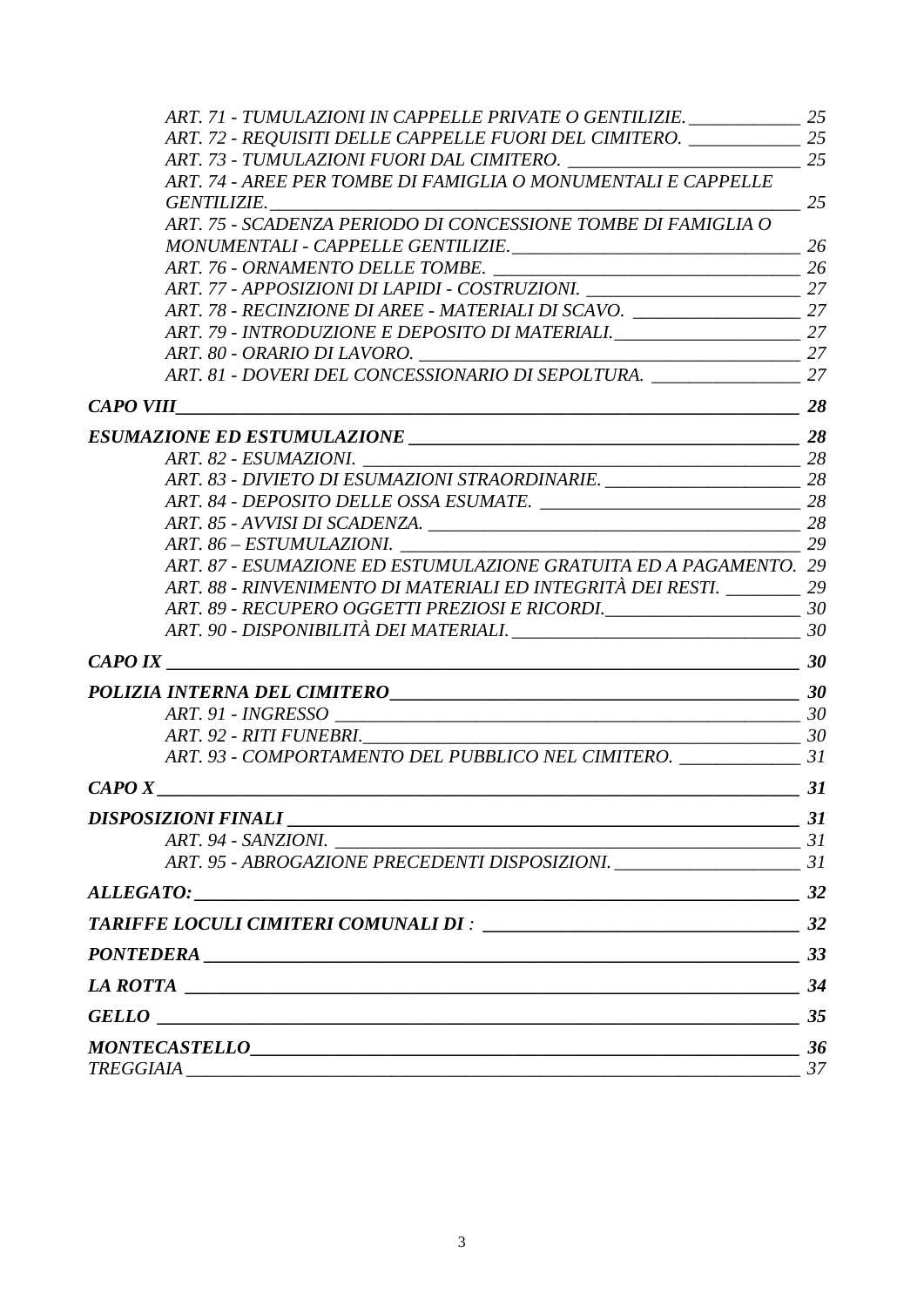<span id="page-3-0"></span>

## **REGOLAMENTO DI POLIZIA MORTUARIA**

### **TITOLO PRIMO DISPOSIZIONI GENERALI**

#### ART. 1

 1. Il presente regolamento disciplina, in armonia con le disposizioni del Regolamento approvato con D.P.R. 10.9.1990, n.285, il servizio necroscopico e le misure profilattiche relative, il servizio di custodia e di polizia del cimitero comunale e tutte le operazioni che, in via ordinaria e straordinaria, vengono compiute sui cadaveri.

#### ART. 2

 1. Il servizio di Polizia Mortuaria e dei cimiteri è di esclusiva competenza dell'Amministrazione Comunale e le relative attribuzioni sono esercitate dal Sindaco il quale si avvarrà per il raggiungimento dello scopo, dei Funzionari Medici all'uopo preposti dall'Unità Sanitaria Locale, dei Medici necroscopi, degli addetti al servizio cimiteriale e di ogni altro dipendente assegnato nella Pianta Organica del Comune e della Unità Sanitaria Locale, al servizio stesso, anche per quanto riguarda la manutenzione, l'ordine e la vigilanza sanitaria.

#### ART. 3

 1. Il Sindaco esercita le funzioni previste in materia dalle leggi e dai regolamenti ed adotta tutte le misure speciali di urgenza necessarie nell'interesse della salute pubblica, del buon ordine e del decoro.

 2. Al Coordinatore Sanitario dell'U.S.L. sono demandate le mansioni di vigilanza e di controllo sull'osservanza delle norme e disposizioni e di proposta delle misure di cui al comma precedente.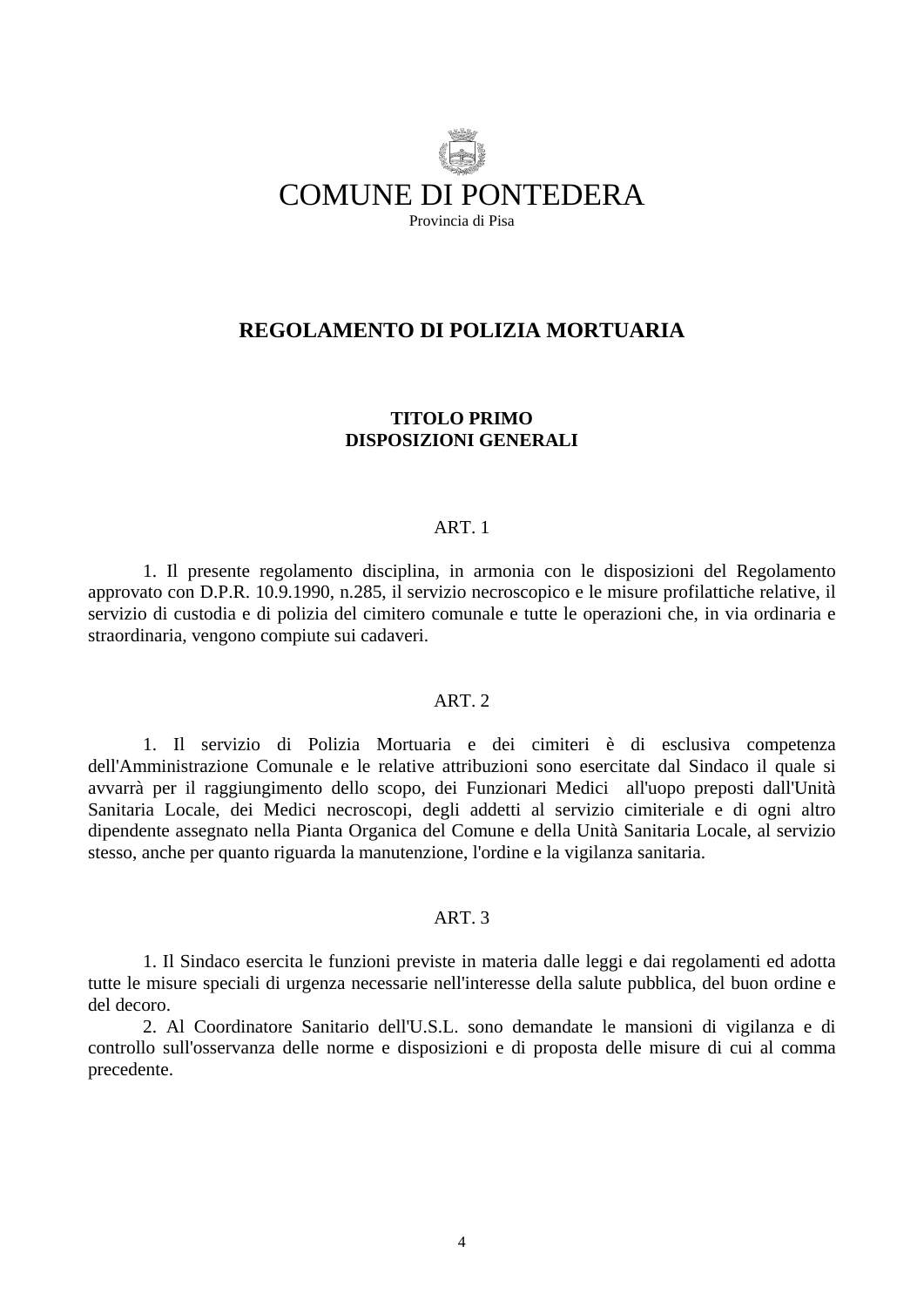## **CAPO I**

### ART. 4 - DICHIARAZIONE DI MORTE.

<span id="page-4-0"></span> 1. La morte di persona, sul territorio del Comune, deve essere dichiarata il più presto possibile, e, in ogni caso, non oltre 24 ore dal decesso, all'Ufficio di Stato Civile.

 2. La dichiarazione deve essere fatta da uno dei congiunti o da persona convivente con il defunto o da un altro delegato; in mancanza di congiunti o conviventi o medici che abbiano assistito al decesso, la denuncia va fatta da qualsiasi persona che ne abbia notizia.

 3. Tale dovere si estende pure ai casi di nati morti, di rinvenimento di membra e di ossa umane.

 4. La dichiarazione è fatta con apposito modello dell'ufficio contenente i dati occorrenti ed i vari adempimenti conseguenti; essa è firmata dal dichiarante e dal funzionario dell'Ufficio di Stato Civile incaricato.

 5. I decessi avvenuti in ospedale, ospizi, collettività sono notificati con l'apposito modulo, nel termine di cui sopra, a cura del Direttore o da delegato della rispettiva amministrazione.

#### ART. 5 - ADEMPIMENTI DELL'UFFICIALE DI STATO CIVILE.

 1. L'Ufficiale di Stato Civile, ricevuta la dichiarazione di morte, accerta, se del caso, le indicazioni date, riscontra le generalità del defunto sugli atti d'ufficio; promuove i necessari accertamenti necroscopici.

 2. Quindi, effettuati i predetti adempimenti, compila l'atto di morte e rilascia l'autorizzazione al seppellimento.

 3. Nel caso che dalla scheda di morte risultino o sorga comunque il sospetto che la morte sia dovuta a reato, il Sindaco deve darne comunicazione immediata all'Autorità Giudiziaria ed a quella di pubblica sicurezza, ai fini del rilascio del nulla osta per la sepoltura.

### ART. 6 - DENUNCIA DELLA CAUSA DI MORTE.

 1. I medici devono, per ogni caso di morte di persona da loro assistita, denunciare al Sindaco la malattia che, a loro giudizio, ne sarebbe stata la causa.

 2. Nel corso di morte per malattia infettiva compresa nell'apposito elenco pubblicato dal Ministero della Sanità, il Comune deve darne informazione immediatamente all'unità sanitaria locale dove è avvenuto il decesso.

 3. Nel caso di morte di persona cui siano stati somministrati nuclidi radioattivi, la denuncia della causa di morte deve contenere le indicazioni previste dall'art. 100 del D.P.R. 13.2.1964, n.185.

 4. Nel caso di decesso senza assistenza medica, la denuncia della presunta causa di morte è fatta dal medico necroscopo.

 5. L'obbligo della denuncia della causa di morte è fatto anche dai medici incaricati di eseguire autopsie disposte dall'Autorità Giudiziaria o per riscontro diagnostico.

 6. La denuncia della causa di morte di cui ai commi precedenti deve essere fatta entro ventiquattro ore dall'accertamento del decesso su apposita scheda di morte stabilita dal Ministero della Sanità, d'intesa con l'Istituto Centrale di Statistica, nonché su apposito stampato fornito dal Comune da conservare presso gli uffici di stato civile.

 7. Copia della scheda di morte deve essere inviata, entro trenta giorni, dal comune ove è avvenuto il decesso, all'unità sanitaria locale nel cui territorio detto comune è ricompreso. Qualora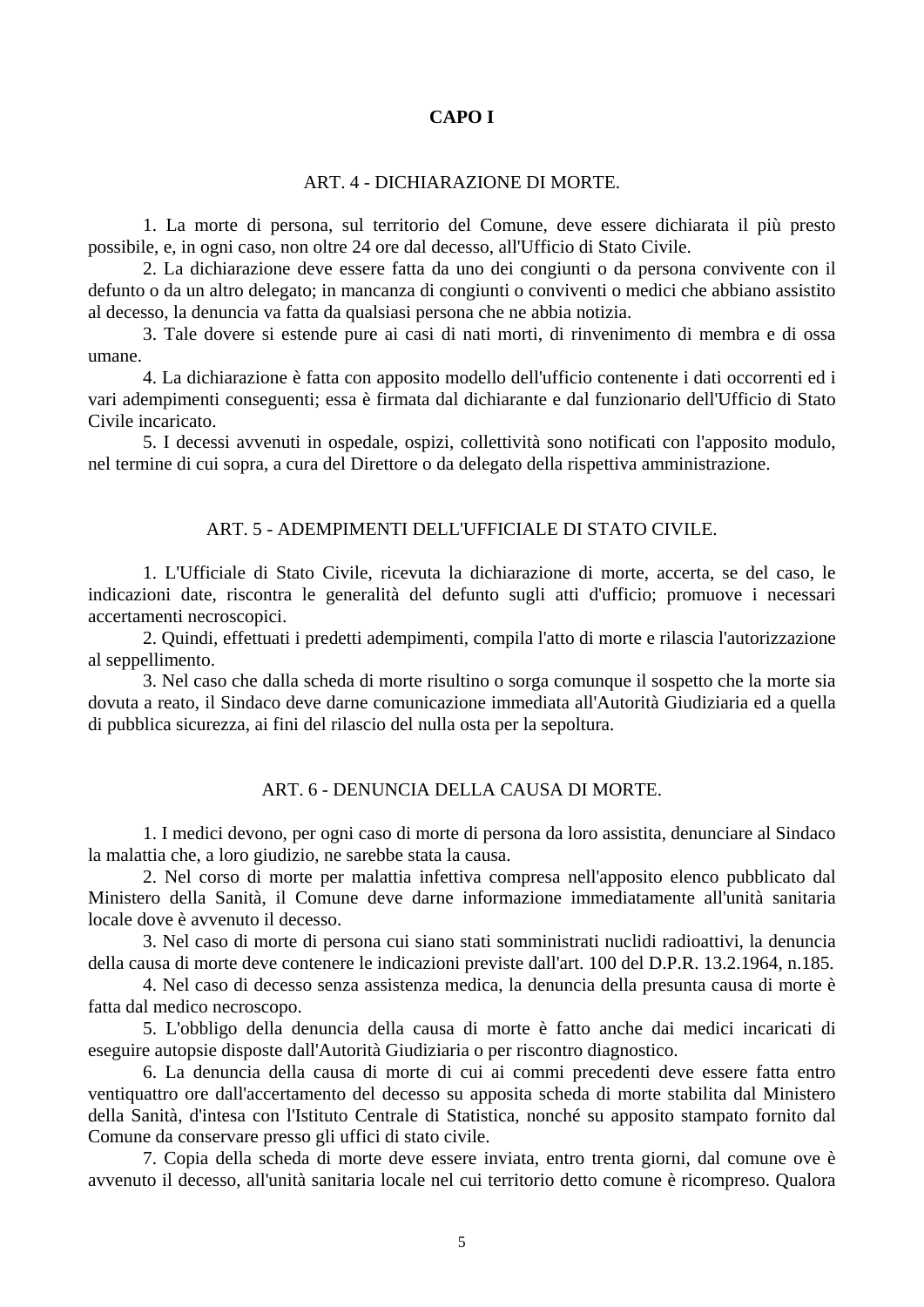<span id="page-5-0"></span>il deceduto fosse residente nel territorio di una unità sanitaria locale diversa da quella ove è avvenuto il decesso, quest'ultima deve inviare copia della scheda di morte all'unità sanitaria locale di residenza.

8. Le schede di morte hanno esclusivamente finalità sanitarie, epidemiologiche e statistiche.

 9. Per la denuncia della causa di morte nei casi previsti dal quinto comma del presente articolo, si devono osservare, a seconda che si tratti di autopsia a scopo di riscontro diagnostico o di autopsia giudiziaria, le disposizioni contenute negli articoli 39 e 45 del Regolamento di Polizia Mortuaria, approvato con D.P.R. 10.9.1990, n. 285.

#### ART. 7 - ACCERTAMENTI NECROSCOPICI.

 1. Le funzioni di medico necroscopo di cui all'art. 141 del R.D. 9.7.1939, n.1238, sull'ordinamento dello Stato Civile, sono esercitate dal medico nominato dalla unità sanitaria locale competente.

 2. Nell'ospedale la funzione di medico necroscopo è svolta dal direttore sanitario o da un medico da lui delegato.

 3. I medici necroscopi dipendono per tale attività dal coordinatore sanitario dell'U.S.L., che ha provveduto alla loro nomina e a questi riferiscono sull'espletamento del servizio, anche in relazione a quanto previsto dall'art. 365 del codice penale.

 4. Il medico necroscopo ha il compito di accertare la morte, redigendo l'apposito certificato previsto dall'art. 141 citato.

 5. La visita del medico necroscopo deve sempre essere effettuata non prima di 15 ore dal decesso, salvo i casi previsti dagli articoli 8, 9 e 10 del D.P.R. 10.9.1990, n. 285.

#### ART. 8 - REFERTO ALL'AUTORITÀ GIUDIZIARIA.

 1. Il Sanitario o il medico necroscopo che rilevi indizi di morte dipendente da causa delittuosa o comunque non dovuta a causa naturale, deve fare immediato rapporto all'Autorità Giudiziaria ai sensi dell'art. 365 del codice penale e dell'art. 4 del codice di procedura penale.

2. Il tali casi a questa autorità spetta il rilascio del nulla osta al seppellimento.

#### ART. 9 - RINVENIMENTO DI RESTI MORTALI.

 1. Nel caso di rinvenimento di parti di cadavere od anche di resti mortali o di ossa umane, chi ne fa la scoperta deve informarne immediatamente il Sindaco, il quale ne dà subito comunicazione all'Autorità Giudiziaria, a quella di pubblica sicurezza e alla U.S.L. competente per territorio.

 2. Salvo diverse disposizioni dell'Autorità Giudiziaria, l'U.S.L. incarica dell'esame del materiale rinvenuto il medico necroscopo e comunica i risultati degli accertamenti eseguiti al Sindaco ed alla stessa Autorità Giudiziaria perché questa rilasci il nulla osta per la sepoltura.

#### ART. 10 - AUTORIZZAZIONE PER LA SEPOLTURA.

 1. L'autorizzazione per la sepoltura nel cimitero è rilasciata, a norma dell'art. 141 del R.D. 9.7.1939, n.1238, dall'Ufficiale dello Stato Civile.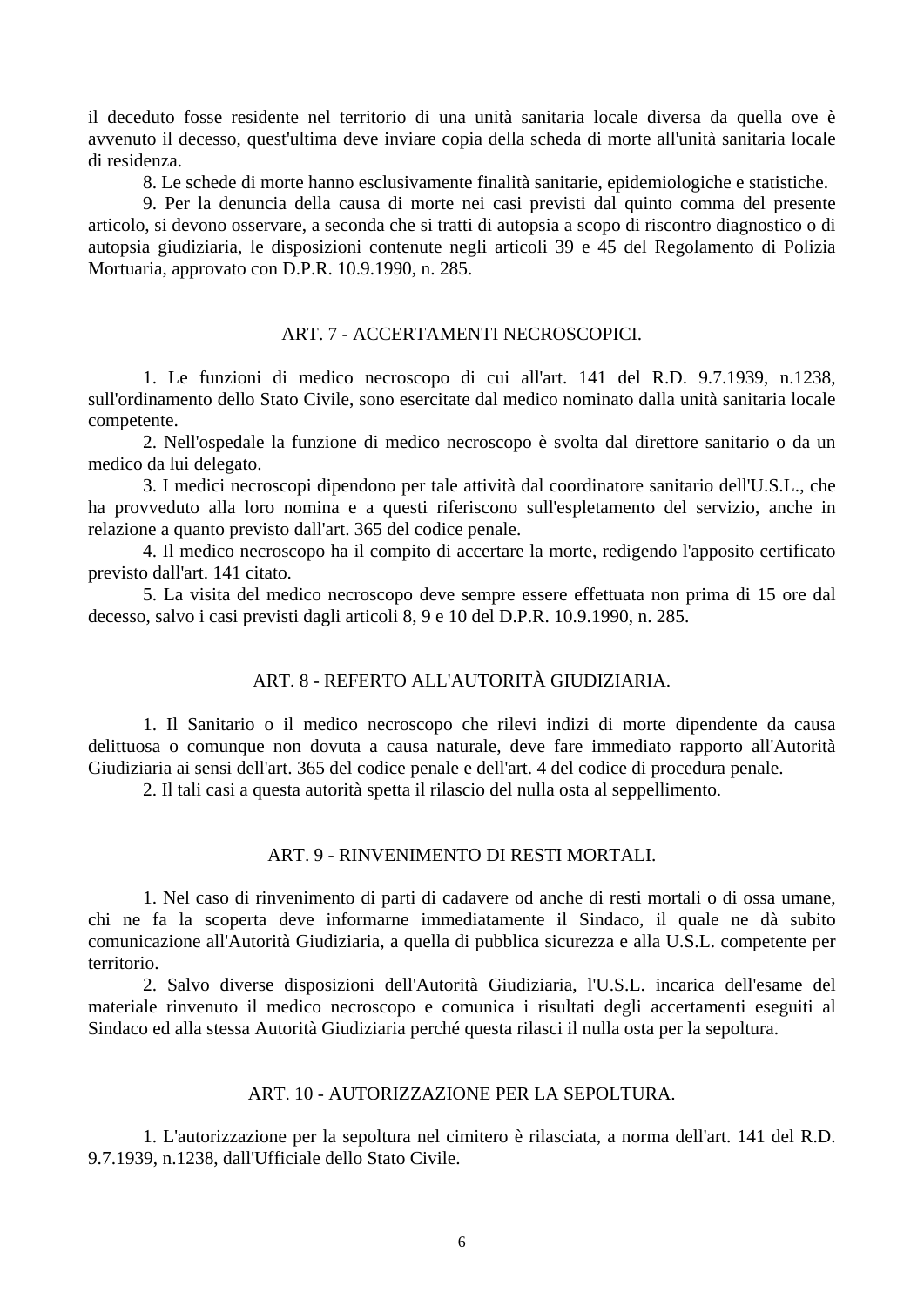<span id="page-6-0"></span> 2. La medesima autorizzazione è necessaria per la sepoltura nel cimitero di parti di cadavere od ossa umane di cui all'art. 5 del D.P.R. 10.9.1990, n.285.

 3. L'autorizzazione per la cremazione di un cadavere verrà rilasciata dal Sindaco dietro presentazione dei seguenti documenti:

1) estratto legale di disposizione testamentaria, dalla quale risulti la chiara volontà del defunto di essere cremato. In mancanza di disposizione testamentaria, la volontà deve essere manifestata dal coniuge e, in difetto, dal parente più prossimo individuato secondo gli articoli 74 e seguenti del codice civile e, nel caso di concorrenza di più parenti dello stesso grado, da tutti gli stessi. La volontà del coniuge o dei parenti deve risultare da atto scritto con sottoscrizione autenticata da notaio o dai pubblici ufficiali abilitati ai sensi dell'art. 20 della legge 4.1.1958, n. 15.

Per coloro i quali, al momento della morte, risultino iscritti ad associazioni riconosciute che abbiano tra i propri fini quello della cremazione dei cadaveri dei propri associati, è sufficiente la presentazione di una dichiarazione in carta libera scritta e datata, sottoscritta dall'associato di proprio pugno o, se questi non sia in grado di scrivere, confermata da due testimoni, dalla quale chiaramente risulti la volontà di essere cremato, purché tale dichiarazione sia accompagnata da altra, rilasciata dal presidente dell'associazione della quale ha fatto parte il defunto, attestante che questi e` rimasto iscritto fino alla morte regolarmente secondo le norme dello statuto dell'associazione medesima. La firma dell'associato o dei testi dovrà essere autenticata gratuitamente dal Sindaco o suo delegato del Comune di residenza;

2) certificato in carta libera del medico curante o del funzionario incaricato dell'U.S.L., dal quale risulti escluso il sospetto di morte dovuta a reato.

 4. In caso di morte improvvisa o sospetta occorre la presentazione del nulla osta dell'Autorità Giudiziaria.

## ART. 11 - NATI MORTI E PRODOTTI ABORTIVI.

 1. Per i nati morti, ferme restando le disposizioni dell'art. 74 del R.D. 9.7.1939, n.1238, sull'ordinamento dello Stato Civile, si seguono le disposizioni stabilite negli articoli precedenti.

 2. Per la sepoltura dei prodotti abortivi di presunta età di gestazione dalle 20 alle 28 settimane complete e dei feti che abbiano presumibilmente compiuto 28 settimane di età intrauterina e che all'Ufficiale di Stato Civile non siano stati dichiarati come nati morti, i permessi di trasporto e di seppellimento sono rilasciati dall'U.S.L.

 3. A richiesta dei genitori, nel cimitero potranno essere raccolti, con la stessa procedura, anche prodotti del concepimento di presunta età inferiore alle 20 settimane.

 4. Nei casi previsti dai due commi precedenti, i parenti o chi per essi sono tenuti a presentare, entro 24 ore dall'espulsione od estrazione del feto, domanda di seppellimento all'U.S.L. accompagnata da certificato medico che indichi la presunta età di gestazione ed il peso del feto.

### ART. 12 - SEPPELLIMENTI SENZA LA PRESCRITTA AUTORIZZAZIONE.

 1. Quando è data sepoltura ad un cadavere senza l'autorizzazione dell'Ufficiale dello Stato Civile, questi ne deve fare immediato rapporto alla Procura della Repubblica.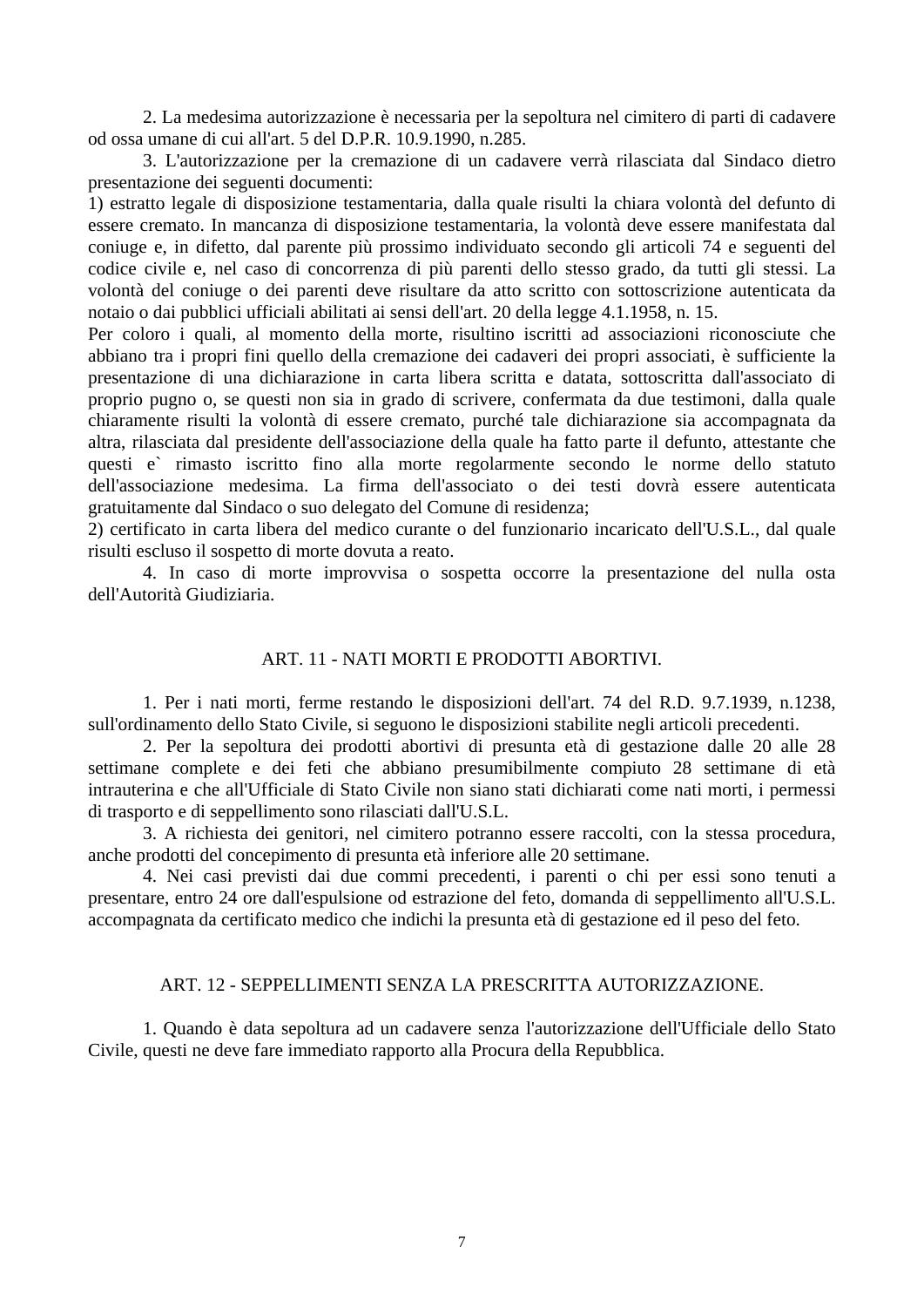## **CAPO II PERIODO DI OSSERVAZIONE DEI CADAVERI**

#### ART. 13 - PERIODO DI OSSERVAZIONE.

<span id="page-7-0"></span> 1. Nessun cadavere può essere chiuso in cassa, né essere sottoposto ad autopsia, a trattamenti conservativi, a conservazione in celle frigorifero, né essere inumato, tumulato, cremato prima che siano trascorse 24 ore dal momento del decesso, salvo i casi di decapitazione o di maciullamento e salvo quelli nei quali il medico necroscopo avrà accertato la morte anche mediante ausilio di elettrocardiografo, la cui registrazione deve avere una durata non inferiore a venti minuti primi, fatte salve le disposizioni di cui alla legge 2.12.1975, n.644, e successive modificazioni.

 2. Nel caso di morte improvvisa ed in quelli in cui si abbiano dubbi di morte apparente, l'osservazione deve essere protratta fino a 48 ore, salvo che il medico necroscopo non accerti la morte nei modi previsti dal comma precedente.

 3. Nei casi in cui la morte sia dovuta a malattia infettiva diffusa compresa nell'apposito elenco pubblicato dal Ministero della Sanità o il cadavere presenti segni di iniziata putrefazione o quando altre ragioni speciali lo richiedono, su proposta del coordinatore sanitario della U.S.L., il Sindaco può ridurre il periodo di osservazione a meno di 24 ore.

### ART. 14 - MODALITÀ PER L'OSSERVAZIONE.

 1. Durante il periodo di osservazione il corpo deve essere posto in condizioni tali che non ostacolino eventuali manifestazioni di vita.

 2. Nel caso di deceduti per malattia infettiva diffusiva compresa nell'apposito elenco pubblicato dal Ministero della Sanità il coordinatore sanitario dell'U.S.L. adotta misure cautelative necessarie.

#### ART. 15 - DEPOSITI DI OSSERVAZIONE.

 1. Nel cimitero la camera mortuaria è usata anche come locale per ricevere e tenere in osservazione per il periodo prescritto le salme di persone:

a) morte in abitazioni inadatte e nelle quali sia pericoloso mantenerle per il prescritto periodo di osservazione;

b) morte in seguito a qualsiasi accidente della pubblica via o in luogo pubblico;

c) ignote, di cui debba farsi esposizione al pubblico per il riconoscimento;

 2. Il deposito di osservazione e l'obitorio possono essere istituiti anche presso ospedali od altri istituti sanitari ovvero in particolare edificio rispondente allo scopo per ubicazione e requisiti igienici.

 3. Il mantenimento in osservazione di salme di persone cui sono stati somministrati nuclidi radioattivi deve aver luogo in modo che sia evitata la contaminazione ambientale, osservando le prescrizioni disposte caso per caso dall'U.S.L. competente in relazione agli elementi risultanti nel certificato di morte di cui all'art. 100 del D.P.R. 13.2.1964, n.185.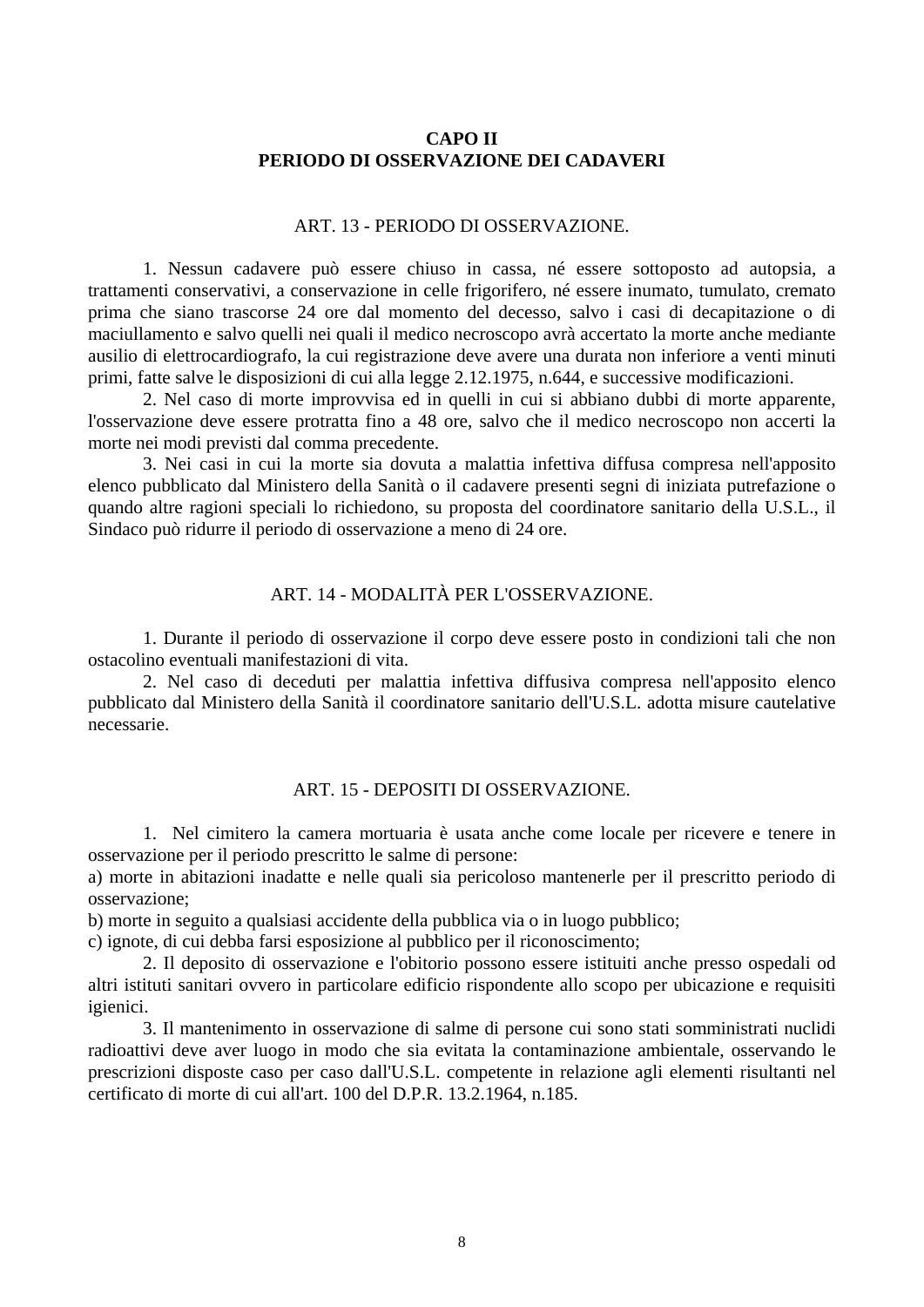#### ART. 16 - OBITORIO.

<span id="page-8-0"></span> 1. Il Comune deve disporre di un obitorio destinato da deposito di osservazione per l'assolvimento delle seguenti funzioni:

a) mantenimento in osservazione e riscontro diagnostico dei cadaveri di persone decedute senza assistenza medica;

b) deposito per un periodo indefinito dei cadaveri a disposizione dell'Autorità Giudiziaria per autopsie giudiziarie e per accertamenti medico-legali, riconoscimento e trattamento igienicoconservativo;

c) deposito, riscontro diagnostico o autopsia giudiziaria o trattamento igienico conservativo di cadaveri portatori di radioattività.

2. Nell'obitorio principale del Comune deve essere presente una sala per autopsie.

#### ART. 17 - AUTORIZZAZIONE AD ESEGUIRE AUTOPSIE E TRATTAMENTI **CONSERVATIVI**

 1. Le autopsie, salvo quelle ordinate dall'autorità giudiziaria, le imbalsamazioni, i trattamenti conservativi e le applicazioni di materie plastiche per la riproduzione dell'effigie devono essere autorizzate dal Sindaco ed eseguite con il controllo del Funzionario incaricato dell'U.S.L., con l'osservanza delle norme prescritte in seguito.

### **CAPO III**

## **RISCONTRO DIAGNOSTICO. RILASCIO DEI CADAVERI A SCOPO DI STUDIO. PRELIEVI DI PARTI DI CADAVERE PER TRAPIANTI, AUTOPSIE E TRATTAMENTI CONSERVATIVI**

#### ART. 18 - RISCONTRO DIAGNOSTICO.

 1. Fatti salvi i poteri, in materia, dell'Autorità Giudiziaria, sono sottoposti a riscontro diagnostico, secondo le norme della legge 13.2.1961, n.83, i cadaveri delle persone decedute senza l'assistenza medica, trasportati ad un ospedale o a un deposito di osservazione o ad un obitorio, nonché i cadaveri delle persone decedute negli ospedali, nelle cliniche universitarie e negli istituti di cura privati, quando i rispettivi direttori, primari o medici curanti lo dispongano per il controllo della diagnosi o per il chiarimento di quesiti clinico-scientifici.

 2. Il coordinatore sanitario della U.S.L. può disporre il riscontro diagnostico anche sui cadaveri delle persone decedute a domicilio quando la morte sia dovuta a malattia infettiva o diffusiva o sospetta di esserlo o, a richiesta del medico curante, quando sussista il dubbio sulle cause di morte.

 3. Il riscontro diagnostico è eseguito, alla presenza del primario o medico curante, ove questi lo ritenga necessario, nelle cliniche universitarie o negli ospedali dall'anatomopatologo universitario od ospedaliero ovvero da altro sanitario competente incaricato del servizio, i quali devono evitare mutilazioni e dissezioni non necessarie a raggiungere l'accertamento della causa di morte.

4. Eseguito il riscontro diagnostico, il cadavere essere ricomposto con la migliore cura.

5. Le spese per il riscontro diagnostico sono a carico dell'ente che lo ha richiesto.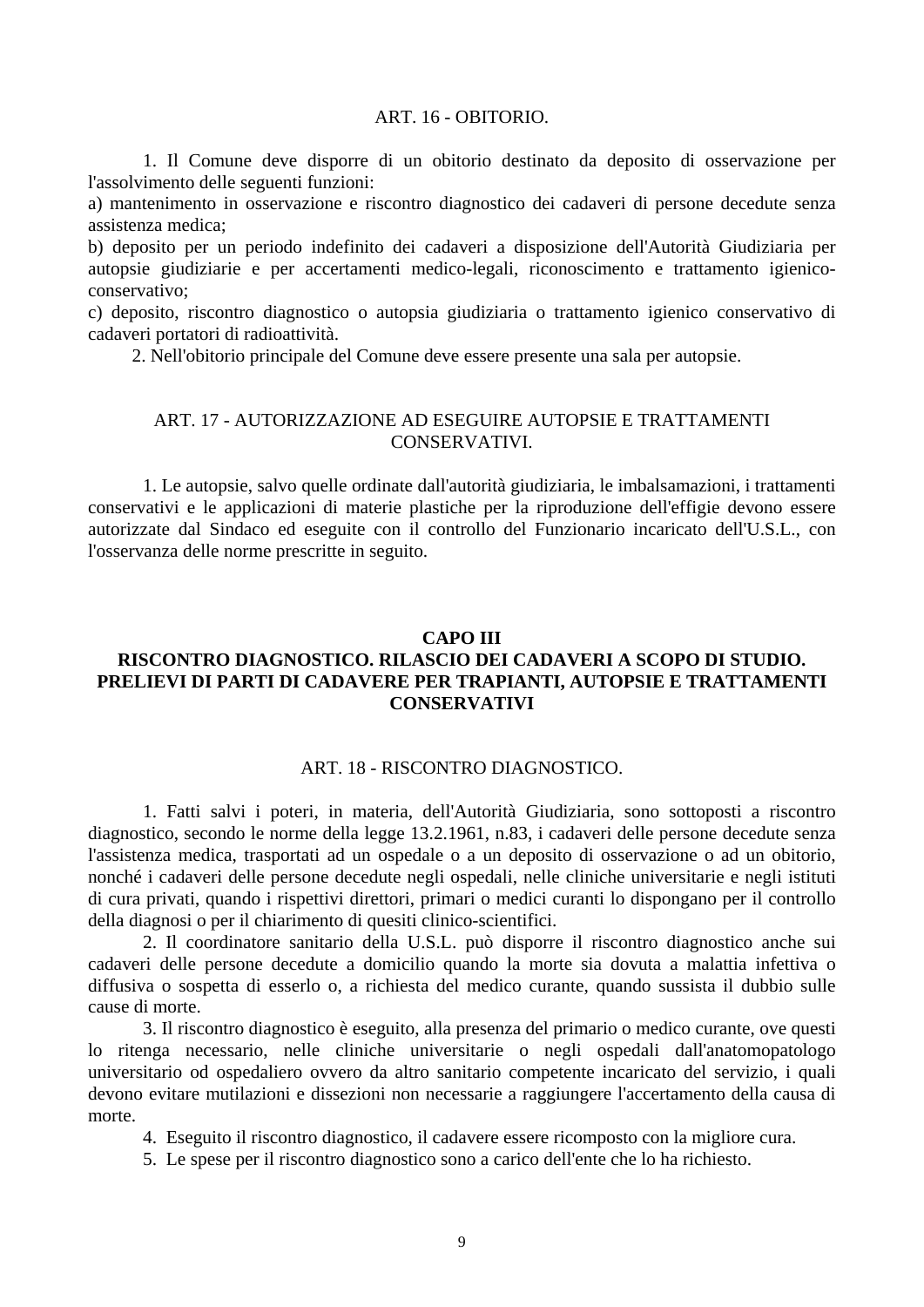<span id="page-9-0"></span> 6. I riscontri diagnostici sui cadaveri portatori di radioattività devono essere eseguiti adottando le prescrizioni di legge vigenti in materia di controllo della radioattività ambientale e adottando le misure concernenti la sorveglianza fisica del personale operatore a mente degli articoli 6, 69, 74 del D.P.R. 13.2.1964, n.185.

 7. I risultati dei riscontri diagnostici devono essere dal direttore sanitario dell'ospedale o della casa di cura comunicati al Sindaco per l'eventuale rettifica della scheda di morte. Il Sindaco provvede altresì alla comunicazione dei risultati dei riscontri diagnostici secondo le procedure di cui all'art. 1 del D.P.R. 10.9.1990, n.285.

 8. Quando come causa di morte risulta una malattia infettiva e diffusiva, la comunicazione deve essere fatta d'urgenza ed essa vale come denuncia ai sensi dell'art. 254 del T.U. delle leggi sanitarie 27.7.1934, n.1265.

 9. Quando si abbia il sospetto che la morte sia dovuta a reato, il medico deve sospendere le operazioni e darne immediata comunicazione all'autorità giudiziaria.

#### ART. 19 - RILASCIO DI CADAVERI A SCOPO DI STUDIO.

 1. La consegna alle sale anatomiche universitarie dei cadaveri destinati, a norma dell'art. 32 del T.U. delle leggi sull'istruzione superiore, approvato con R.D. 31.8.1933, n.1592, all'insegnamento ed alle indagini scientifiche deve avvenire dopo trascorso il periodo di osservazione.

 2. Ai cadaveri di cui al presente articolo deve essere sempre assicurata una targhetta che rechi annotate le generalità.

#### ART. 20 - CONSEGNA AGLI ISTITUTI UNIVERSITARI DI OSSA.

 1. Il coordinatore sanitario dell'U.S.L., su richiesta scritta dei direttori delle sale anatomiche, può autorizzare la consegna all'istituto universitario di ossa deposte nell'ossario comune del cimitero.

 2. Le ossa, elencate su regolare verbale di consegna, sono prese in carico dal direttore della sala anatomica, che ne disporrà a scopo didattico e di studio.

3. In nessun altro caso è permesso asportare ossa dai cimiteri.

#### ART. 21 - PRELIEVO DI PARTI DI CADAVERE A SCOPO DI TRAPIANTO TERAPEUTICO.

 1. Il prelievo di parti di cadavere a scopo di trapianto terapeutico anche per quanto concerne l'accertamento della morte segue le norme della legge 2.12.1975, n.644 e successive modificazioni.

#### ART. 22 - AUTOPSIE E TRATTAMENTI PER LA CONSERVAZIONE DEI CADAVERI.

 1. Le autopsie, anche se ordinate dall'autorità giudiziaria, devono essere eseguite dai medici legalmente abilitati all'esercizio professionale.

 2. I risultati delle autopsie devono essere comunicati al Sindaco e da quest'ultimo al coordinatore sanitario dell'U.S.L. o delle U.S.L. interessate per la eventuale rettifica della scheda di morte. Il contenuto della comunicazione deve essere limitato alle notizie indispensabili per l'eventuale rettifica della scheda.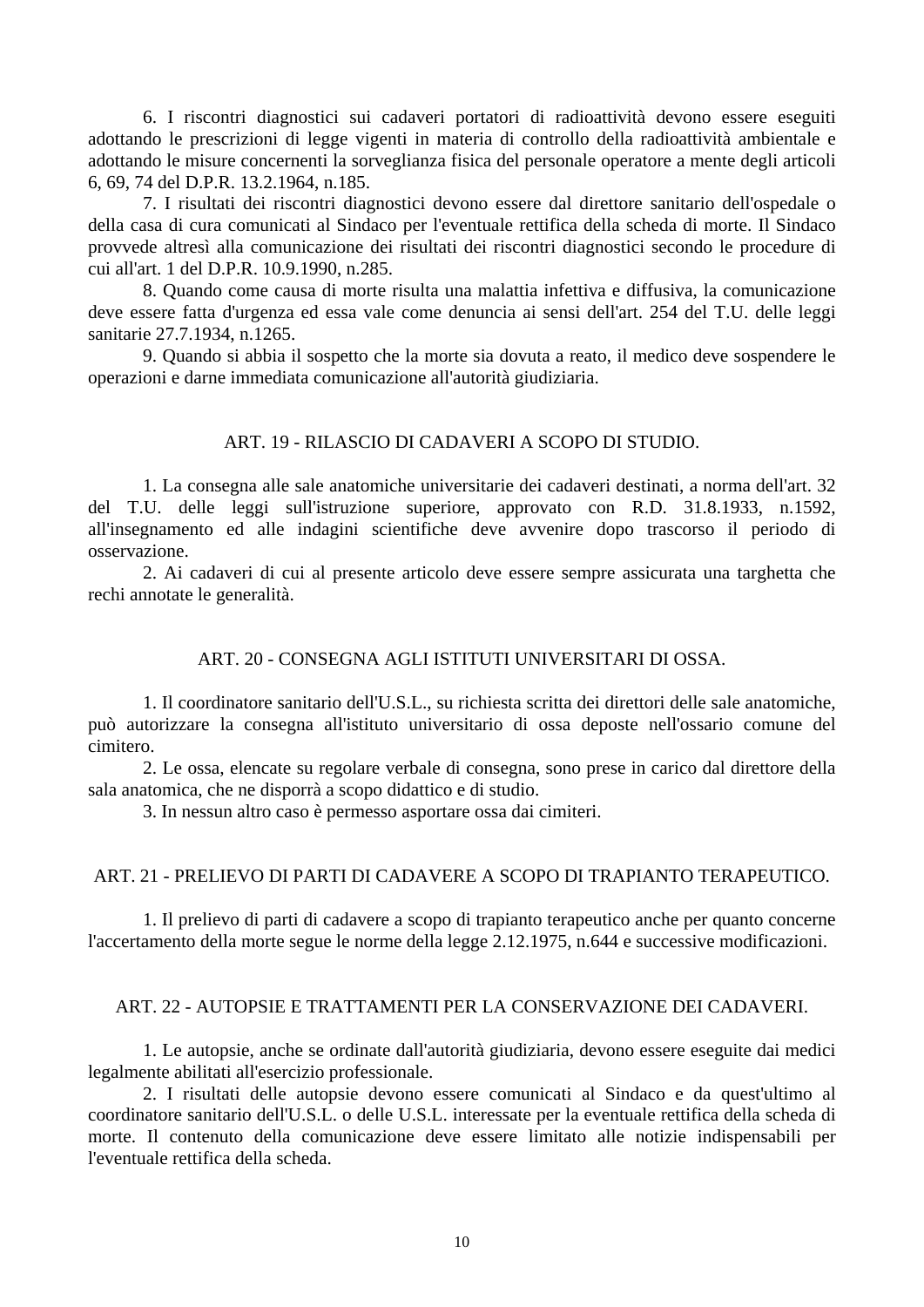<span id="page-10-0"></span> 3. Quando come causa di morte risulta una malattia infettiva-diffusiva compresa nell'apposito elenco pubblicato dal Ministero della Sanità, il medico che ha effettuato l'autopsia deve darne d'urgenza comunicazione al Sindaco e al coordinatore sanitario della U.S.L. competente ed essa vale come denuncia ai sensi dell'art. 254 del T.U. delle leggi sanitarie, approvato con R.D. 27.7.1934, n.1265, e successive modifiche.

 4. Le autopsie su cadaveri portatori di radioattività devono essere eseguite seguendo le prescrizioni di cui all'art. 38 del D.P.R. 10.9.1990, n.285.

 5. Quando nel corso di una autopsia non ordinata dall'autorità giudiziaria si abbia il sospetto che la morte sia dovuta a reato, il medico settore deve sospendere le operazioni e darne immediata comunicazione all'Autorità Giudiziaria.

#### ART. 23 - TRATTAMENTI PER LA CONSERVAZIONE DEL CADAVERE.

 1. I trattamenti per ottenere l'imbalsamazione del cadavere devono essere eseguiti, sotto il controllo del coordinatore sanitario dell'U.S.L., da medici legalmente abilitati all'esercizio professionale e possono essere iniziati solo dopo che sia trascorso il periodo di osservazione.

 2. Per fare eseguire su di un cadavere l'imbalsamazione deve essere richiesta apposita autorizzazione al Sindaco, che la rilascia previa presentazione di:

a) una dichiarazione di un medico incaricato dell'operazione con l'indicazione del procedimento che intende seguire, del luogo e dell'ora in cui la effettuerà;

b) distinti certificati del medico curante e del medico necroscopo che escludono il sospetto che la morte sia dovuta a reato.

 3. L'imbalsamazione di cadaveri portatori di radioattività, qualunque sia il metodo eseguito, deve essere effettuata, osservando le prescrizioni di legge vigenti in materia di controllo della radioattività ambientale e adottando le misure precauzionali concernenti la sorveglianza fisica degli operatori a norma degli articoli 6, 69 e 74 del D.P.R. 13.2.1964, n.185, in quanto applicabili.

 4. Il trattamento antiputrefattivo di cui all'art. 32 è eseguito dal coordinatore sanitario o da altro personale tecnico da lui delegato, dopo che sia trascorso il periodo di osservazione.

#### **CAPO IV FERETRI**

#### ART. 24 - OBBLIGO DEL FERETRO INDIVIDUALE.

 1. Ogni cadavere destinato alla inumazione deve essere chiuso in cassa di legno ed essere sepolto in fossa separata dalle altre; soltanto madre e neonato, morti nell'atto del parto, possono essere chiusi in una stessa cassa e sepolti in una stessa fossa.

#### ART. 25 - CHIUSURA DEL FERETRO.

 1. La chiusura del feretro è fatta dal personale necroforo o da privati esperti sotto la direzione e con l'assistenza del necroforo.

 2. In ogni caso il necroforo deve accertare che siano state eseguite le prescrizioni regolamentari riguardanti la salma e il feretro.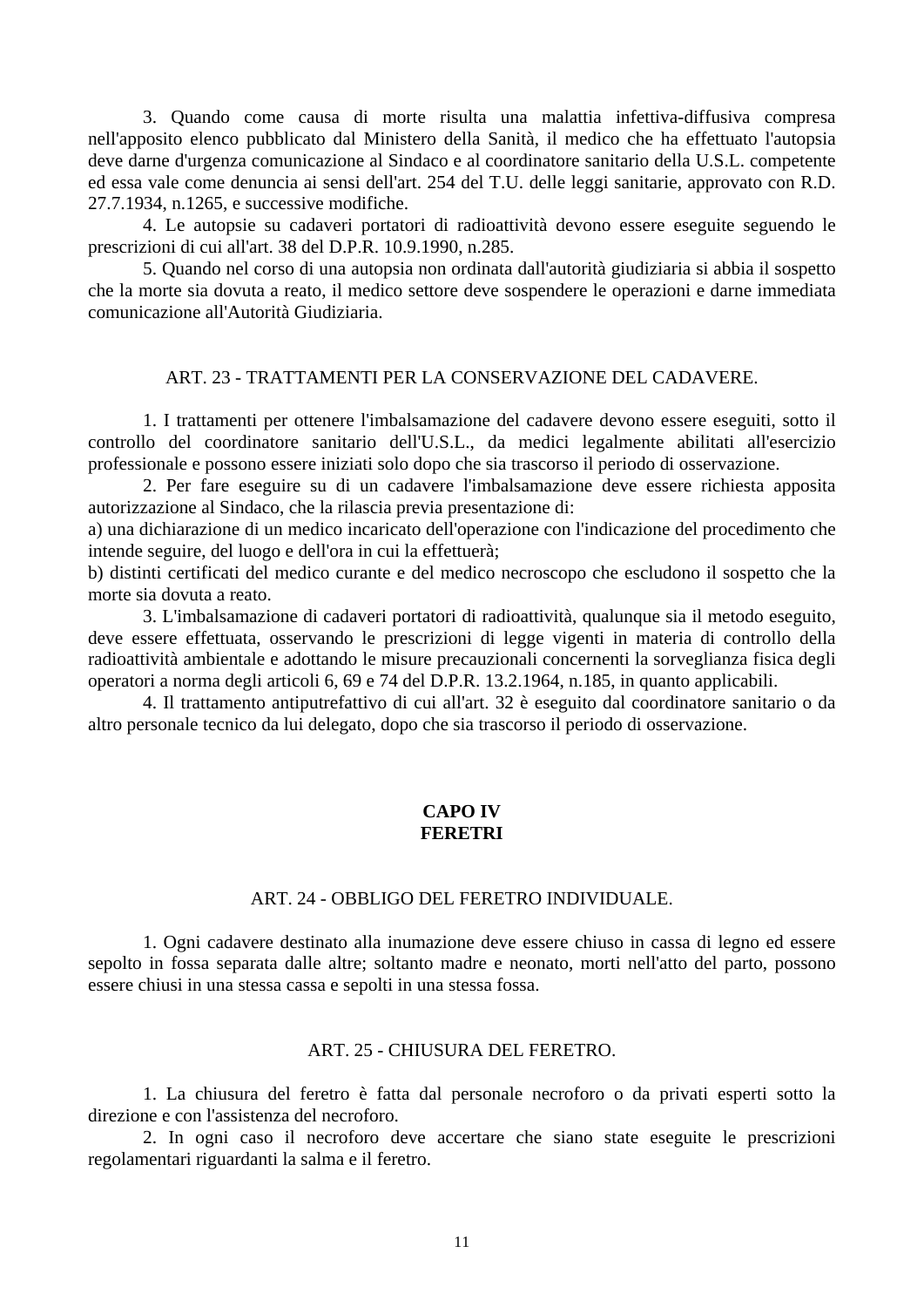# ART. 26 - QUALITÀ E CARATTERISTICHE DEI FERETRI.

1. I feretri, in rapporto ai diversi tipi di sepoltura, debbono avere le seguenti caratteristiche:

<span id="page-11-0"></span>a) per le inumazioni non è consentito l'uso di cassa di metallo o di altro materiale non biodegradabile.

Le salme provenienti dall'estero o da altro Comune con l'obbligo della doppia cassa, la inumazione è subordinata alla realizzazione sulla cassa metallica di tagli di opportune dimensioni asportando temporaneamente il coperchio della cassa di legno art, 75 D.P.R. 10.9.90 n. 285.

È comunque opportuno che le salme in partenza dal comune che debbano essere munite per legge di doppia cassa ( > 100 Km.) abbiano la cassa metallica all'esterno.

L'impiego di materiale biodegradabile diverso dal legno deve essere autorizzato caso per caso con decreto del Ministero della Sanità, sentito il Consiglio Superiore di Sanità.

Lo spessore delle tavole della cassa di legno non deve essere inferiore a cm. 2,5.

La tavola del fondo di un solo pezzo nel senso della lunghezza, potranno essere riunite nel numero di quattro nel senso della larghezza, fra loro congiunte ad incastro e saldate con collante di sicura presa.

Il fondo sarà congiunto alle tavole laterali con chiodi disposti di 20 in 20 cm. ed assicurato con buon mastice.

Il coperchio sarà congiunto a queste tavole mediante viti disposte di 40 in 40 cm.

Le pareti della cassa dovranno essere congiunte tra loro ad incastro con anima od incastro continuo e saldate con buon mastice.

È vietato l'impiego di materiale non biodegradabile nelle parti decorative delle casse.

Ogni cassa porterà il timbro a fuoco con l'indicazione della ditta costruttrice e del fornitore.

b) per le tumulazioni in loculo o cripta le salme devono essere racchiuse in duplice cassa, l'una di legno, l'altra di metallo, corrispondenti entrambe ai requisiti prescritti per le casse destinate al trasporto all'estero o fuori comune.

È vietato applicare alle casse metalliche valvole od altri apparecchi che in qualsiasi modo alterino la tenuta ermetica della cassa.

c) per il trasporto all'estero o fuori comune, le salme devono essere richiuse in duplice cassa, l'una di legno e l'altra di metallo.

La cassa metallica, o che racchiude quella di legno o che sia da questa racchiusa, deve essere saldata a fuoco, e tra le due casse, al fondo, deve essere interposto uno strato di torba polverizzata o di segatura di legno o di altro materiale assorbente sempre biodegradabile riconosciuto idoneo.

Le saldature devono essere continue ed estese su tutta la periferia della zona di contatto degli elementi da saldare.

Lo spessore di lamiera della cassa metallica non deve essere inferiore a 0,660 mm. se è di zinco; a 1,5 mm. se è di piombo.

Le casse debbono portare impressi i marchi di fabbrica con le indicazioni della ditta costruttrice.

Lo spessore delle tavole della cassa di legno non deve essere inferiore a mm. 25.

Il fondo della cassa dovrà essere formato da una o più tavole di un solo pezzo nel senso della lunghezza, riunite al massimo nel numero di quattro nel senso della larghezza, tra loro congiunte ad incastro con anima od incastro continuo e saldate con collante di sicura e duratura presa.

Il coperchio della cassa dovrà essere formato da una o più tavole di un solo pezzo nel senso della lunghezza.

Nel caso che il coperchio sia costituito da più facce che si trovino su piani diversi occorre che dette facce siano costituite da tavole in un solo pezzo nel senso della lunghezza.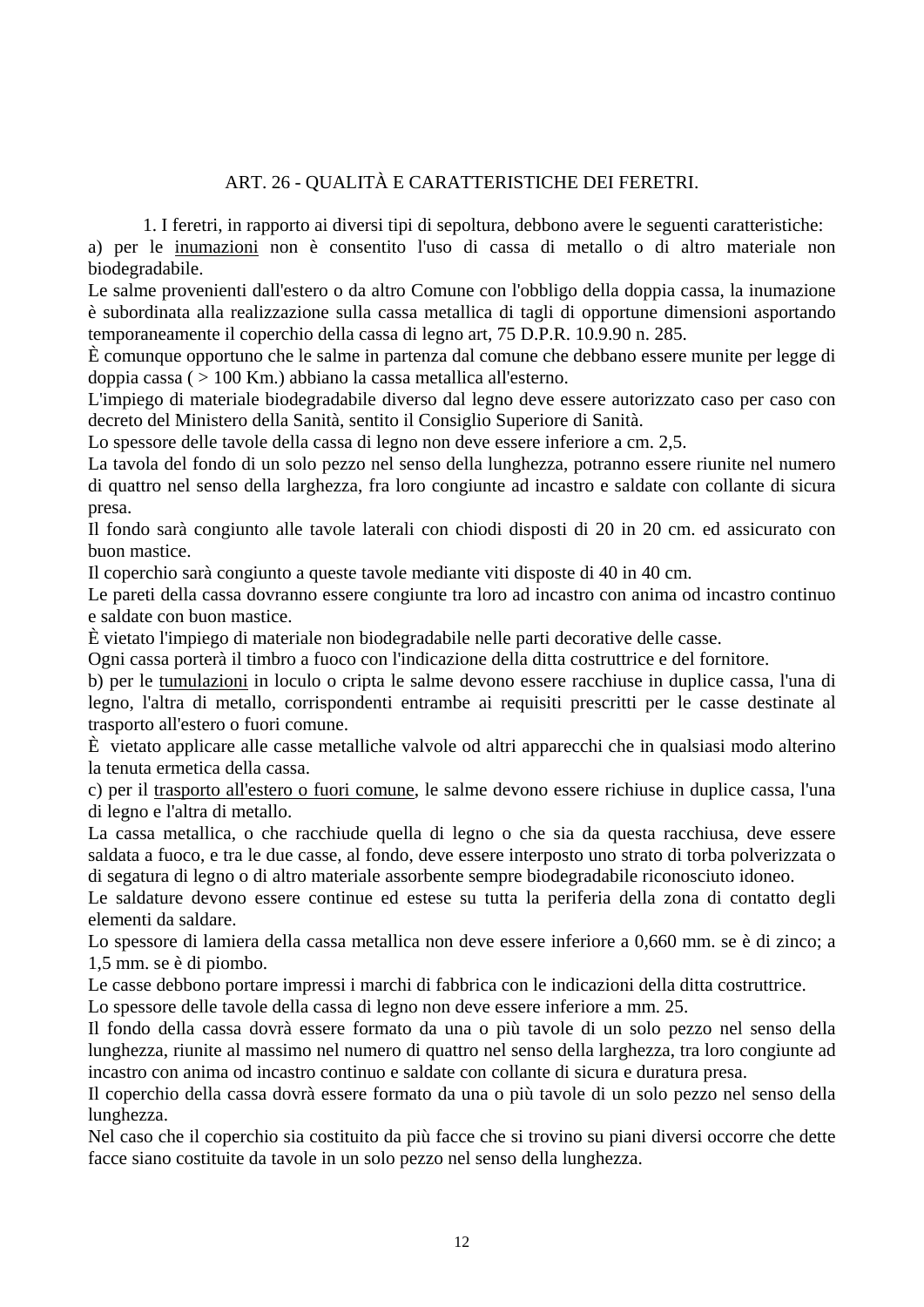<span id="page-12-0"></span>Le pareti laterali della cassa, comprese tra il fondo ed il coperchio, dovranno essere formate da una o più tavole di un solo pezzo nel senso della lunghezza, congiunte tra loro nel senso della larghezza con le stesse modalità tecniche delle tavole formanti il fondo.

Le suddette pareti laterali saranno parimenti riunite tra loro ad incastro con anima od incastro continuo e saldate con collante di sicura e duratura presa.

Il coperchio sarà congiunto alle pareti laterali mediante viti disposte di 20 in 20 cm.

Il fondo sarà congiunto ad esse con chiodi disposti di 20 in 20 cm.; il fondo sarà inoltre assicurato alle pareti laterali con idoneo collante.

La cassa così confezionata sarà cerchiata con liste di lamiera di ferro, larghe non meno di cm. 2, distanti l'una dall'altra non più di cm. 50, saldamente fissate al feretro mediante chiodi o viti.

Ogni cassa di legno deve portare impresso il marchio di fabbrica con le indicazioni della ditta costruttrice.

Per il trasporto da un Comune ad altro Comune che disti non più di km. 100, salvo il caso previsto dall'art. 25 del D.P.R. 10.9.1990, n.285 e sempre che il trasporto stesso, dal luogo di deposito della salma al cimitero, possa farsi direttamente e con idoneo carro funebre, non si applicano le prescrizioni di cui al primo comma del presente articolo.

Il trasporto dei cadaveri effettuato prima che sia trascorso il periodo di osservazione prescritto dalle disposizioni del capo II deve essere eseguito in condizioni tali da non ostacolare eventuali manifestazioni di vita.

Il trasporto di un cadavere di resti mortali o di ossa entro l'abito del comune in luogo diversi dal cimitero o fuori dal comune e' autorizzato dal Sindaco secondo le prescrizioni stabilite negli articoli seguenti.

Il decreto di autorizzazione è comunicato al Sindaco del Comune in cui deve avvenire il seppellimento.

Qualora sia richiesta la sosta della salma in altri Comuni intermedi per il tributo di speciali onoranze, tale decreto dovrà essere comunicato anche ai Sindaci di questi Comuni.

## ART. 27 - CHIUSURA DEL FERETRO.

 1. L'incaricato che esegue la chiusura del feretro è tenuto a compilare e sottoscrivere, sotto la propria responsabilità, una dichiarazione, da stendersi su apposito modulo fornito gratuitamente dal Comune, da cui risulti il tipo di sepoltura a cui il feretro e` stato destinato, la rispondenza del feretro e del modo con cui e` stata eseguita la chiusura alle caratteristiche descritte all'art. 26 che precede.

2. Questa dichiarazione dovrà essere allegata al permesso di sepoltura.

## **CAPO V TRASPORTI FUNEBRI**

### ART. 28 - TRASPORTO FUNEBRE - DIRITTI.

 1. Il trasporto dei cadaveri dal luogo del decesso al deposito di osservazione, all'obitorio o al cimitero si esegue in carro chiuso, sempre che non sia richiesto dagli interessati di servirsi di mezzi speciali di trasporto.

 2. Il servizio dei trasporti con mezzi speciali può essere eseguito dal Comune con diritto di privativa o da terzi.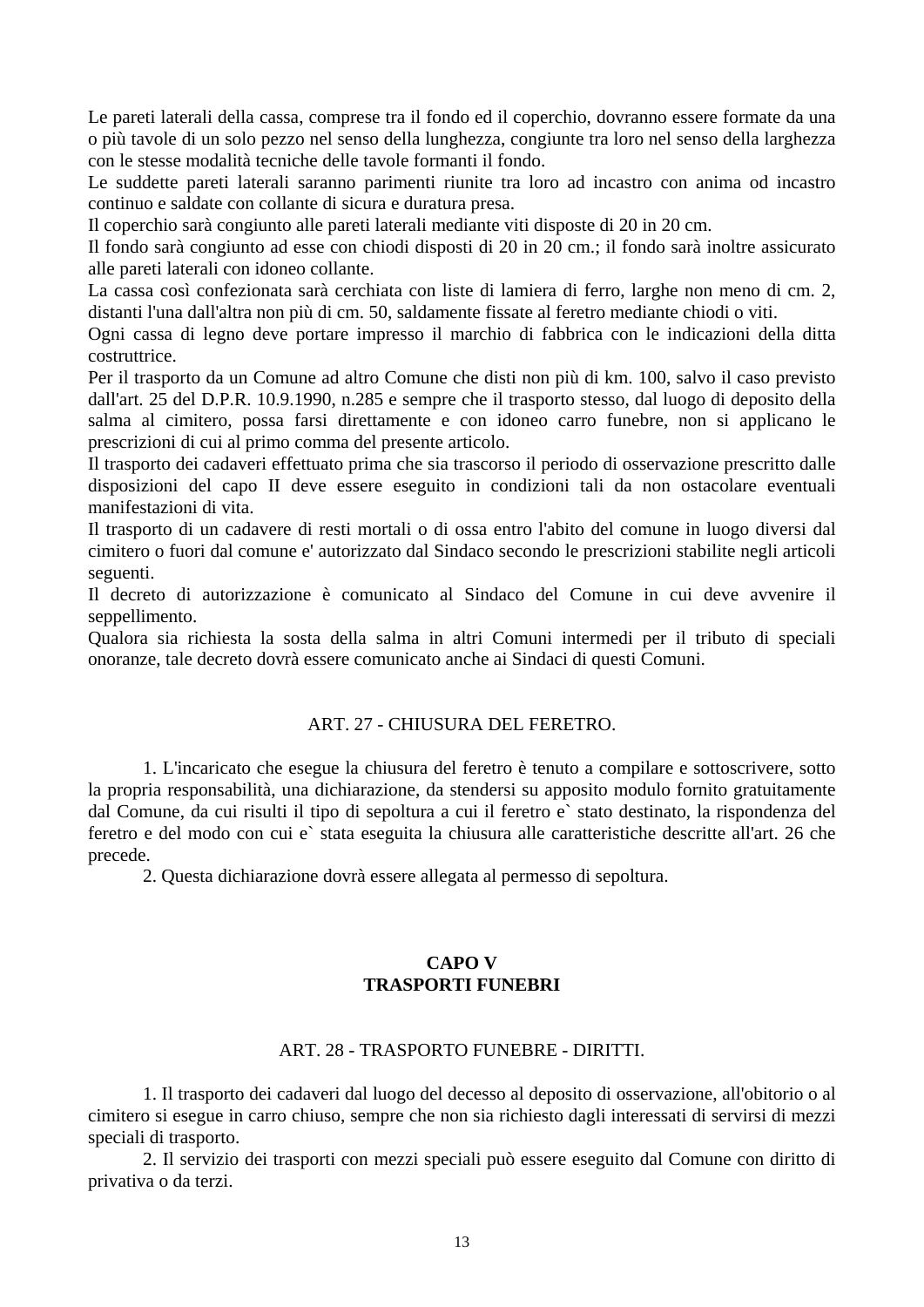<span id="page-13-0"></span> 3. In tal caso l'impresa, associazione che intende eseguire tale trasporto deve munirsi di apposita autorizzazione comunale che verrà rilasciata previa verifica:

1) della capacità imprenditoriale dell'impresa;

2) della disponibilità di uno o più mezzi destinati al trasporto dei cadaveri nonché della autorimessa relativa in possesso delle caratteristiche di cui al successivo art.32.

 4. La mancanza di uno dei requisiti previsti dal successivo art.32 è condizione per non consentire il rilascio dell'autorizzazione; quando emergano, successivamente al rilascio dell'autorizzazione, inandempienze o vengano meno i requisiti riferiti ai mezzi ed all'autorimessa, il Sindaco irroga una sanzione pecuniaria e, per i casi di grave inandempimento o di recidività, può sospendere l'attività del trasporto fino al ripristino delle condizioni di regolarità.

 5. Qualora il Comune intenda esercitare tale servizio in diritto di privativa adotterà apposito atto consiliare.

 6. Nel caso di esecuzione del trasporto da parte di terzi in possesso dell'autorizzazione il Comune può imporre il pagamento del diritto fisso adottando apposito atto deliberativo di istituzione del diritto stesso e regolamentandone l'entità.

 7. Tale diritto non potrà comunque essere applicato ai trasporti eseguiti da confraternita con mezzi propri.

### ART. 29 - CASI DI GRATUITÀ DEL TRASPORTO.

 1. Il trasporto del feretro viene eseguito nel modo più semplice a spese del Comune nel caso di persone morte in stato di indigenza o quando non sia possibile reperire chi ne assuma il carico. In tal caso il Comune si può assumere, se non e` possibile provvedere altrimenti, anche la spesa del feretro ed altre spese eventualmente necessarie, salvo rivalsa nei confronti degli eredi del defunto.

 2. Sono esenti da qualsiasi diritto comunale i trasporti di salme di militari eseguiti dalle amministrazioni militari con mezzi propri.

### ART. 30 - AUTORIZZAZIONE ALL'INCARICATO DEL TRASPORTO.

 1. L'incaricato del trasporto di un cadavere deve essere munito apposita autorizzazione del Sindaco, la quale deve essere consegnata al custode del cimitero.

### ART. 31 - PERCORSO DEL TRASPORTO - ORARI - MODALITÀ.

 1. Il Sindaco disciplina l'orario per il trasporto dei cadaveri, le modalità ed i percorsi consentiti, nonché il luogo e le modalità per la sosta dei cadaveri in transito.

 2. Il trasporto, a seconda della richiesta e salve le eccezionali limitazioni di cui all'art. 27 T.U. legge pubblica sicurezza, viene eseguito trasportando la salma per la via più breve con eventuale sosta presso la chiesa per l'espletamento delle funzioni religiose.

 3. Il seppellimento viene eseguito in continuità del servizio, salvo eccezionali impedimenti, nel qual caso la salma è depositata nella camera mortuaria.

 4. Per eventuali cerimonie, diverse dalle rituali, occorre la previa autorizzazione del Sindaco.

 5. È consentito di rendere al defunto le estreme onoranze, osservando le prescrizioni dell'autorità sanitaria, salvo che questa non le vieti nella contingenza di manifestazione epidemica della malattia che ha causato la morte.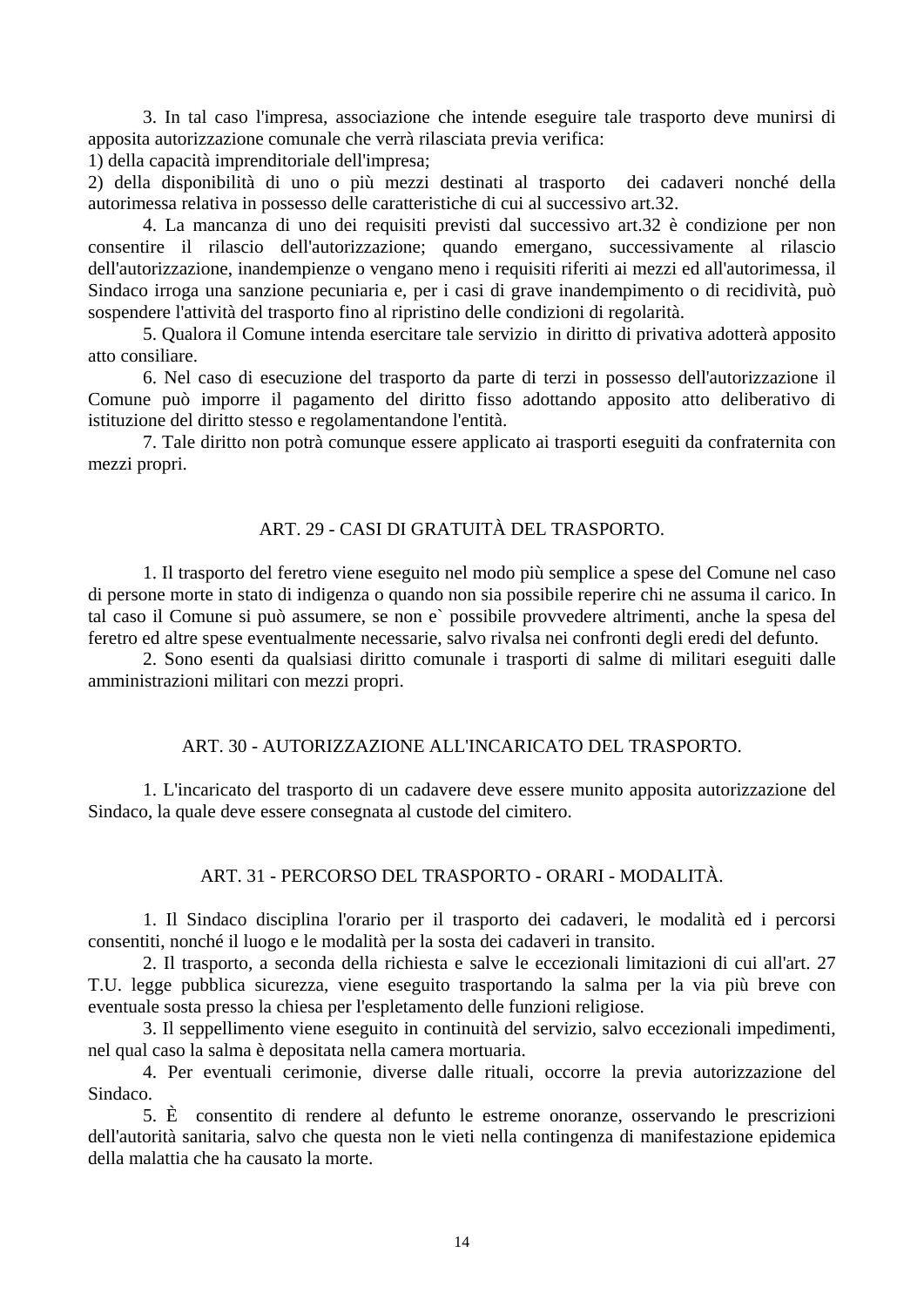<span id="page-14-0"></span> 6. Quando dalla denuncia della causa di morte risulti che il cadavere è portatore di radioattività, il funzionario incaricato dell'U.S.L. dispone che il trasporto, il trattamento e la destinazione delle salme siano effettuati osservando le necessarie misure protettive di volta in volta prescritte al fine di evitare la contaminazione ambientale.

#### ART. 32 - REQUISITI DEI CARRI E RIMESSE PER I CARRI.

 1. I carri destinati al trasporto dei cadaveri su strada debbono essere internamente rivestiti di lamiera metallica o di altro materiale impermeabile facilmente lavabile o disinfettabile.

 2. Detti carri possono essere posti in servizio da parte dei comuni e dei privati solo dopo che siano stati riconosciuti idonei dalle unita` sanitarie locali competenti, che devono controllare almeno una volta all'anno lo stato di manutenzione.

 3. Un apposito registro, dal quale risulti la dichiarazione di idoneità, deve essere conservato sul carro in ogni suo trasferimento per essere, a richiesta, esibito agli organi di vigilanza.

 4. Le rimesse di carri funebri devono essere ubicate in località individuate con provvedimento del Sindaco in osservanza delle norme dei regolamenti locali.

 5. Esse debbono essere provviste delle attrezzature e dei mezzi per la pulizia e la disinfezione dei carri stessi.

 6. Salva l'osservanza delle disposizioni di competenza dell'autorità di pubblica sicurezza e del servizio antincendi, l'idoneità dei locali adibiti a rimessa di carri funebri e delle relative attrezzature e` accertata dal coordinatore sanitario della U.S.L. competente.

#### ART. 33 - TRASFERIMENTO DAL LUOGO DI DECESSO AL LUOGO DEI FUNERALI.

 1. Se la salma non è nella propria abitazione, ma presso ospedale, istituto, albergo, ecc., il Sindaco, a richiesta dei familiari, può autorizzare che il funerale abbia inizio dalla porta della casa di abitazione, ove la salma viene trasferita poco prima dell'ora fissata per i funerali.

 2. Nelle stesse circostanze, il Sindaco, sentito il funzionario incaricato dell'U.S.L., può anche autorizzare il trasporto all'interno dell'abitazione o dell'obitorio o di altro idoneo luogo di osservazione e, in casi eccezionali, in località particolari per la resa di speciali onoranze.

3. Tutti i predetti trasferimenti, anteriori al funerale, sono in forma privata, senza corteo.

#### ART. 34 - DECEDUTI PER MALATTIE INFETTIVE.

 1. Quando la morte è dovuta ad una delle malattie infettive diffusive comprese nell'apposito elenco pubblicato dal Ministero della Sanità, il cadavere trascorso il periodo di osservazione, deve essere deposto nella cassa con gli indumenti di cui e` rivestito ed avvolto in un lenzuolo imbevuto di soluzione disinfettante.

 2. È consentito di rendere al defunto le estreme onoranze, osservando le prescrizioni dell'autorità sanitaria, salvo che questa non le vieti nella contingenza di manifestazione epidemica della malattia che ha causato la morte.

#### ART. 35 - AUTORIZZAZIONE AL TRASPORTO DI SALMA IN LUOGO DIVERSO DAL CIMITERO.

 1. Il trasporto di un cadavere, di resti mortali o di ossa umane entro l'ambito del comune in luogo diverso dal cimitero o fuori dal comune e` autorizzato dal Sindaco con apposito decreto.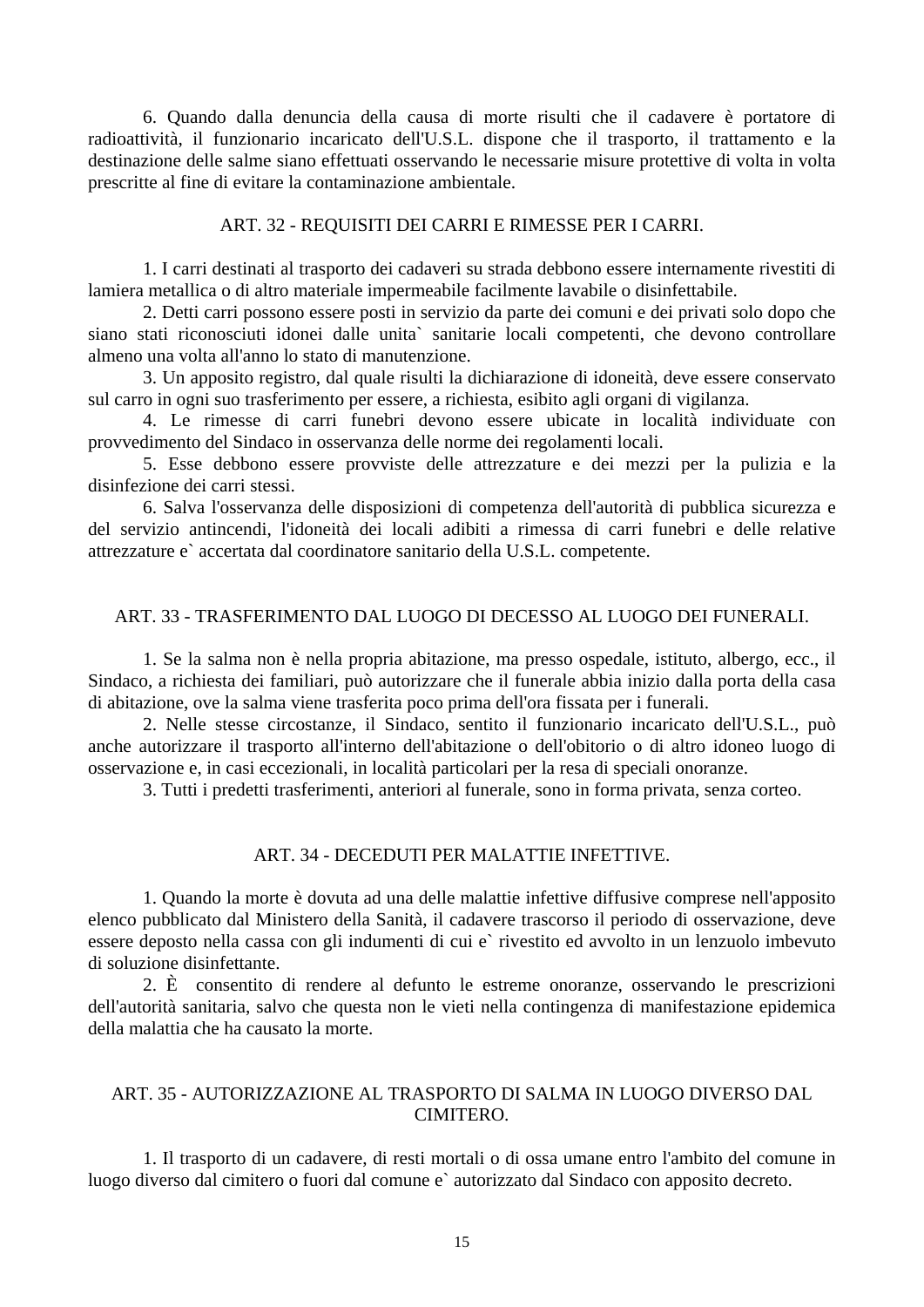<span id="page-15-0"></span> 2. Il decreto di autorizzazione è comunicato al Sindaco del comune in cui deve avvenire il seppellimento.

 3. Qualora sia richiesta la sosta della salma in altri comuni intermedi per il tributo di speciali onoranze, tale decreto dovrà essere comunicato anche ai Sindaci di questi Comuni.

#### ART. 36 - TRASPORTI DECEDUTI PER MALATTIE INFETTIVE.

 1. Per i morti di malattie infettive-diffusive, di cui all'apposito elenco pubblico dal Ministero della Sanità, l'autorizzazione al trasporto può essere data soltanto quando risulti accertato che il cadavere, trascorso il periodo di osservazione, è stato composto nella semplice cassa, seguendo le prescrizioni precedentemente indicate.

 2. Ove tali prescrizioni non siano state osservate, l'autorizzazione anzidetta può essere concessa soltanto dopo due anni dal decesso e con l'osservanza delle speciali cautele che, caso per caso, saranno determinate dal funzionario incaricato dell'U.S.L.

 3. Le disposizioni del presente articolo si applicano anche ai trasporti di cadaveri da o per l'estero quando la morte sia dovuta ad una delle malattie infettive-diffusive di cui all'elenco previsto nel primo comma.

### ART. 37 - TRASPORTO AI LOCALI DI OSSERVAZIONE.

 1. Il trasporto di cadavere ai locali di osservazione per il periodo prescritto, deve essere eseguito con autoambulanza o con apposito furgone ed in condizioni tali da non ostacolare eventuali manifestazioni di vita; se viene impiegato il feretro, questo deve essere aperto.

### ART. 38 - TRASPORTO DI SALMA FUORI COMUNE.

 1. Il trasporto di salma fuori comune deve essere autorizzato dal Sindaco con apposito decreto.

 2. Chi chiede il trasporto di salma fuori comune deve farne domanda al Sindaco, allegando il certificato di morte e nulla osta del funzionario medico incaricato dell'U.S.L. che restano allegati all'atto di autorizzazione.

 3. L'incaricato del trasporto dovrà essere munito oltreché di tale autorizzazione a trasportare la salma fuori comune, anche dell'autorizzazione ad effettuate il trasporto.

 4. Se il trasporto della salma avviene per ferrovia, su nave o per aereo, il decreto anzidetto deve restare in consegna al vettore.

 5. Della autorizzazione concessa si dà avviso al Sindaco del comune nel quale la salma viene trasferita.

 6. Le salme provenienti da altro comune, salvo diversa autorizzazione, devono essere trasportate direttamente al cimitero.

 7. Il personale dell'U.S.L. addetto al servizio accerta la regolarità dei documenti e la corrispondenza delle caratteristiche del feretro trasportato a quelle stabilite per il tipo di sepoltura cui lo stesso è destinato.

8. Per morti di malattie infettive-diffusive, si osservano le speciali norme prescritte.

## ART. 39 - DISPOSIZIONI PARTICOLARI PER IL TRASPORTO FUORI COMUNE.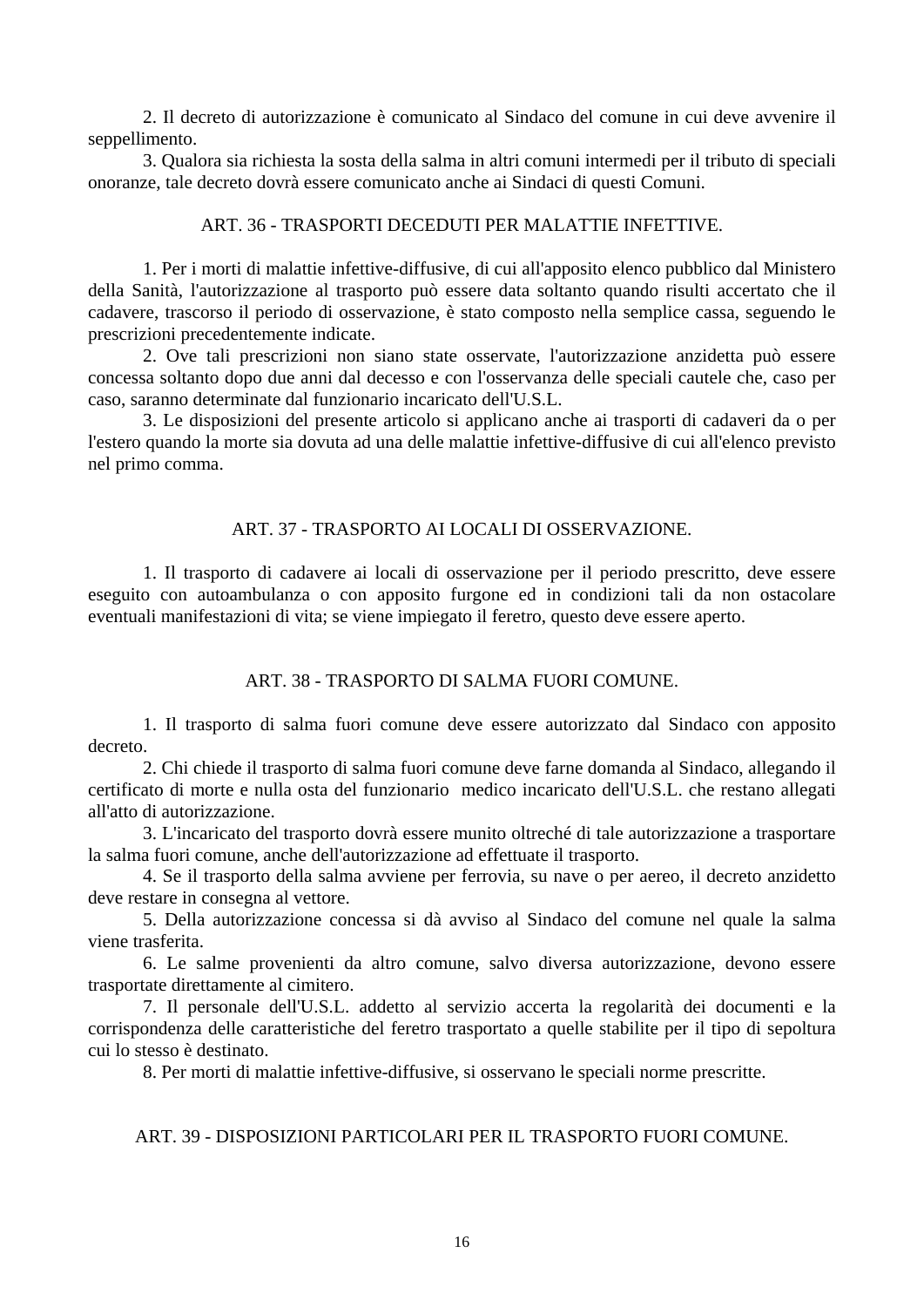<span id="page-16-0"></span> 1. Per il trasporto fuori comune nei mesi di aprile, maggio, giugno, luglio, agosto e settembre, le salme devono essere sottoposte a trattamento antiputrefattivo mediante introduzione nelle cavità corporee di almeno 500 cc. di formalina F.U.

 2. Negli altri mesi dell'anno, tale prescrizione si applica solo per le salme che devono essere trasportate in località che, col mezzo di trasporto prescelto, si raggiungano dopo 24 ore di tempo, oppure quando il trasporto venga eseguito trascorse le 48 ore dal decesso.

 3. Le prescrizioni del presente articolo non si applicano ai cadaveri sottoposti ai trattamenti di imbalsamazione.

### ART. 40 - TRASPORTI DI SALME PER LA CREMAZIONE E DEI RESIDUI.

 1. Il trasporto di un cadavere da comune a comune per essere cremato ed il trasporto delle risultanti ceneri al luogo del loro definitivo deposito, sono autorizzati con unico decreto dal Sindaco del comune nella cui circoscrizione è avvenuto il decesso.

 2. All'infuori di questo caso, il trasporto delle ceneri di un cadavere da comune a comune è sottoposto all'autorizzazione del Sindaco.

 3. Il trasporto delle urne contenenti i residui della cremazione, ferma restando l'autorizzazione di cui all'art. 35, non è soggetto ad alcuna delle misure precauzionali igieniche stabilite per il trasporto delle salme.

### ART. 41 - CONSEGNE E COLLOCAZIONE DELLE URNE CINERARIE.

 1. La consegna dell'urna cineraria agli effetti dell'art. 343 del T.U. delle leggi sanitarie 27.7.1934, n.1265, deve risultare da apposito verbale redatto in tre esemplari, dei quali uno deve essere conservato dal concessionario del crematorio, uno da chi prende in consegna l'urna e il terzo deve essere trasmesso all'Ufficio di Stato Civile.

 2. Se l'urna è collocata nel cimitero, il secondo esemplare del verbale deve essere conservato dal custode.

 3. Le urne cinerarie contenenti i residui della completa cremazione oltre che nei cimiteri possono essere accolte anche in cappelle o templi appartenenti ad enti morali od anche in colombari privati. Questi ultimi debbono avere le caratteristiche stabilite nel regolamento di igiene, debbono avere destinazione stabile e offrire garanzia contro ogni profanazione.

### ART. 42 - TRASPORTO OSSA UMANE A RESTI MORTALI.

 1. Il trasporto di ossa umane e di resti mortali assimilabili, ferme restando le autorizzazioni di cui agli articoli precedenti, non e` soggetto ad alcuna delle misure precauzionali igieniche stabilite per il trasporto delle salme.

 2. Le ossa umane ed i resti mortali assimilabili debbono in ogni caso essere raccolti in cassetta di zinco, di spessore non inferiore a mm. 0,660, saldata a fuoco, portante il nome e cognome del defunto.

 3. Se le ossa ed i resti mortali assimilabili provengono da rinvenimento e non sia possibile l'identificazione del defunto cui appartennero, la cassetta dovrà recare l'indicazione del luogo e della data in cui sono stati rinvenuti.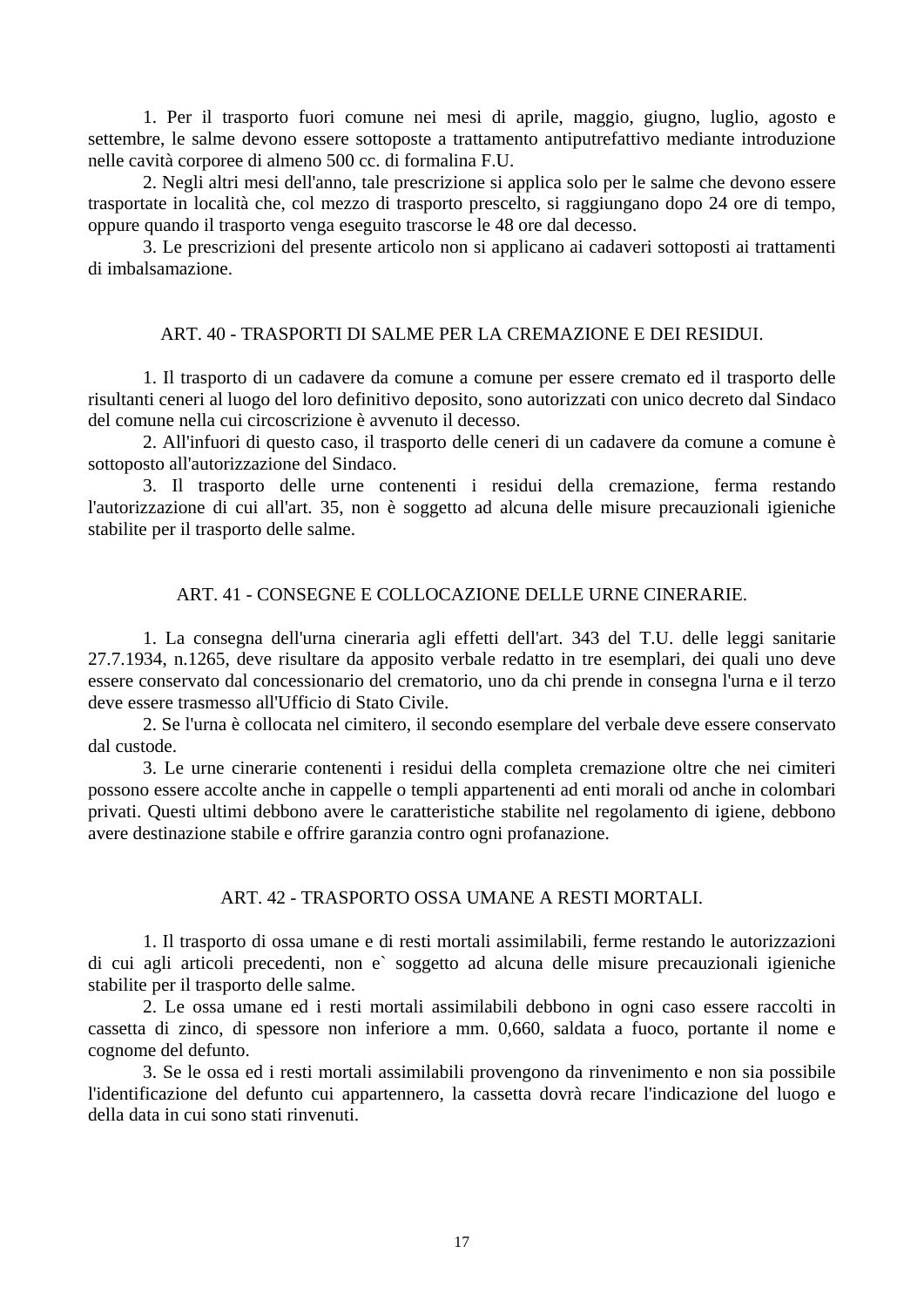## **CAPO VI CIMITERO - SEPOLTURE - FOSSE COMUNI**

#### ART. 43 - CIMITERI COMUNALI.

<span id="page-17-0"></span> 1. Il Comune dispone per il seppellimento e la custodia dei cadaveri del cimitero comunale del capoluogo e dei cimiteri distaccati nelle frazioni di La Rotta, Treggiaia, Montecastello e Gello.

#### ART. 44 - CIMITERO DELLA MISERICORDIA

 1. Nel Comune è altresì ubicato il cimitero della Venerabile Arciconfraternita della Misericordia, regolato dallo speciale regolamento approvato dagli organi della confraternita.

 2. Il Sindaco esercita la vigilanza su detto cimitero con i poteri ed i limiti fissati dagli articoli seguenti con riferimento ai cimiteri comunali. Si applicano inoltre al Cimitero della Misericordia le disposizioni fissate in questo regolamento relative agli art. 55, 53,84, 85, 88, 93, 94,95.

 3. L'ampliamento e la sistemazione del cimitero della Misericordia è soggetto alle disposizioni di cui al regolamento di polizia mortuaria approvato con D.P.R. 10/9/1990, n.285.

 4. Si applicano anche al Cimitero della Misericordia tutte le norme relative alle aree di rispetto, distanza dagli abitati che valgono per i cimiteri comunali.

### ART. 45 - AMMISSIONE NEL CIMITERO.

1. Nel cimitero devono essere ricevuti quando non venga richiesta altra destinazione:

a) i cadaveri delle persone morte nel territorio del comune, qualunque ne fosse in vita la residenza;

b) i cadaveri delle persone morte fuori del comune, ma aventi in esso, in vita, la residenza;

c) i cadaveri delle persone non domiciliate in vita nel comune e morte fuori di esso, ma aventi diritto di seppellimento in una sepoltura privata esistente nel cimitero del comune stesso;

d) i nati morti ed i prodotti del concepimento;

e) i resti mortali delle persone sopra elencate.

### ART. 46 - VIGILANZA SULL'ORDINE E MANUTENZIONE.

 1. La manutenzione, l'ordine e la vigilanza sanitaria dei cimiteri spettano al Sindaco, attraverso il personale comunale.

 2. Il coordinatore sanitario delle U.S.L. vigila e controlla il funzionamento dei cimiteri e propone al Sindaco i provvedimenti necessari per assicurare il regolare servizio.

#### ART. 47 - PERSONALE CIMITERIALE.

 1. Il personale addetto ai servizi cimiteriali deve essere individuato nell'organizzazione in modo da sopperire alle esigenze di custodia esumazione tumulazione e a tutti gli altri compiti connessi.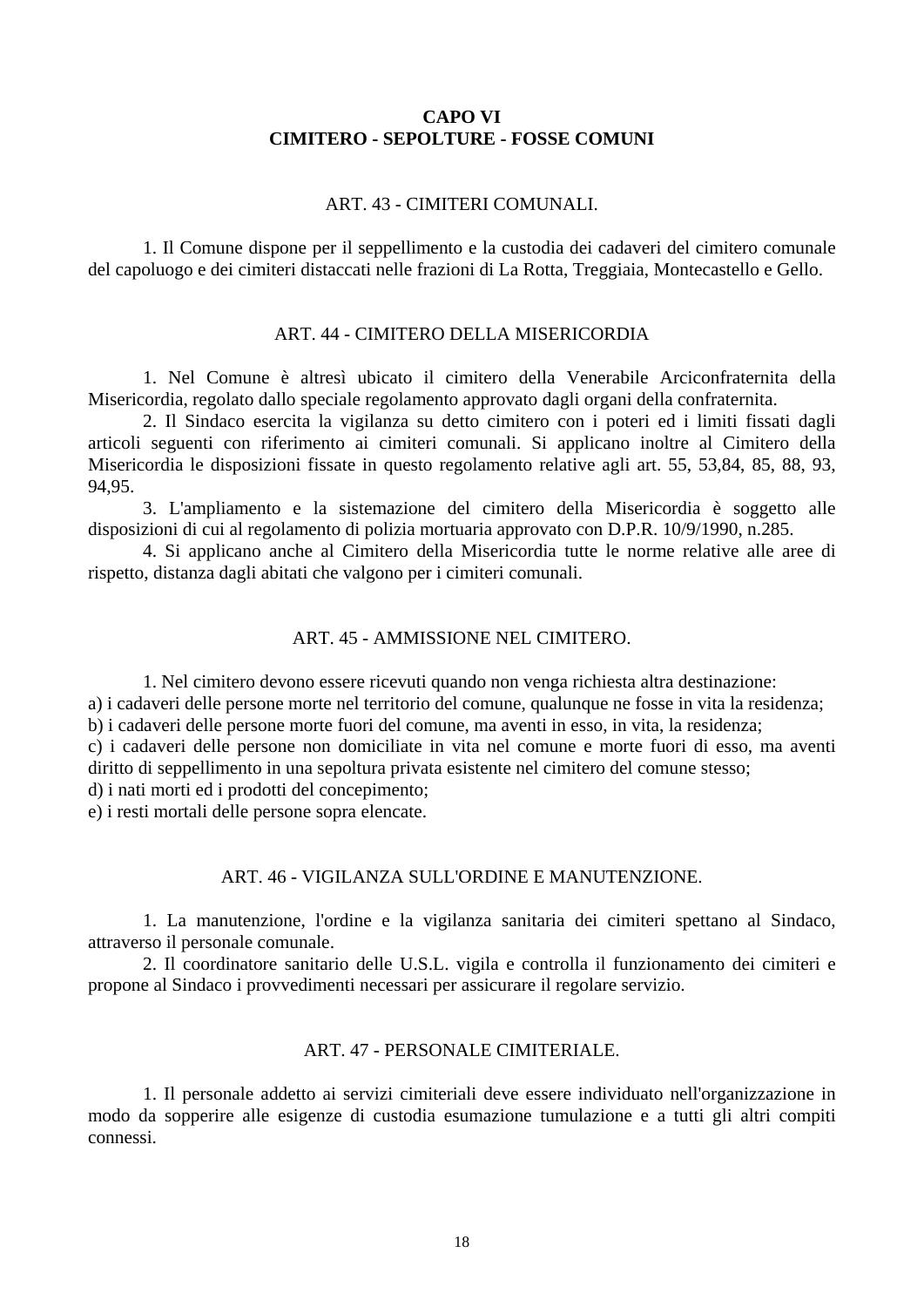## <span id="page-18-0"></span>ART. 48 -SEPOLTURE PRIVATE: PRESTAZIONI DELL'AMMINISTRAZIONE E ONERI A CARICO DEL CONCESSIONARIO.

 1. L'Amministrazione Comunale, nell'ambito della concessione cimiteriale e della relativa spesa, fornisce al Concessionario, oltre all'inserimento o comunque alla collocazione della cassa del feretro nel loculo, le prestazioni essenziali per l'effettuazione della sepoltura come appresso specificato:

sepolture in campo murato: esecuzione della trincea di scavo, realizzazione del loculo completo di sigillature, allaccio illuminazione votiva, reinterro;

sepolture in loculo colombaro, ossario: esecuzione della muratura a chiusura del loculo con relative sigillature, allaccio illuminazione votiva.

 2. Il Concessionario, a propria cura ed onere, deve provvedere alla fornitura ed all'apposizione della sovrastruttura ornamentale ovvero della lapide e relativi accessori nel rispetto delle Norme di buona tecnica e di sicurezza, nonché delle prescrizioni tipologiche, di materiali e di installazione stabilite dall'Amministrazione Comunale.

 3. Le operazioni di cui sopra saranno svolte sotto la direzione ed il controllo dell'Ufficio comunale competente in materia nonché del Funzionario A.S.L..

### ART. 49 - MANSIONI DELL'INTERRATORE NEL CAMPO COMUNE.

 1. L'interratore, oltre adempiere in conformità al presente regolamento alle opere di preparazione del campo per le inumazioni comuni, fare fosse per le esumazioni, ecc., deve eseguire la pulizia del cimitero e su adiacenze.

#### ART. 50 - SERVIZI IGIENICI

1. Il Cimitero deve essere approvvigionato di acqua potabile e dotato di servizi igienici a disposizione del pubblico e del personale addetto al cimitero

#### ART. 51 - CAMERA MORTUARIA.

 1. La camera mortuaria deve essere illuminata o ventilata per mezzo di ampie finestre, aperte direttamente verso la superficie scoperta del cimitero.

 2. Le pareti di essa, fino all'altezza di m.2, devono essere rivestite di lastre di marmo o di altra pietra naturale o artificiale ben levigata, ovvero essere intonacata a cemento ricoperto da vernice a smalto o da altro materiale facilmente lavabile; il pavimento costituito anch'esso da materiale liscio, impermeabile, bene unito, lavabile; deve essere inoltre disposto in modo da assicurare il facile scolo delle acque di lavaggio, di cui deve anche essere assicurato il facile ed innocuo smaltimento.

3. La camera deve essere munita di acqua corrente con lavandino.

 4. Il pavimento e le pareti dovranno essere lavati dopo ogni deposito di salme con soluzione disinfettante.

 5. La camera mortuaria è anche deposito di osservazione previsto dall'art. 12 del regolamento 10.9.1990, n.285.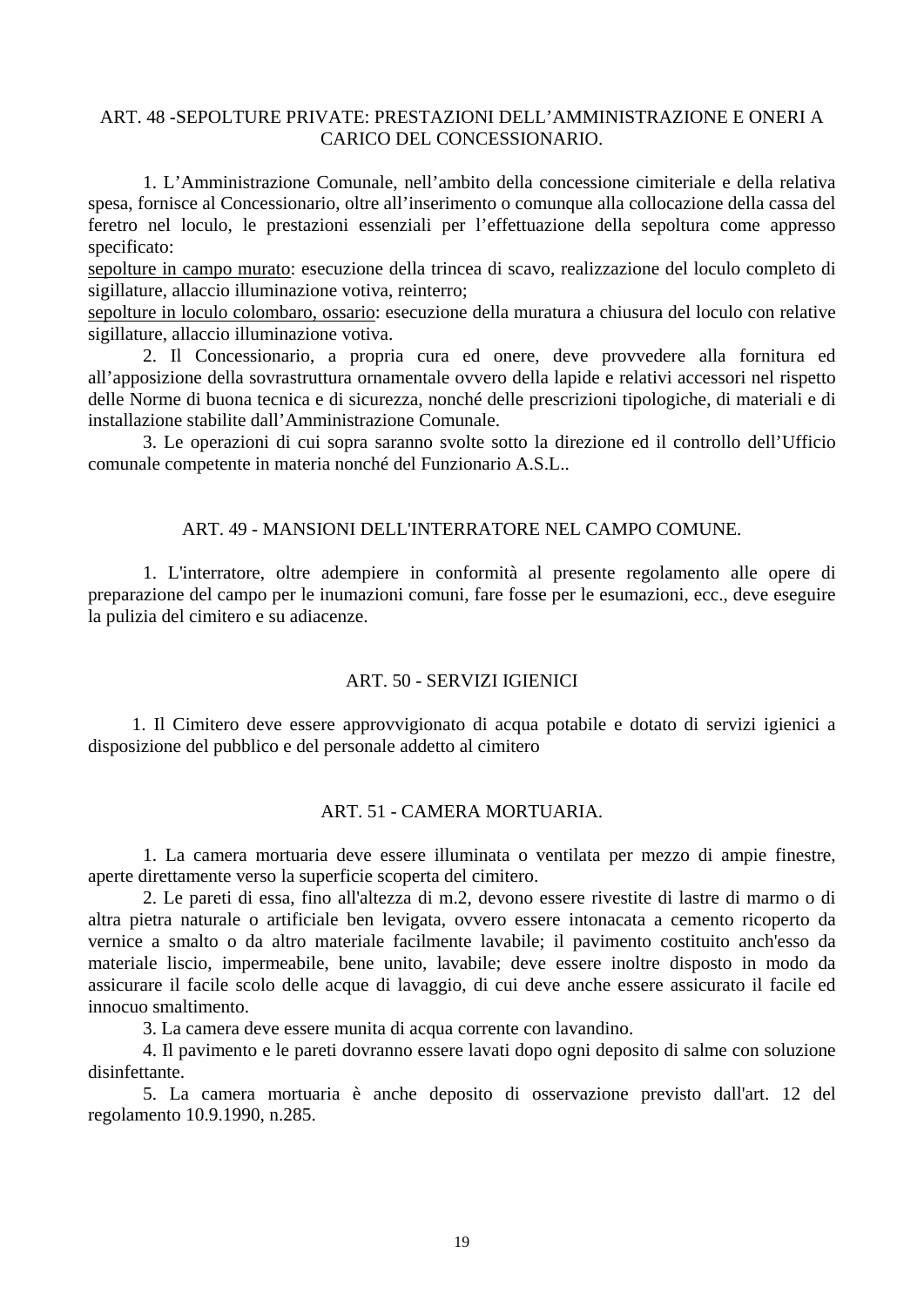### ART. 52 - SALA PER AUTOPSIE.

1. Nel cimitero del capoluogo è situata una sala per eseguire eventuali autopsie.

<span id="page-19-0"></span> 2. La sala per autopsie deve rispondere ai medesimi requisiti prescritti all'art. 53 che precede per la camera mortuaria.

 3. Nel posto meglio illuminato ed adatto della stessa sala vi deve essere un tavolo anatomico, in marmo, o in ardesia, o in pietra artificiale o altro materiale ben levigato o in metallo, provvisto di adatta canalizzazione per l'allontanamento dei liquidi cadaverici e delle acque di lavaggio e dei mezzi per il loro rapido ed innocuo smaltimento.

La sala per le autopsie deve essere provvista di sistema di aspirazione dei gas in ordine a quanto disposto dall'art.66 del D.P.R.285/1990.

### ART. 53 - PLANIMETRIA DEI CIMITERI.

 1. Per ogni cimitero comunale deve essere redatta una planimetria con bollo e firma in originale, da cui risultano i vari settori di seppellimento per inumazione di salme, ripartiti in fosse comuni, fosse private e per costruzione di sepolcri.

 2. Ogni settore deve essere suddiviso in file contraddistinte da numerazione progressiva e ciascuna fila suddivisa a sua volta in tante fosse od aree di sepoltura ordinatamente numerate.

 3. La planimetria dovrà essere estesa anche alle zone circostanti del territorio, comprendendo le relative zone di rispetto cimiteriale.

 4. Questa pianta dovrà essere aggiornata ogni cinque anni o quando siano creati dei nuovi cimiteri o siano soppressi dei vecchi o quando a quelli esistenti siano state apportate modifiche ed ampliamenti.

 5. Il settore riservato ai campi di inumazione deve superare di almeno la metà l'area netta, da calcolare sulla base dei dati statistici delle inumazione dell'ultimo decennio.

 6. Nei cimiteri possono essere previsti settori particolari per la inumazione di salme di fanciulli, di feti e prodotti abortivi.

### ART. 54 - SPECIE DELLE SEPOLTURE.

 1. Le sepolture possono essere comuni e private e si distinguono per inumazione e per tumulazione.

 2. Sono sepolture comuni le fosse per inumazione assegnate gratuitamente a chi non richieda il seppellimento in speciali categorie di fosse (fosse private) o tumuli, nicchie, loculi, ecc.

 3. Sono sepolture private tutte quelle che vengono concesse a richiesta degli interessati previo pagamento di una somma stabilita dall'Amministrazione Comunale.

 4. Le sepolture private possono avere il carattere di inumazione ovvero essere costruite per tumulazione di salme.

 5. L'Amministrazione Comunale può costruire speciali colombari con loculi o nicchie da dare in concessione secondo i prezzi stabiliti dalla stessa Amministrazione.

#### ART. 55 - RISERVA DELL'AREA DESTINATA ALLE INUMAZIONI.

 1. Nella determinazione della superficie destinata alle inumazioni non deve essere calcolato lo spazio eventualmente riservato: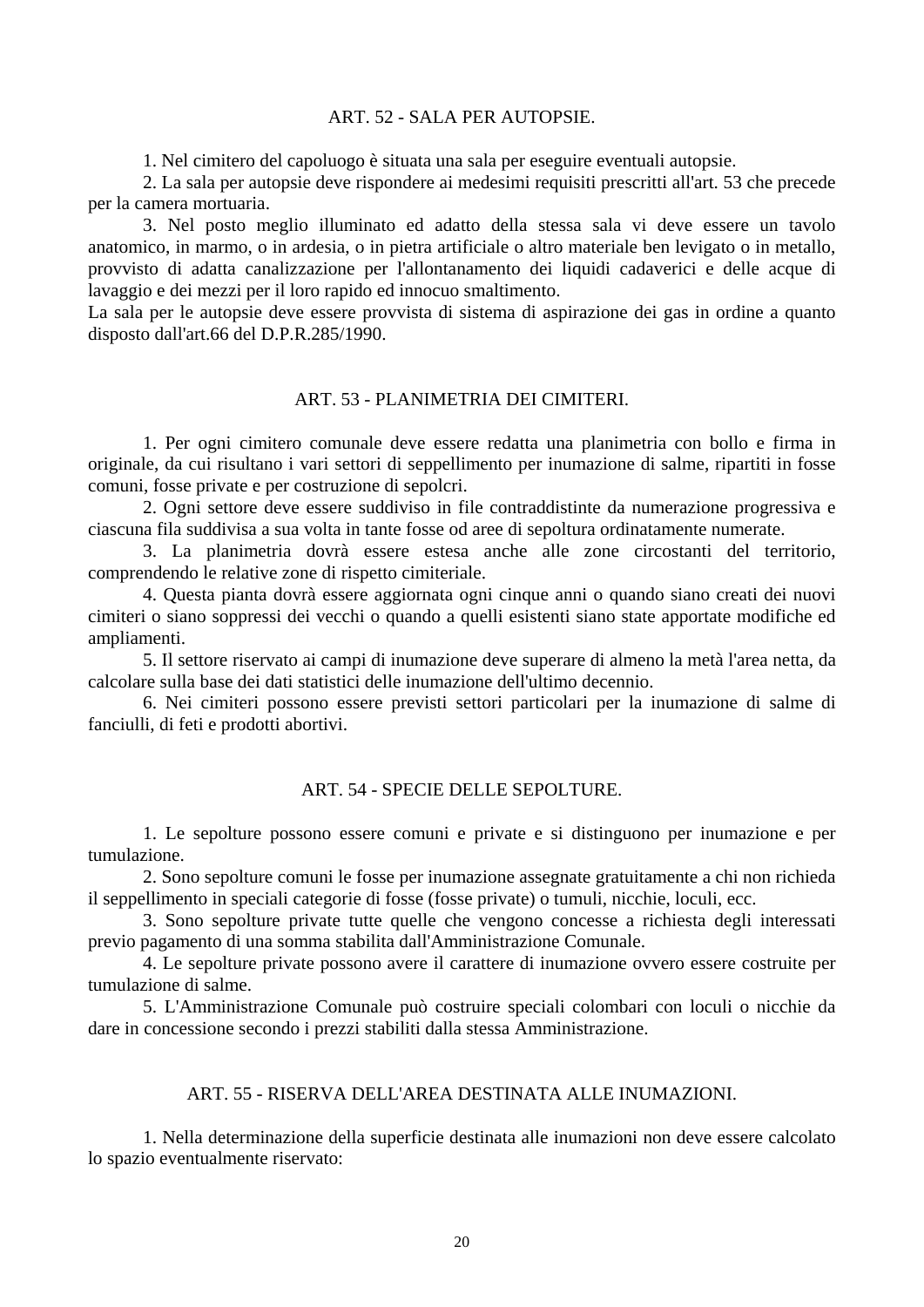<span id="page-20-0"></span>1) alla costruzione di colombari destinati alla tumulazione oppure alla conservazione di ossa o ceneri, di ossari comuni di sepolture private;

2) a strade, viali, piazzali e zone di parcheggio;

3) alla costruzione di tutti gli edifici, compresa la cappella, adibiti ai servizi cimiteriali o a disposizione del pubblico e degli addetti al cimitero;

4) a qualsiasi altra finalità diversa dalla inumazione.

### ART. 56 - UTILIZZAZIONE DEI CAMPI DI INUMAZIONE.

 1. I campi di inumazione per fosse comuni o private sono divisi in riquadri e l'utilizzazione delle fosse deve farsi cominiando da una estremità di ciascun riquadro e successivamente fila per fila procedendo senza soluzione di continuità.

I terreni del cimitero devono essere provveduti di scoli superficiali per lo smaltimento delle acque metedriche per non influire sulla mineralizzazione dei cadaveri.

### ART. 57 - CIPPI INDICATIVI DELLE FOSSE.

 1. Ogni fossa nei detti campi di inumazione deve essere contraddistinta, a cura del Comune, da un cippo costituito da materiale resistente all'azione disgregatrice degli agenti atmosferici e portante un numero progressivo.

 2. Sul cippo a cura del comune verrà applicata una targhetta di marmo con indicazione del nome e cognome del defunto e della data di seppellimento.

### ART. 58 - ESCAVAZIONE E RICOLMO DELLE FOSSE.

 1. Ciascuna fossa per inumazione deve essere scavata a due metri di profondità dal piano di campagna del cimitero e, dopo che vi sia stato deposto il feretro, deve essere colmata in modo che la terra scavata alla superficie sia messa attorno al feretro e quella affiorata dalla profondità venga sistemata alla superficie.

#### ART. 59 - LARGHEZZA DELLE FOSSE.

 1. Le fosse per inumazione di cadaveri di persone di oltre dieci anni di età debbono avere nella loro parte più profonda (m. 2) la lunghezza di m. 2,20 e la larghezza di m. 0,80 e debbono distare l'una dall'altra almeno m. 0.50 da ogni lato.

2. Si deve perciò calcolare per ogni posto una superficie di mq.3,50.

 3. Le fosse per inumazione di cadaveri di bambini di età inferiore a dieci anni devono avere una profondità non inferiore a m. 2. Nella parte più profonda devono avere una lunghezza di m.1,50 ed una larghezza di m. 0,50 e devono distare l'una dall'altra almeno m. 0,50 da ogni lato.

#### ART. 60 - FOSSE COMUNI.

 1. I campi destinati a fosse comuni da cedere gratuitamente a chi non richiese fosse od aree a tempo determinato saranno ubicate in zone idonee per struttura geologica e mineralogica per proprietà meccaniche e fisiche e per il livello della falda freatica.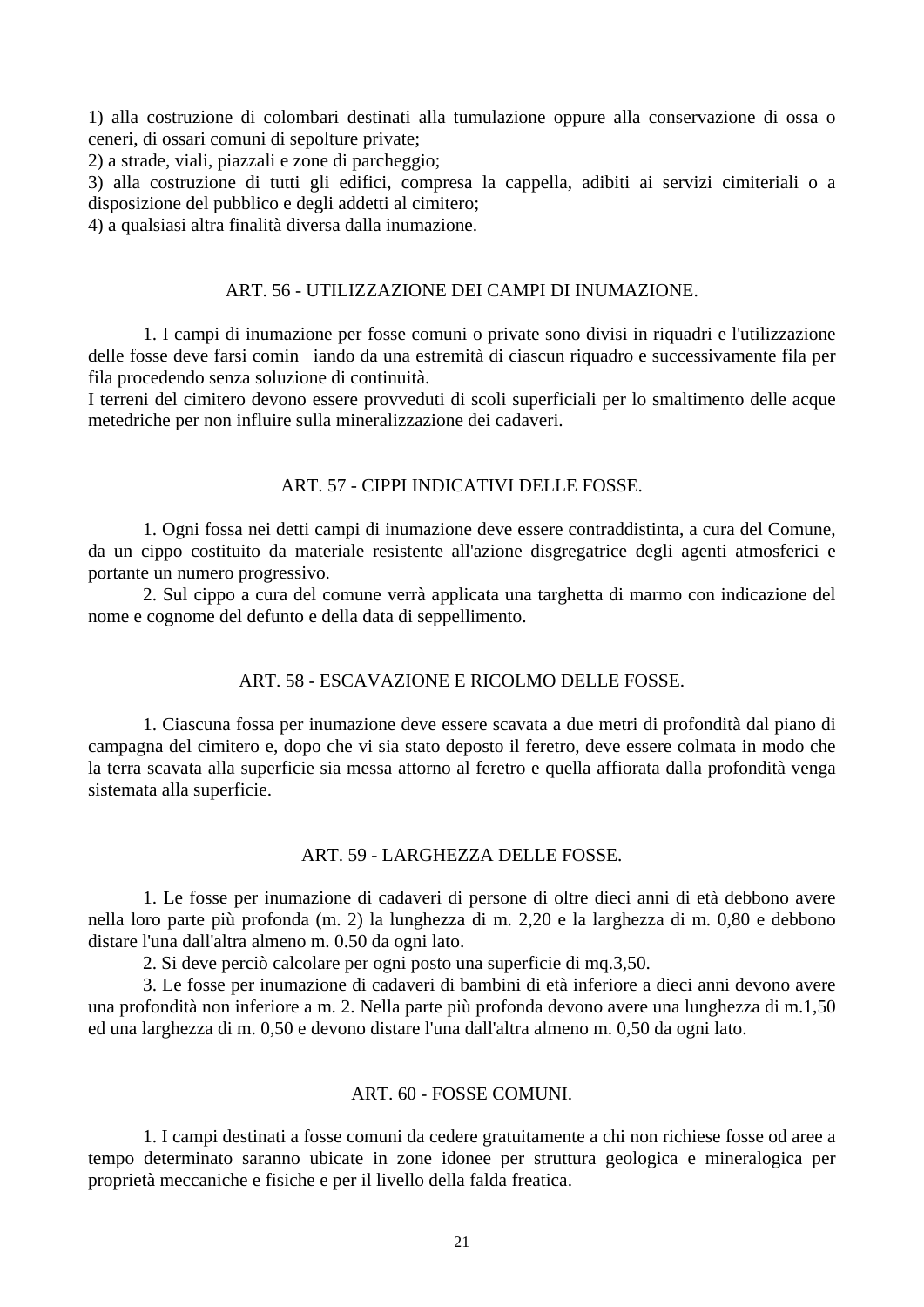<span id="page-21-0"></span> 2. Sarà a carico del comune lo scavo a mano per la collocazione della bara nella fossa, e verrà eseguito con la manodopera degli operai del comune.

 3. Detti campi sono divisi in tanti riquadri quanti ne occorrono per assicurare la rotazione decennale di cui all'art.

#### **CAPO VII CONCESSIONI DI SEPOLTURE PRIVATE**

### ART. 61 - SEPOLTURE PRIVATE.

 1. Il comune può concedere a privati o ad enti l'uso di aree per la costruzione di sepolture per una o più salme o per famiglie e collettività.

 2. Nelle aree avute in concessione, i privati e gli enti possono impiantare, in luogo di sepolture a sistema di tumulazione, campi di inumazione per famiglie e collettività, purché tali campi siano dotati ciascuno di adeguato ossario.

 3. Alle sepolture private, contemplate nel presente articolo, si applicano, a seconda che esse siano a sistema di tumulazione o a sistema di inumazione, le disposizioni generali stabilite dal presente regolamento sia per le tumulazioni e inumazioni sia per le estumulazioni ed esumazioni.

#### ART. 62 - VARI TIPI DI SEPOLTURE PRIVATE.

1. Le sepolture private possono consistere:

a) nell'uso temporaneo per anni 25 di aree per costruzioni di sepolcro singolo o plurimo;

b) nell'uso temporaneo, per la durata di anni 35 di loculi predisposti dal comune;

c) nell'uso temporaneo per anni 50 di loculi ossari predisposti dal comune.

#### ART. 63 - CARATTERISTICHE ED USO DELLE SEPOLTURE PRIVATE.

 1. Le attribuzioni in uso di sepolture private vengono fatte a titolo di concessione amministrativa di bene demaniale.

 2. Con esse il comune conferisce al privato il diritto d'uso temporaneo di una determinata opera, costruita dal comune, ovvero area cimiteriale da adibire a sepoltura.

 3. Prima della scadenza della concessione gli eredi possono richiedere il rinnovo della concessione.

## ART. 64 – MODALITÀ PER LA CONCESSIONE. RECESSO.

1. Per ottenere la concessione di loculi o di loculi/ossari nonché di aree per costruzione di sepolcri, gli interessati devono inoltrare al Sindaco apposita richiesta e provvedere al pagamento della tariffa prevista. Le tariffe vengono stabilite dalla Giunta Comunale in base al costo di costruzione ed a ragioni di opportunità.

2. La concessione di sepoltura privata è fatta ed è conservata subordinatamente all'osservanza, da parte del concessionario, delle norme di legge e di regolamento, delle tariffe attuali e future in materia di polizia mortuaria e di cimiteri, nonché delle disposizioni particolari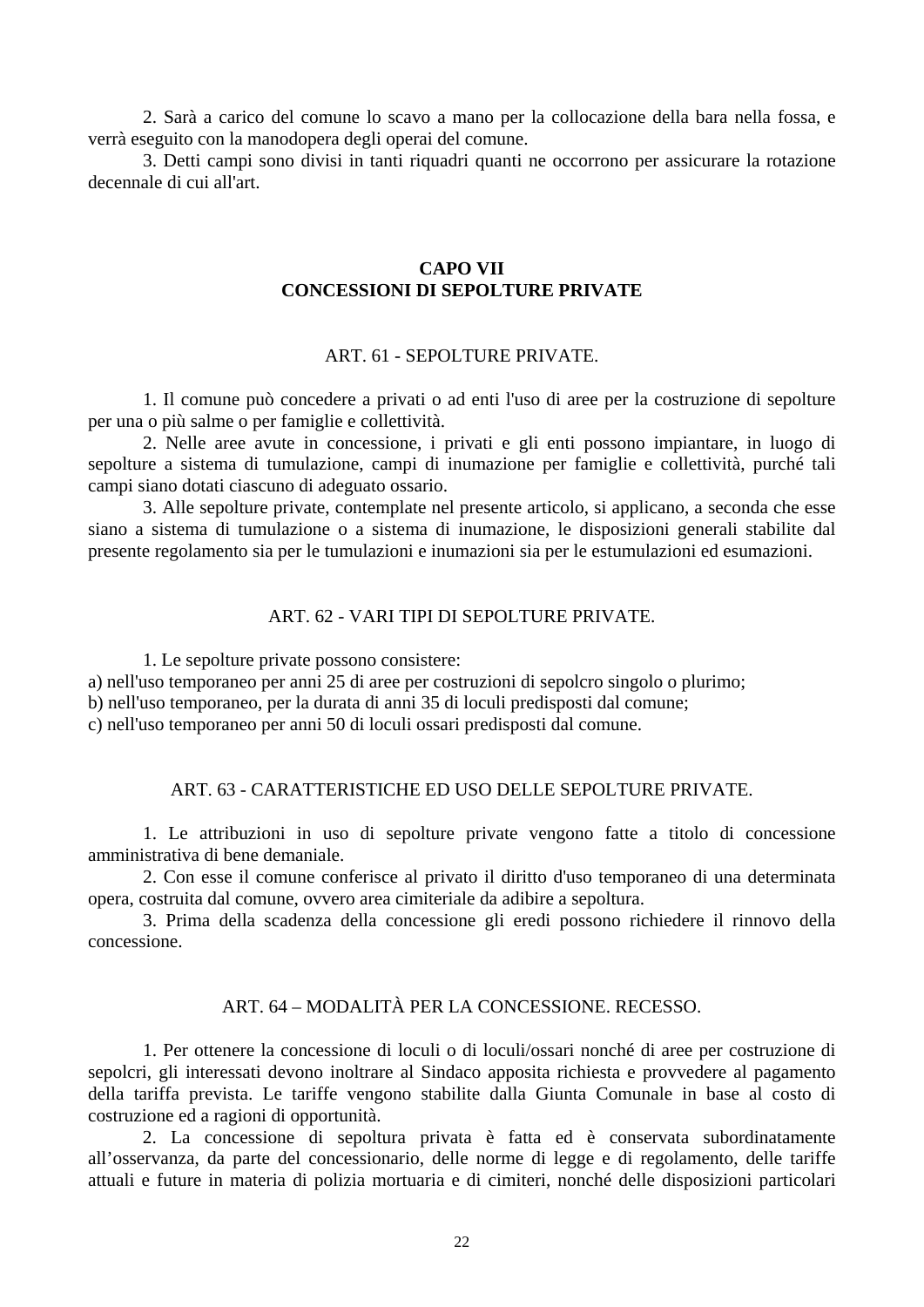<span id="page-22-0"></span>relative alle singole specie di concessione, quali risultano dal presente regolamento e dall'apposito atto di concessione, quando è previsto.

3. Il Concessionario, anche ai sensi del successivo Art. 67, con apposita istanza da inviare all'Amministrazione Comunale può recedere dalla concessione in precedenza ottenuta a condizione che il loculo, a cui si riferisce, sia inutilizzato ovvero che la costruzione, in caso di cappelle o sarcofagi, non sia iniziata. Al Concessionario cui venga accolta l'istanza di recesso viene riconosciuta la corresponsione del 30% (trenta) della tariffa di concessione originariamente incassata dal Concedente sempreché la richiesta di recesso avvenga entro 5 (cinque) anni dalla data in cui fu assentita la concessione, diversamente potrà ottenersi il recesso senza possibilità di alcuna restituzione della tariffa. Il presente comma ha effetto dal secondo anno antecedente alla data della sua efficacia.

4. In particolare l'uso della sepoltura deve essere nei limiti prestabiliti nell'atto di concessione, evitando, in specie, di farne oggetto di lucro e di speculazione.

## ART. 65 - MODALITÀ DI ESECUZIONE DI SEPOLTURE PRIVATE.

1. Le sepolture private si distinguono:

a) Tombe privilegiate - Le tombe privilegiate debbono essere costruite, nel rispetto del comma 3 dell'Art. 76 del D.P.R. n. 285/1990, di norma in modo analogo a quelle già esistenti nel cimitero e con le modalità costruttive che saranno indicate dall'Ufficio Tecnico comunale. Altresì, a decorrere dalla data di entrata in vigore del presente comma, le sepolture in campo murato esistenti e che saranno oggetto di primo utilizzo ovvero di riutilizzo a seguito di estumulazione, dovranno essere utilizzate nel rispetto dell'Art. 76 comma 3 sopra richiamato. Pertanto, alle concessioni già rilasciate e per le quali, quindi, in base alla norma in parola non sia più utilizzabile il secondo loculo, su istanza del Concessionario, previa rettifica della originaria concessione per l'adeguamento al presente Articolo, sarà restituito l'ammontare del 50% della somma originariamente incassata dall'Amministrazione Comunale. In ogni forno non potrà essere collocata che una sola salma e dovranno considerarsi come salma anche i resti della estumulazione. Su richiesta del congiunto e previo provvedimento del Sindaco possono essere collocati nel forno i resti di una sola estumulazione purché detti resti siano conservati in una apposita piccola cassa di zinco e previo pagamento dell'importo della tariffa fissata dalla Giunta Comunale.

Può eccezionalmente consentirsi la tumulazione in uno stesso forno della madre e del figlio morti a breve distanza di tempo, quando il bambino non abbia superato l'età di tre mesi, purché raccolti in casse distinte. Sono ammessi rivestimenti marmorei. Sono ammessi altresì sulla tomba ricorsi marmorei o monumentali, che non siano in palese contrasto con le soluzioni di norma adottate per le tombe esistenti. Il rilascio della concessione è subordinato al pagamento del prezzo corrispondente di cui alla apposita tariffa.

b) cappelle - edicole- monumenti ecc.- Il rilascio della concessione per la costruzione della cappella, edicola, monumento ecc., comporta il pagamento del prezzo corrispondente di cui all'apposita tariffa ed impegna alla sollecita presentazione del progetto tecnico ed alla esecuzione, pena la decadenza, delle opere relative entro 12 mesi dalla data di stipula dell'atto di concessione.

Per motivi da valutare da parte del Sindaco, può essere concessa, ai termini predetti una proroga di sei mesi.

I singoli progetti debbono essere approvati dal Sindaco, su conforme parere dell'Ufficiale Sanitario e sentita la Commissione Edilizia.

Nell'atto di approvazione del progetto viene determinato il numero di salme che possono essere accolte nel sepolcro.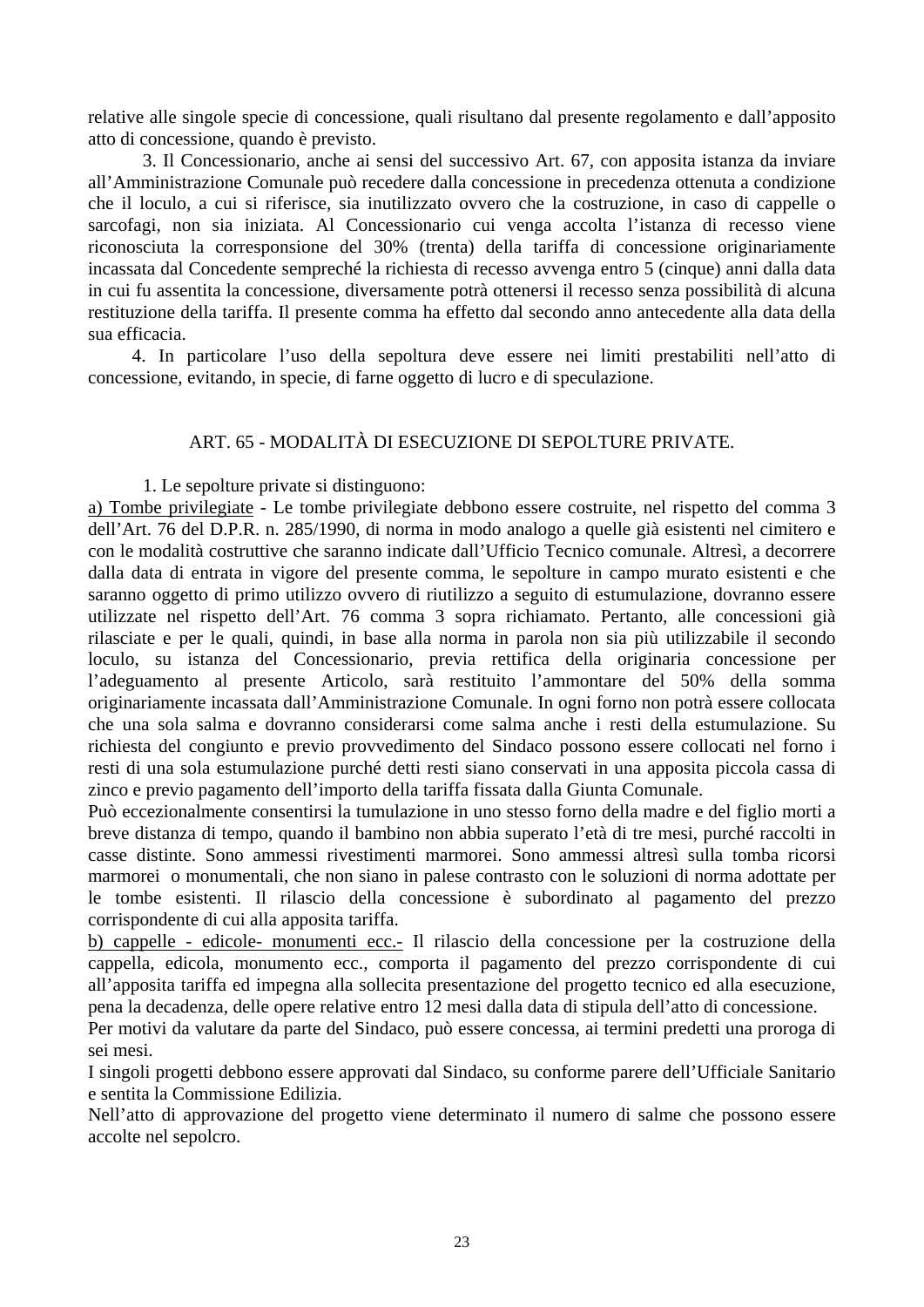#### ART. 66 - DIRITTO D'USO DEI LOCULI.

<span id="page-23-0"></span> 1. Il diritto d'uso dei loculi è circoscritto alla sola persona per la quale è stata fatta la concessione. Non può pertanto essere ceduto ad altri in alcun modo né a qualsiasi titolo.

 2. La concessione si estingue ed il loculo ritornerà nella piena disponibilità del comune qualora, essendo trascorsi cinque anni dalla morte della persona per la quale e` stata fatta la concessione, non sia stato occupato con la salma di detta persona.

## ART. 67 - SEPOLTURA PRIVATA INDIVIDUALE.

 1. La concessione di sepoltura privata individuale può essere richiesta anche per persona vivente in relazione alla disponibilità di sepoltura nei diversi cimiteri. Comunque la concessione per persone viventi non può superare il limite del 60% delle sepolture totali disponibili per ogni cimitero. Quando sia raggiunto tale limite la concessione può essere effettuata solo a decesso avvenuto di colui a cui è destinata.

 2. Costituisce eccezione a tale disposizione la concessione di sepoltura contigua per il coniuge sopravvissuto al deceduto.

 3. Può farsi inoltre la concessione in vita, in via eccezionale ed a giudizio dell'organo competente a rilasciare la concessione tenuto conto dell'età del destinatario, che dovrà comunque superare i 65 anni, e della disponibilità delle sepolture, specie se sia dimostrato che il destinatario non ha parenti prossimi che si curino di lui alla sua morte, in tal caso è l'Amministrazione ad indicare la sepoltura che può essere concessa.

4. La durata decorre dalla data di concessione.

### ART. 68 - CARATTERISTICHE DEI LOCULI.

 1. I loculi possono essere a più piani sovrapposti. Ogni loculo deve avere uno spazio esterno libero per il diritto di accesso al feretro.

 2. Lo spessore delle pareti dei loculi deve essere di almeno 40 centimetri, tranne che non di impieghino lastre di pietra naturale e compatta, unite con malta di cemento oppure costruzioni in cemento armato. In questi ultimi casi tanto le solette che i tramezzi dovranno avere uno spessore non inferiore a 10 centimetri e dovranno essere adottati i sistemi necessari per rendere la struttura impermeabile a liquidi ed a gas.

 3. È' permessa la costruzione di colombari con loculi prefabbricati, ma dette celle dovranno essere realizzate in unico getto di cemento armato dello spessore non inferiore a 5 centimetri; il getto dovrà essere vibrato e dovrà risultare impermeabile ai liquidi ed ai gas.

 4. L'unione fra gli elementi scatolari delle celle o loculi dovrà essere costituita con armatura verticale ed orizzontale annegata in getto di calcestruzzo di spessore non inferiore a centimetri 5.

 5. Il piano dei loculi deve essere inclinato verso l'interno ad evitare l'eventuale uscita di liquidi.

 6. La chiusura del tumulo deve essere realizzata con mattoni pieni o pietra naturale dello spessore non inferiore a centimetri 15, sempre intonacata dalla parte esterna.

 7. È permessa anche la chiusura con elemento di cemento armato vibrato dello spessore non inferiore a centimetri 3, sigillato con cemento ad espansione in modo da rendere la chiusura a tenuta ermetica.

#### ART. 69 - LOCULI OSSARI.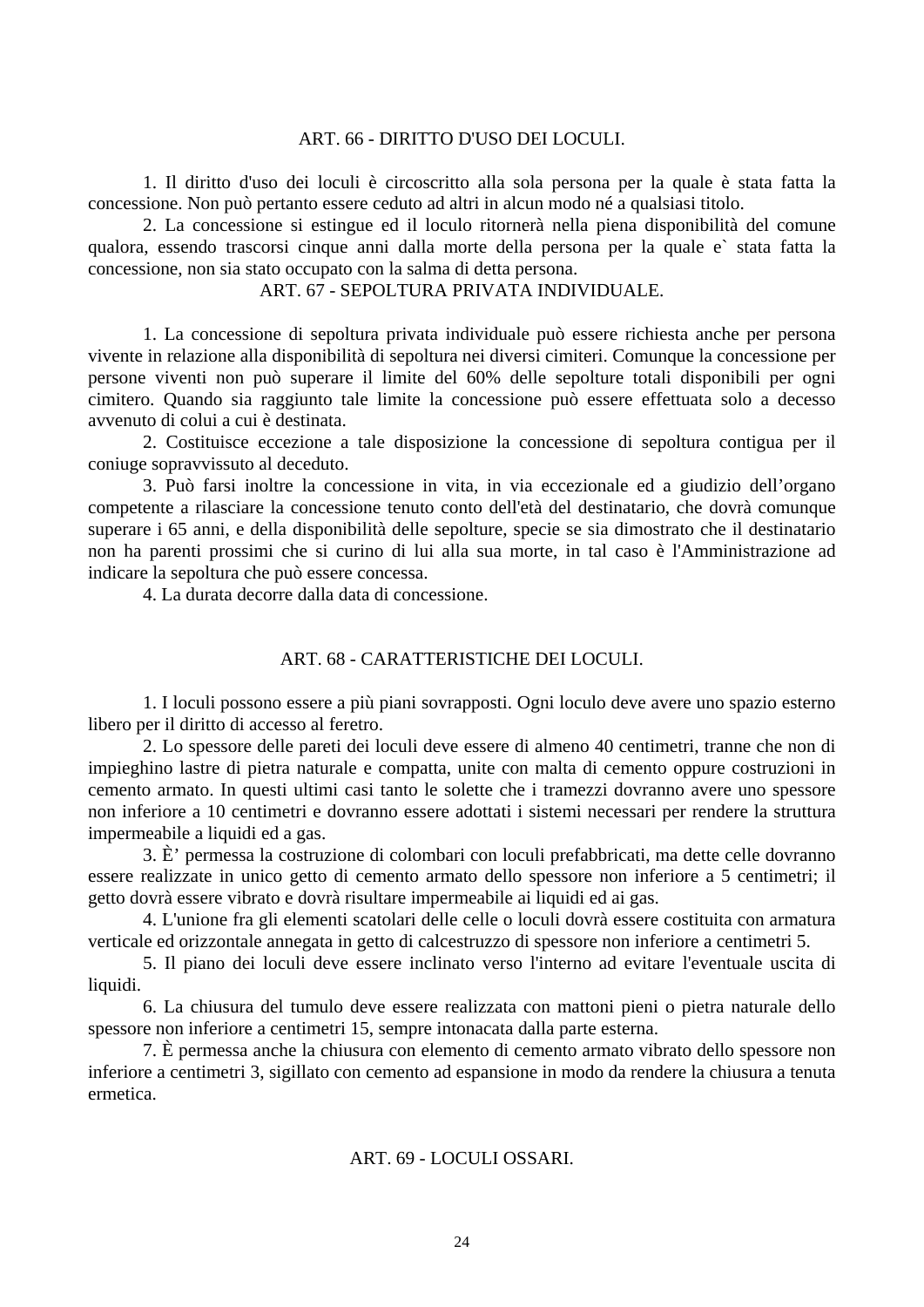<span id="page-24-0"></span> 1. Per la conservazione dei resti mortali provenienti dalle esumazioni ordinarie e che le famiglie non intendessero mandare nell'ossario comune vengono concessi appositi loculi ossari ove questi esistano.

 2. In ogni loculo ossario non possono essere collocati che i resti di una sola salma. Tali resti devono essere raccolti in cassetta in lamiera di zinco di spessore non inferiore a millimetri 0,660, saldata a fuoco, portante all'esterno il nome e cognome del defunto.

### ART. 70 - SEPOLCRI PRIVATI FUORI DAI CIMITERI.

 1. Per la costruzione delle cappelle private e gentilizie fuori del cimitero destinate a raccogliere salme o resti mortali, contemplate dall'art. 340 del T.U. delle leggi sanitarie 27.7.1934, n.1265, occorre l'autorizzazione del Prefetto, sentito il Consiglio Provinciale di Sanità. Il richiedente farà eseguire a propria cura e spese apposita ispezione dalla Commissione Provinciale per i Cimiteri.

 2. La costruzione e l'usabilità di questi sepolcri sono condizionate al rilascio della concessione edilizia nel rispetto del piano urbanistico.

### ART. 71 - TUMULAZIONI IN CAPPELLE PRIVATE O GENTILIZIE.

 1. Per le tumulazioni nelle cappelle private o gentilizie di cui all'art. 72 che segue, oltre l'autorizzazione al seppellimento occorre il nulla osta del Sindaco che lo rilascia dopo aver accertato che il defunto aveva diritto di ricevere la sepoltura nella cappella.

 2. Il comune non può, sotto alcuna forma, imporre tasse di concessione per la deposizione di salme nelle cappelle private e/o gentilizie.

### ART. 72 - REQUISITI DELLE CAPPELLE FUORI DEL CIMITERO.

 1. Le cappelle private e/o gentilizie costruite fuori dal cimitero dovranno rispondere a tutti i requisiti prescritti dal D.P.R. 10.9.1991, n.245 per le sepolture private esistenti nei cimiteri.

 2. A partire dall'entrata in vigore del presente regolamento la loro costruzione ed il loro uso saranno consentiti soltanto quando siano attorniate per un raggio di m. 200 da fondi di proprietà degli Enti e/o delle famiglie che ne chiedano la concessione e sui quali gli stessi assumano il vincolo di inalienabilità e di inedificabilità.

### ART. 73 - TUMULAZIONI FUORI DAL CIMITERO.

 1. A norma dell'art. 341 del T.U. delle leggi sanitarie 27.7.1934, n.1265, il Ministro della Sanità di concerto con il Ministro dell'Interno, sentito il Consiglio di Stato, previo parere del Consiglio Superiore della Sanità, può autorizzare, con apposito decreto, la tumulazione dei cadaveri in località differenti dal cimitero, sempre che la tumulazione avvenga con la osservanza delle norme stabilite nel presente regolamento. Detta tumulazione può essere concessa per speciale onoranza alla memoria di chi abbia acquisito in vita speciali benemerenze.

### ART. 74 - AREE PER TOMBE DI FAMIGLIA O MONUMENTALI E CAPPELLE GENTILIZIE.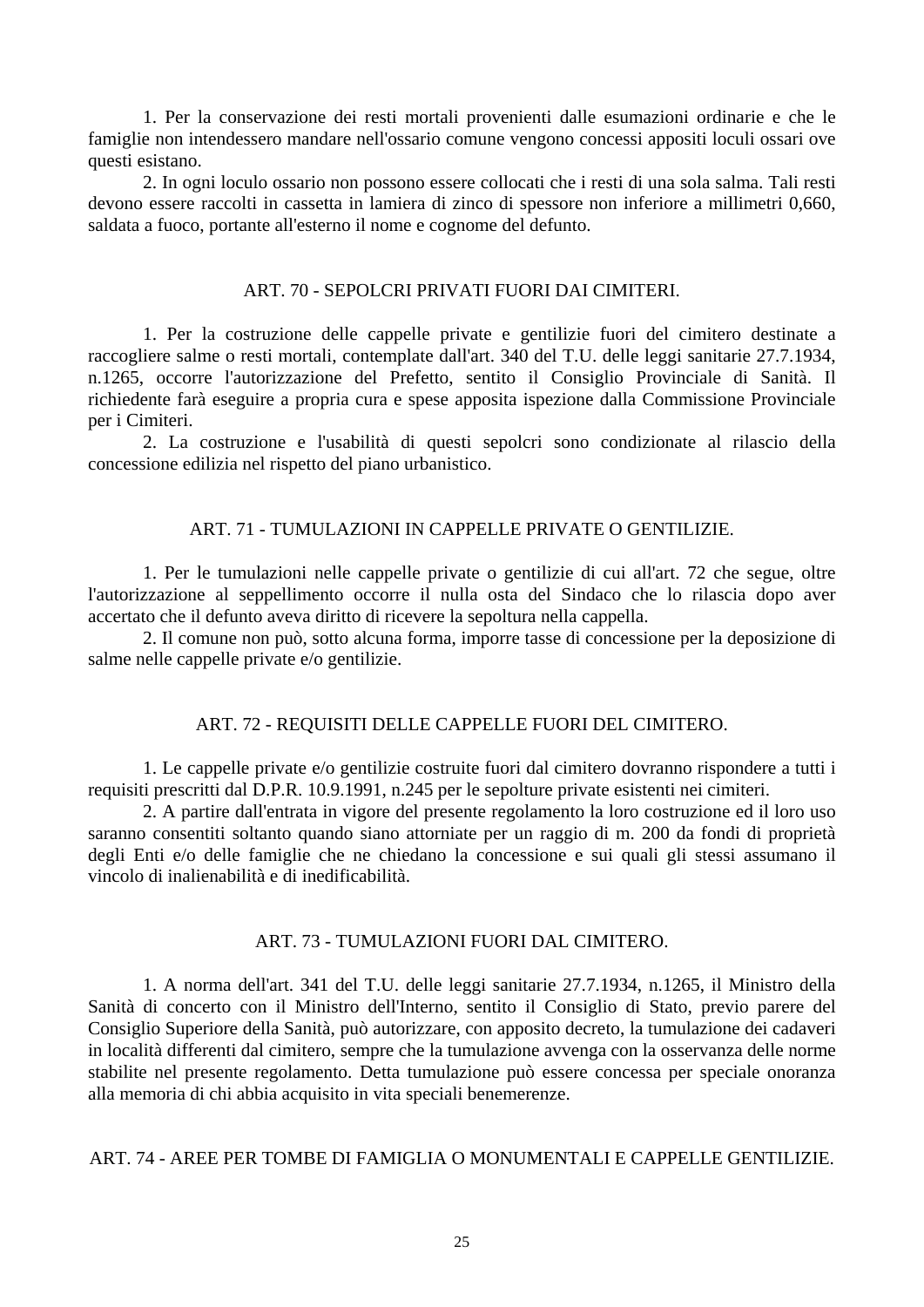<span id="page-25-0"></span> 1. Il Comune può porre a disposizione di privati anche aree per la costruzione di tombe di famiglia o cappelle gentilizie.

 2. La concessione di dette aree, ai sensi dell'art. 93 del D.P.R. 21.10.1975, n. 803, sono a tempo determinato e di durata non superiore a 99 anni, salvo rinnovo.

 3. La Giunta Comunale con proprio atto, nello stabilire le tasse di concessione, determinerà anche le durate.

 4. Le costruzioni delle tombe di famiglia e/o cappelle gentilizie dovranno essere eseguite direttamente dai privati dietro rilascio di concessione edilizia, su presentazione di regolare domanda con allegato progetto da sottoporre al preventivo parere della Commissione edilizia e del Funzionario Medico del Servizio di Igiene Pubblica e del Territorio dell'U.S.L.

 5. Ad opera finita e prima dell'uso le tombe di famiglia o cappelle gentilizie dovranno essere oggetto di visita sopralluogo da parte di tecnici comunali per accertare che le opere eseguite corrispondano al progetto approvato; l'uso di tali costruzioni private avverrà solo dopo il parere favorevole del Funzionario Medico del Servizio di Igiene Pubblica e del Territorio dell'U.S.L.

 6. Le tombe di famiglia e le cappelle gentilizie, dipendendo da propria e vera concessione d'uso, riflettono un demanio incommerciabile ed imprescrittibile, quindi incapace di rapporti giuridici privati riflettendo il diritto di sepolcro fatti e cose fuori commercio. Pertanto nel caso di rinuncia o di abbandono di qualche singolo o di qualche famiglia a posti di perpetuità già avuti in concessione, il comune ha il diritto di rientrate nel pieno suo impero di uso e di possesso pubblico del posto o dei posti rinunciati o abbandonati, venendo automaticamente anche in proprietà ed in possesso delle opere murarie costruite nel soprasuolo o sottosuolo con libertà di cessione o concessione a chiunque.

## ART. 75 - SCADENZA PERIODO DI CONCESSIONE TOMBE DI FAMIGLIA O MONUMENTALI - CAPPELLE GENTILIZIE.

 1. Alla scadenza di ogni periodo di concessione delle sepolture (tombe di famiglie monumentali - cappelle gentilizie) gli interessati dovranno chiederne conferma: e ciò perché consti sempre all'autorità comunale che esistono persone obbligate e tenute a curare la manutenzione del monumento, della tomba o della cappella.

 2. La mancanza di tale domanda costituirà una legale prescrizione di abbandono e di vane ricerche di rintraccio degli stessi; quindi, la sepoltura, il monumento o la cappella cadranno nella libera disponibilità del comune.

 3. Nel caso invece di domanda e di constatata regolarità della successione, la riconferma della concessione verrà accordata sempre gratuitamente.

 4. Il comune darà avviso agli interessati di tale scadenza nell'ultimo anno di concessione, sempre che sia a conoscenza dei loro indirizzi.

### ART. 76 - ORNAMENTO DELLE TOMBE.

 1. Lapidi, croci, epigrafi od altri segni da apporre sulle fosse del campo comune o ai loculi devono essere di caratteristiche, forme e contenuto conformi a modelli "tipo" approvati dalla Giunta comunale. Ogni variazione a tali modelli "tipo" deve essere preventivamente approvata dalla Giunta comunale.

 2. Sono comunque proibiti lastroni in pietra, marmo, cemento o qualsiasi altro materiale a copertura delle fosse di inumazione.

 3. Ogni ornamento sia stabile che provvisorio per i loculi e gli ossari dovrà essere contenuto entro l'inquadratura della lapide e non potrà avere una sporgenza superiore a cm. 20.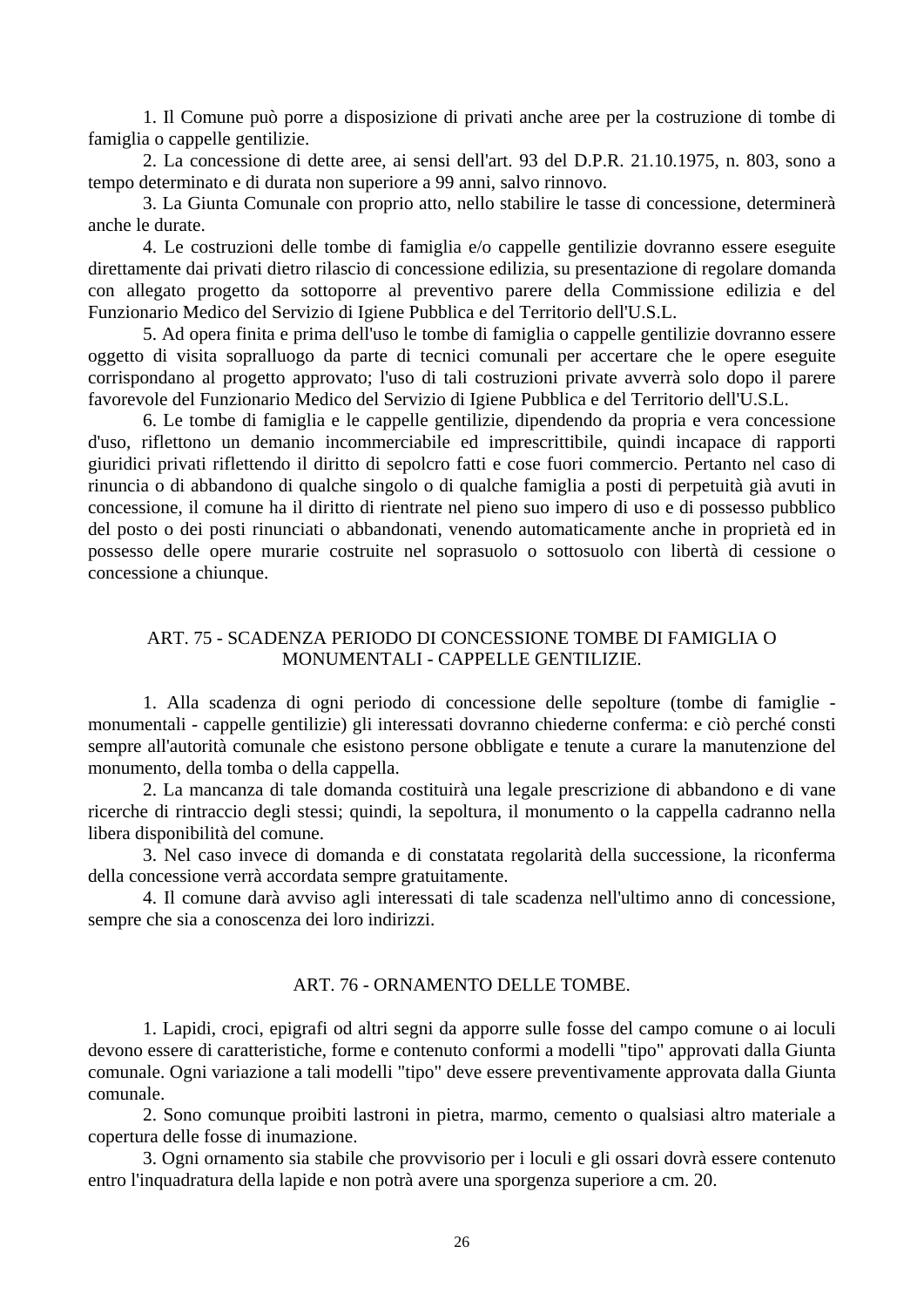#### ART. 77 - APPOSIZIONI DI LAPIDI - COSTRUZIONI.

1. Per l'esecuzione di lavori nel cimitero si dovrà ottenere la autorizzazione del Sindaco.

<span id="page-26-0"></span> 2. I progetti per la costruzione di tombe, i monumenti funebri, le sepolture private debbono ottenere oltre che l'autorizzazione di cui al primo comma del presente articolo, anche il parere della Commissione Edilizia Comunale.

## ART. 78 - RECINZIONE DI AREE - MATERIALI DI SCAVO.

 1. Nella costruzione di tombe di famiglia (art. 76 che precede), l'impresa deve recingere, a regola d'arte, lo spazio occupato con apposito assito di tavole.

2. È vietato occupare spazi attigui senza autorizzazione.

 3. I materiali di scavo e di rifiuto devono essere di volta in volta trasportati alle pubbliche discariche o ad altro luogo autorizzato, secondo l'orario e l'itinerario che verranno prescritti, evitando spargimento di materiali sul suolo del cimitero o di imbrattare opere; in ogni caso l'impresa ha l'obbligo di ripulire e ripristinare il terreno eventualmente danneggiato.

#### ART. 79 - INTRODUZIONE E DEPOSITO DI MATERIALI.

 1. La circolazione dei veicoli delle imprese viene autorizzata di volta in volta dal personale preposto alla sorveglianza del cimitero.

 2. I materiali occorrenti alla esecuzione delle opere devono essere introdotti già lavorati e depositati nel recinto di cui al seguente art. 80 o spazio autorizzato.

 3. È vietato attivare nell'area concessa laboratori di sgrossamento dei materiali e costruirvi baracche.

 4. Nel corso dei lavori l'impresa deve provvedere a che, per i giorni festivi, il terreno adiacente la costruzione sia ordinato e sgombro di terra, sabbia, calce ecc.

### ART. 80 - ORARIO DI LAVORO.

 1. Il Sindaco può fissare particolari orari per l'esecuzione dei lavori di cui all'art. 81 che precede, da eseguirsi all'interno dei cimiteri.

 2. È vietato lavorare nei giorni festivi, salvo concessione di speciali autorizzazioni, quando si tratti di opere urgenti che non ammettono deroghe.

## ART. 81 - DOVERI DEL CONCESSIONARIO DI SEPOLTURA.

 1. Il concessionario, ed i suoi successori, sono tenuti in solido a provvedere alla decorosa manutenzione ordinaria e straordinaria della sepoltura e delle opere relative, ad eseguire restauri ed opere che l'Amministrazione ritiene indispensabili od anche solo opportuni per ragioni di decoro e sicurezza o di igiene ed a rimuovere eventuali abusi.

2. In caso di inadempienza a tali obblighi, si provvede, se nel caso, con ordinanza sindacale.

 3. Nel caso in cui le opere della sepoltura siano divenute poco sicure od indecorose, il Sindaco, sempre con ordinanza, può sospendere la tumulazione di salme, subordinandola alla esecuzione dei lavori occorrenti ed eventualmente al versamento di un congruo deposito di garanzia, da restituire ad opere fatte o da impegnare nell'esecuzione delle opere stesse.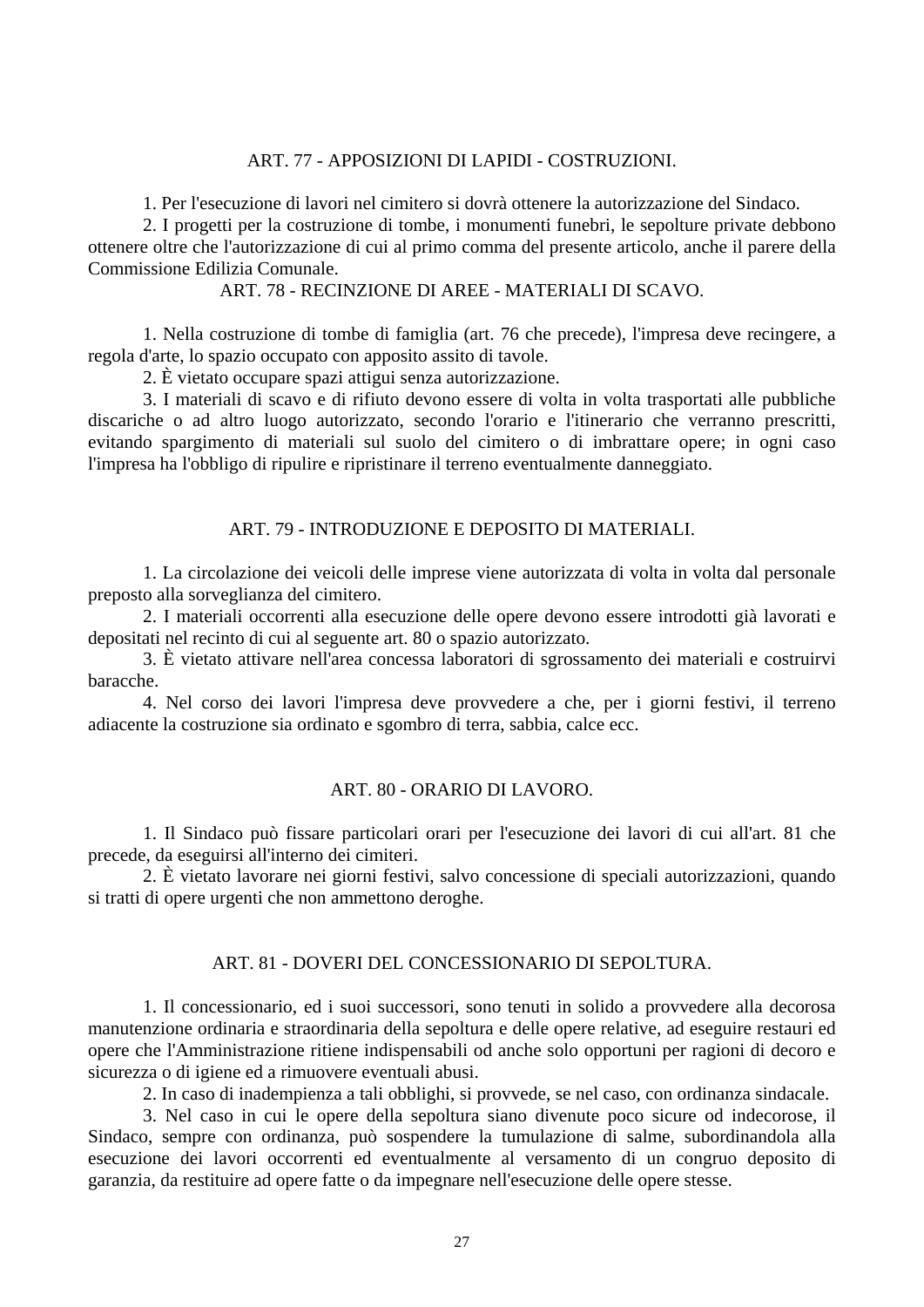<span id="page-27-0"></span> 4. Nel caso di non ottemperanza alle prescrizioni ordinate potrà essere revocata la concessione ed il sepolcro potrà essere rimosso dopo 10 anni dalla data dell'ultimo seppellimento provvedendo alla inumazione delle salme in fosse comuni.

## **CAPO VIII ESUMAZIONE ED ESTUMULAZIONE**

#### ART. 82 - ESUMAZIONI.

1. Le esumazioni ordinarie si eseguono dopo un decennio dalla inumazione.

2. Le fosse, liberate dai resti del feretro, si utilizzano per nuove inumazioni.

 3. Le salme possono essere esumate prima del prescritto turno di rotazione dietro ordine dell'Autorità giudiziaria per indagini nell'interesse della giustizia, o dietro autorizzazione del Sindaco per trasportarle in altre sepolture o per cremarle.

 4. Per le esumazioni straordinarie ordinate dall'Autorità giudiziaria, le salme devono essere trasportate nella sala delle autopsie con l'osservanza delle norme da dette autorità eventualmente suggerite.

 5. Tali esumazioni devono essere eseguite alla presenza del coordinatore sanitario dell'U.S.L. e dell'incaricato del servizio di custodia.

#### ART. 83 - DIVIETO DI ESUMAZIONI STRAORDINARIE.

 1. Salvo i casi ordinati dall'Autorità giudiziaria non possono essere eseguite esumazioni straordinarie:

a) nei mesi di maggio, giugno, luglio, agosto e settembre;

b) quando trattasi della salma di persona morta di malattia infettiva contagiosa, a meno che non siano già- trascorsi due anni dalla morte e il coordinatore sanitario dichiari che essa può essere eseguita senza alcun pregiudizio per la pubblica salute.

#### ART. 84 - DEPOSITO DELLE OSSA ESUMATE.

 1. Le ossa che si rinvengono in occasione delle esumazioni ordinarie devono essere diligentemente raccolte e depositate nell'ossario comune, a meno che coloro che vi abbiano interesse non facciano domanda di raccoglierle per deporle in cellette e loculi posti entro il recinto del cimitero ed avuti in concessione.

 2. In questo caso le ossa devono essere raccolte nelle cassettine di zinco prescritte, è vietato raccogliere nella stessa cassettina ossa appartenente a più salme.

#### ART. 85 - AVVISI DI SCADENZA.

 1. L'Amministrazione comunale avvertirà, con pubblico avviso, delle esumazioni ordinarie da eseguire, indicando che l'esumazione viene eseguita per tutte le concessioni in scadenza e per tutte le fosse comuni concesso nel decennio precedente.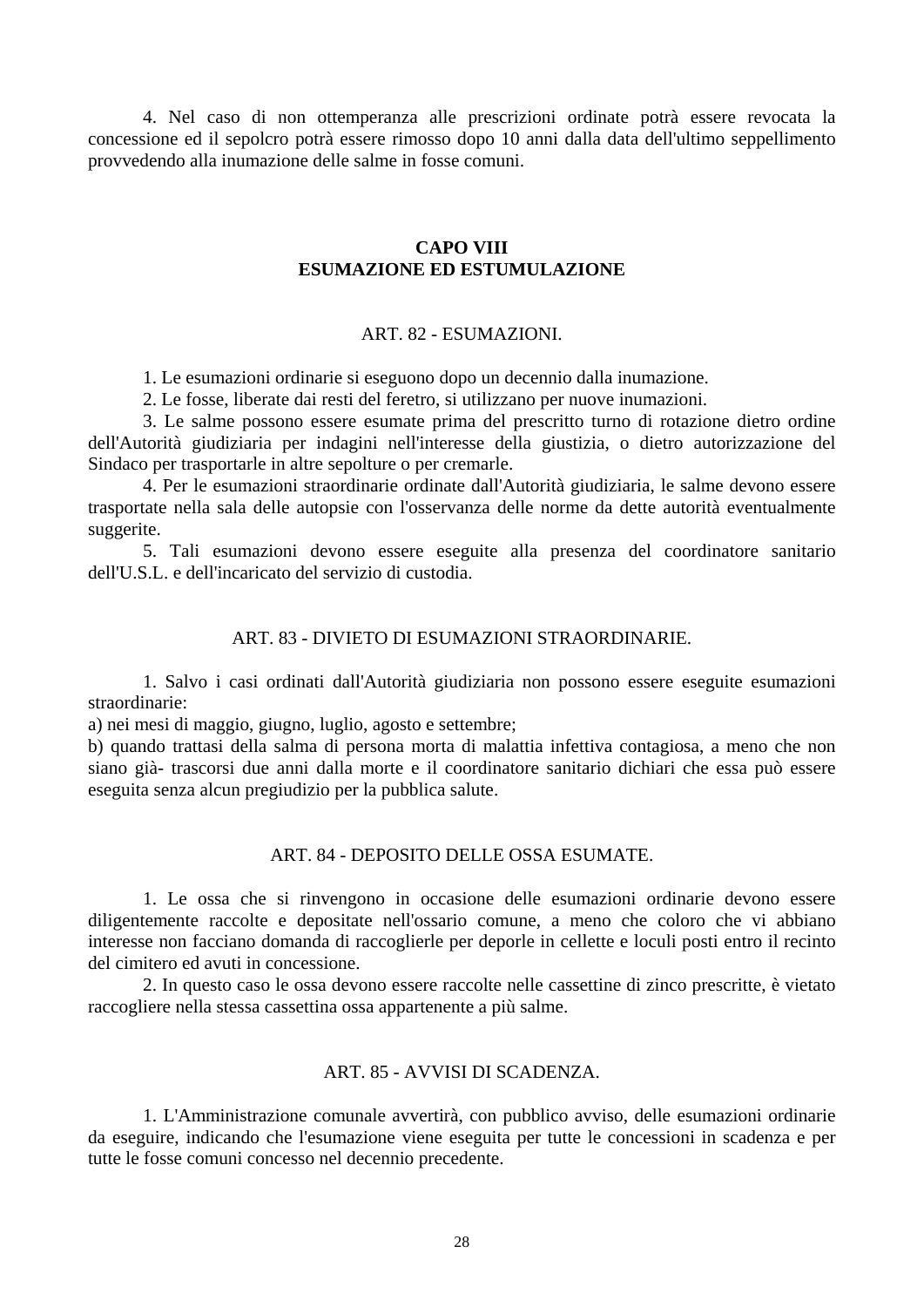<span id="page-28-0"></span> 2. Coloro che vogliono essere informati della data di esumazione debbono mettersi in nota presso il servizio cimiteriale comunicando il loro preciso indirizzo e recapito.

#### ART. 86 – ESTUMULAZIONI.

 1. Le salme tumulate in loculo si possono estumulare, in via ordinaria, alle rispettive scadenze, ed in via straordinaria nel rispetto dell'Art. 88 del D.P.R. 10.09.1990 n°285, in ogni tempo, a richiesta dei familiari, con autorizzazione del Sindaco, quando si sia disposta una diversa sistemazione e previo pagamento di specifica somma come riportato nel tariffario approvato dall'Amministrazione.

2. Si osservano, in quanto applicabili, le norme di cui agli articoli precedenti.

 3. Qualora le salme estumulate (trascorsi almeno 25 anni) si trovino in condizione di completa mineralizzazione, può provvedersi alla immediata raccolta dei resti mortali in cassette ossario su parere del coordinatore sanitario.

 4. Le salme che alla scadenza ordinaria, risultano indecomposte, salvo si possa rinnovare la sepoltura, sono trasferite in campo comune, effettuando prima qualche foro nella parte superiore del feretro.

 5. Non sono permesse estumulazioni, salvo richiesta dell'Autorità giudiziaria, quando la loro effettuazione richiede la rimozione di altre salme.

 6. È vietato eseguire sulle salme tumulate operazioni tendenti a ridurre il cadavere entro contenitori di misura inferiore a quella delle casse con le quali fu collocato nel loculo al momento della tumulazione.

 7. Il responsabile del servizio di custodia del cimitero è tenuto a denunciare all'Autorità giudiziaria ed al Sindaco chiunque esegue sulle salme operazioni nelle quali possa configurarsi il sospetto di reato di vilipendio di cadavere previsto dall'art. 410 del codice penale.

#### ART. 87 - ESUMAZIONE ED ESTUMULAZIONE GRATUITA ED A PAGAMENTO.

 1. Le esumazioni e le estumulazioni ordinarie, escluse quelle in sepolture private, sono eseguite gratuitamente.

 2. Le esumazioni e le estumulazioni straordinarie, sono sottoposte al pagamento del canone stabilito con apposita Deliberazione dall'Amministrazione e da corrispondere preventivamente alla loro effettuazione.

### ART. 88 - RINVENIMENTO DI MATERIALI ED INTEGRITÀ DEI RESTI.

 1. Tutti i rifiuti risultanti dall'attività cimiteriale sono equiparati a rifiuti speciali di cui al D.P.R. 10.9.1982, n.915 e devono essere smaltiti nel rispetto della suddetta normativa.

 2. Sia nelle esumazioni sia nelle estumulazioni, nessuno può sottrarre parte di salma, di indumenti, o di oggetti ad eccezione dell'Autorità giudiziaria e di quanto dispone il successivo articolo.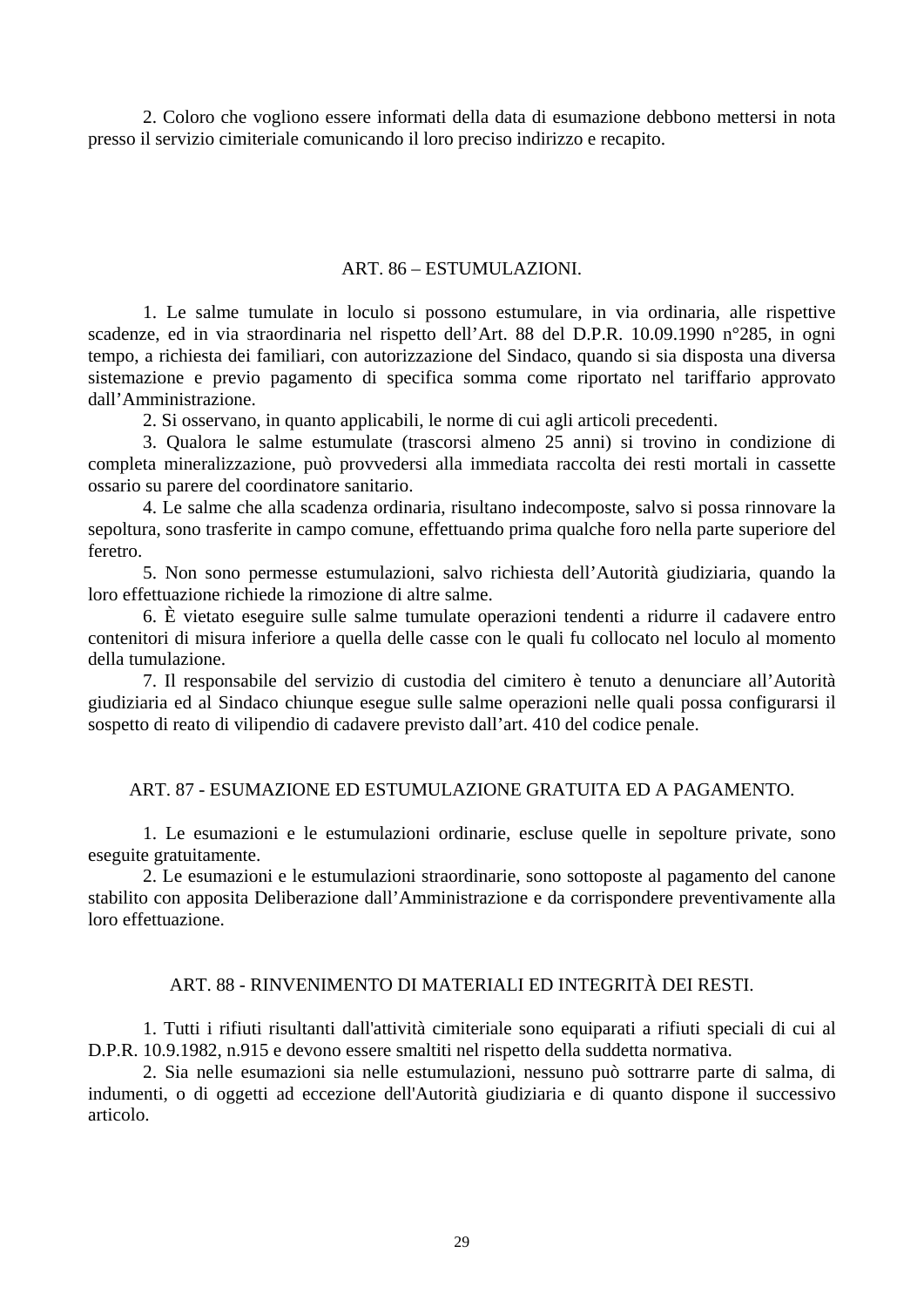#### ART. 89 - RECUPERO OGGETTI PREZIOSI E RICORDI.

<span id="page-29-0"></span> 1. I familiari i quali ritengono che le salme da esumare abbiano oggetti preziosi o ricordi che intendono recuperare, devono darne avviso all'ufficio prima delle esumazioni e possibilmente intervenire all'esumazione stessa.

 2. Comunque gli oggetti di valore o di particolare interesse, che fossero rinvenuti nelle esumazioni, saranno accantonati a cura del servizio cimiteriale e rimarranno a disposizione dei legittimi proprietari per un anno.

 3. È assolutamente vietato al personale del cimitero di appropriarsi di oggetti rinvenuti o comunque appartenenti alle tombe.

### ART. 90 - DISPONIBILITÀ DEI MATERIALI.

 1. Ove gli interessati non curino il recupero dei materiali, oggetti, parti decorative, i materiali e le opere passano a disposizione del Comune per essere impiegate in opere di miglioramento generale del cimitero stesso, in miglioramento dei campi comuni, in sistemazione di tombe di persone povere.

 2. I materiali che non possono essere reimpiegati come predetto, opportunamente privati degli eventuali segni funebri, sono venduti a licitazione privata preferibilmente fra le ditte che svolgono attività nel cimitero, l'importo relativo e` impiegato come al comma precedente.

## **CAPO IX POLIZIA INTERNA DEL CIMITERO**

### ART. 91 - INGRESSO

 1. Il cimitero è aperto al pubblico secondo l'orario fissato, per stagioni, dal Sindaco ed affisso all'ingresso.

2. È vietato l'ingresso:

a) ai minori di anni 12, non accompagnati da persone adulte;

b) alle persone in stato di ubriachezza, vestite in modo indecoroso o sconveniente, in condizioni non normali, o comunque in contrasto con il carattere del cimitero;

c) alle persone in massa, non a seguito di funerale o di cerimonia religiosa, senza la preventiva autorizzazione del Sindaco;

d) a chiunque, quando il Sindaco, per motivi di ordine pubblico o di polizia mortuaria o di disciplina interna, ravvisi l'opportunità del divieto.

### ART. 92 - RITI FUNEBRI.

 1. Nell'interno del cimitero e` permessa la celebrazione di riti funebri, della chiesa cattolica o di altre confessioni, sia per singoli o per la generalità dei defunti, purché non contrastanti con l'ordinamento giuridico italiano.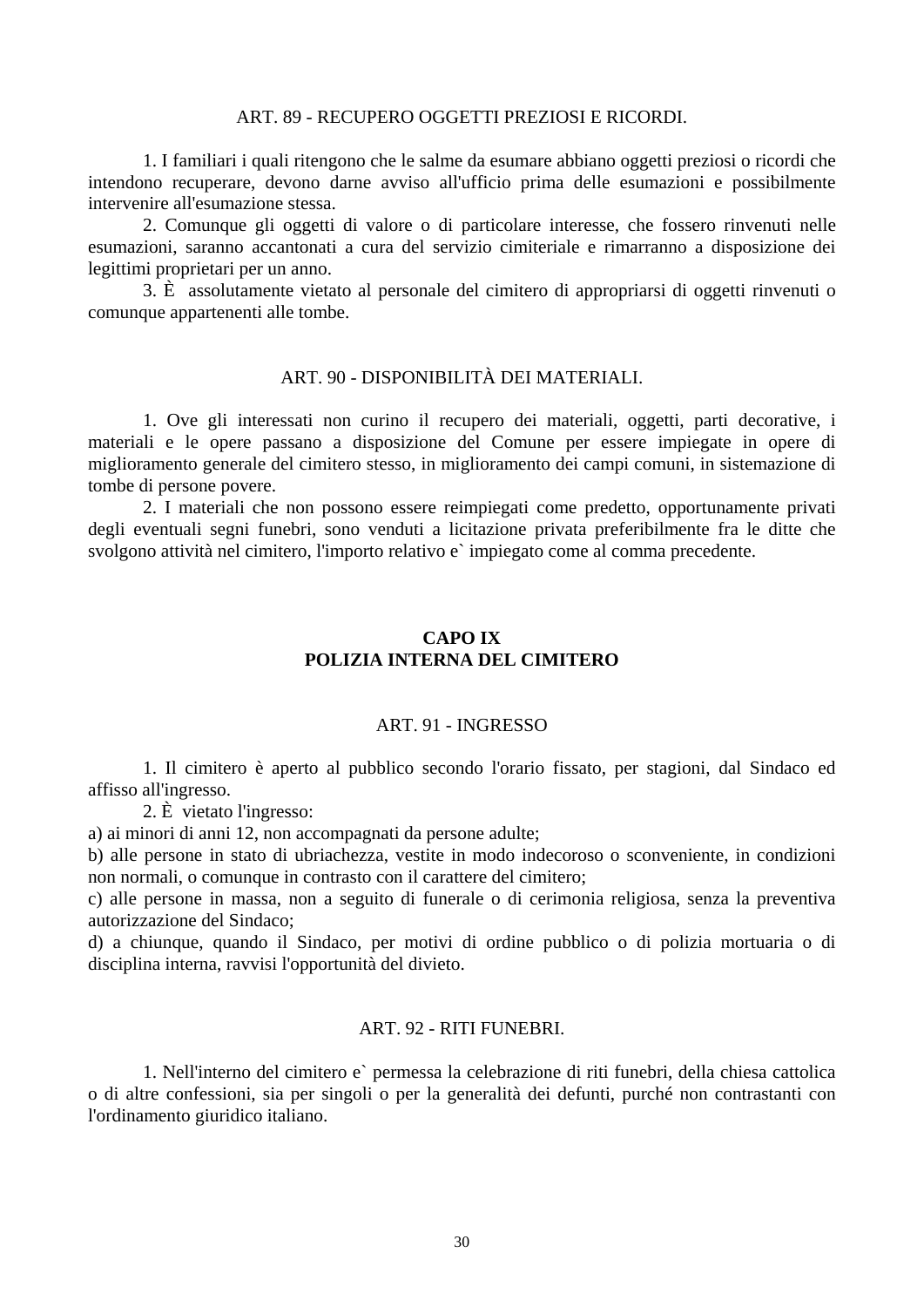#### ART. 93 - COMPORTAMENTO DEL PUBBLICO NEL CIMITERO.

1. All'interno del cimitero è vietato:

<span id="page-30-0"></span>a) fumare, consumare cibi, correre, tenere contegno chiassoso, cantare, parlare ad alta voce, circolare con veicoli;

b) introdurre biciclette, armi da caccia, cani od altri animali, cose irriverenti, introdurre ceste o involti, salvo contengano oggetti o ricordi autorizzati, da collocare sulle tombe e verificati dal personale;

c) toccare e rimuovere dalle tombe altrui fiori, piantine, ricordi, ornamentazioni, lapidi e comunque non rispettare nel modo più assoluto le tombe altrui;

d) buttare fiori appassiti od altri rifiuti fuori degli appositi cesti o spazi;

e) portare fuori del cimitero qualsiasi oggetto senza la preventiva autorizzazione;

f) calpestare, danneggiare aiuole, tappeti verdi, alberi, giardini, sedere sui tumuli o sui monumenti, camminare fuori dei viottoli, scrivere sulle lapidi o sui muri;

g) disturbare in qualsiasi modo i visitatori, ed in specie fare loro offerta di servizi, di oggetti, distribuire indirizzi, carte, volantini d'ogni sorte; tale divieto è particolarmente rigoroso per il personale del cimitero e delle imprese che svolgono attività nel cimitero;

h) prendere fotografie di cortei, di operazioni funebri, di opere funerarie senza autorizzazione della direzione e, se si tratta di tomba altrui, senza il consenso del concessionario della sepoltura;

i) eseguire lavori, iscrizioni delle tombe altrui, senza autorizzazione o richiesta dei concessionari;

l) chiedere elemosina, fare questue senza autorizzazione del Sindaco, il quale determina il posto e l'ora;

m) assistere alla esumazione di salme di persone non appartenenti alla propria famiglia;

 2. I divieti predetti, in quanto possano essere applicabili, si estendono anche alla zona immediatamente adiacente al cimitero.

## **CAPO X DISPOSIZIONI FINALI**

### ART. 94 - SANZIONI.

 1. Le infrazioni alle norme contenute nel presente regolamento, quando non costituiscono reato previsto dal codice penale, sono punite con sanzioni amministrative di un massimo di L. 200.000.

2. Si applicano le procedure di cui alla legge n.689/1981 "Modifica al sistema penale".

#### ART. 95 - ABROGAZIONE PRECEDENTI DISPOSIZIONI.

 1. Il presente regolamento regola l'intera materia, pertanto si intendono abrogate le disposizioni contenute nel precedente regolamento comunale e negli altri atti in materia anteriori al presente.

 2. Restano in vigore le speciali disposizioni di carattere igienico-sanitario, contenute nel regolamento comunale d'igiene, non contemplate nel presente.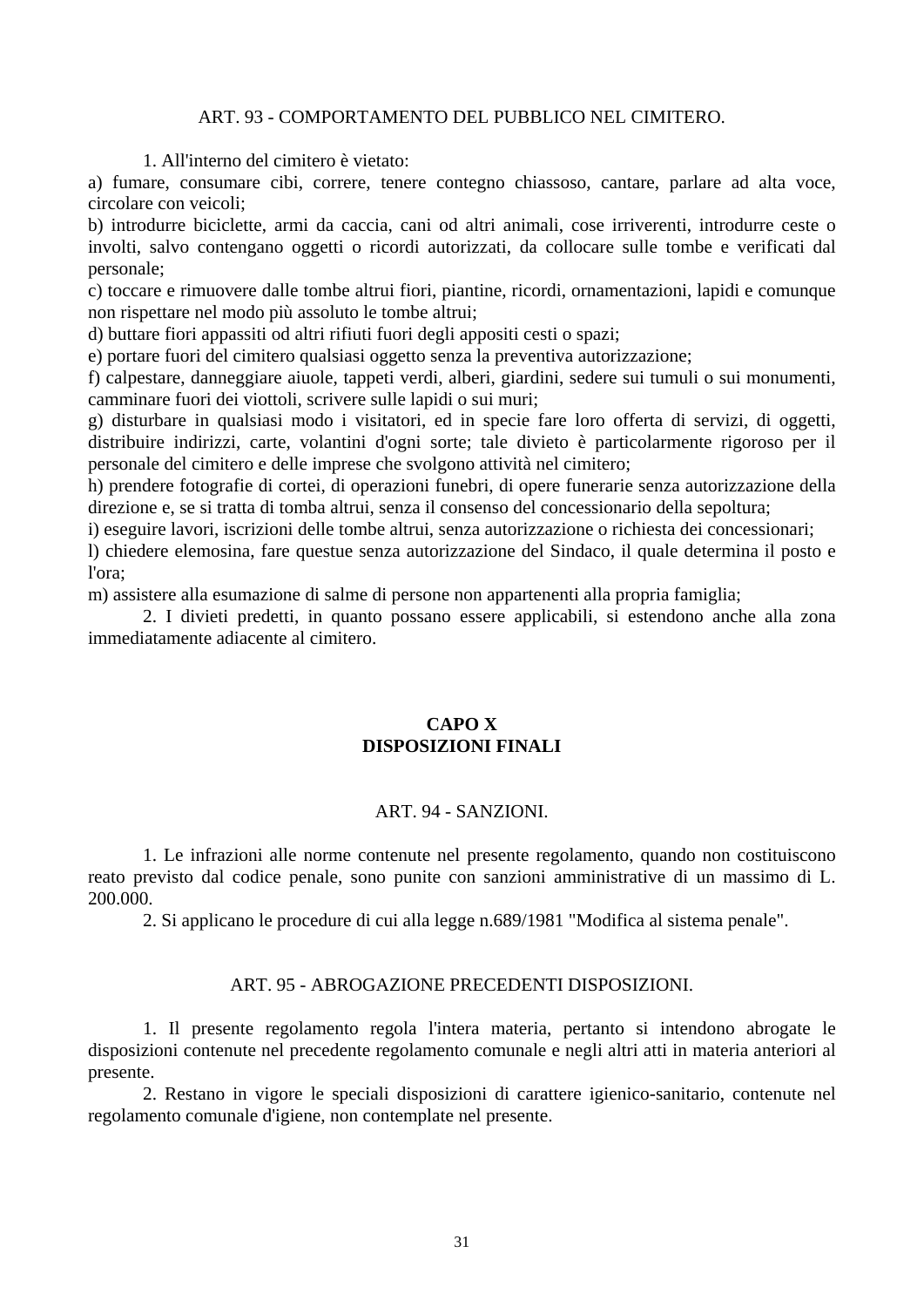# **ALLEGATO:**

# **TARIFFE LOCULI CIMITERI COMUNALI DI** :

<span id="page-31-0"></span>PONTEDERA LA ROTTA GELLO MONTECASTELLO TREGGIAIA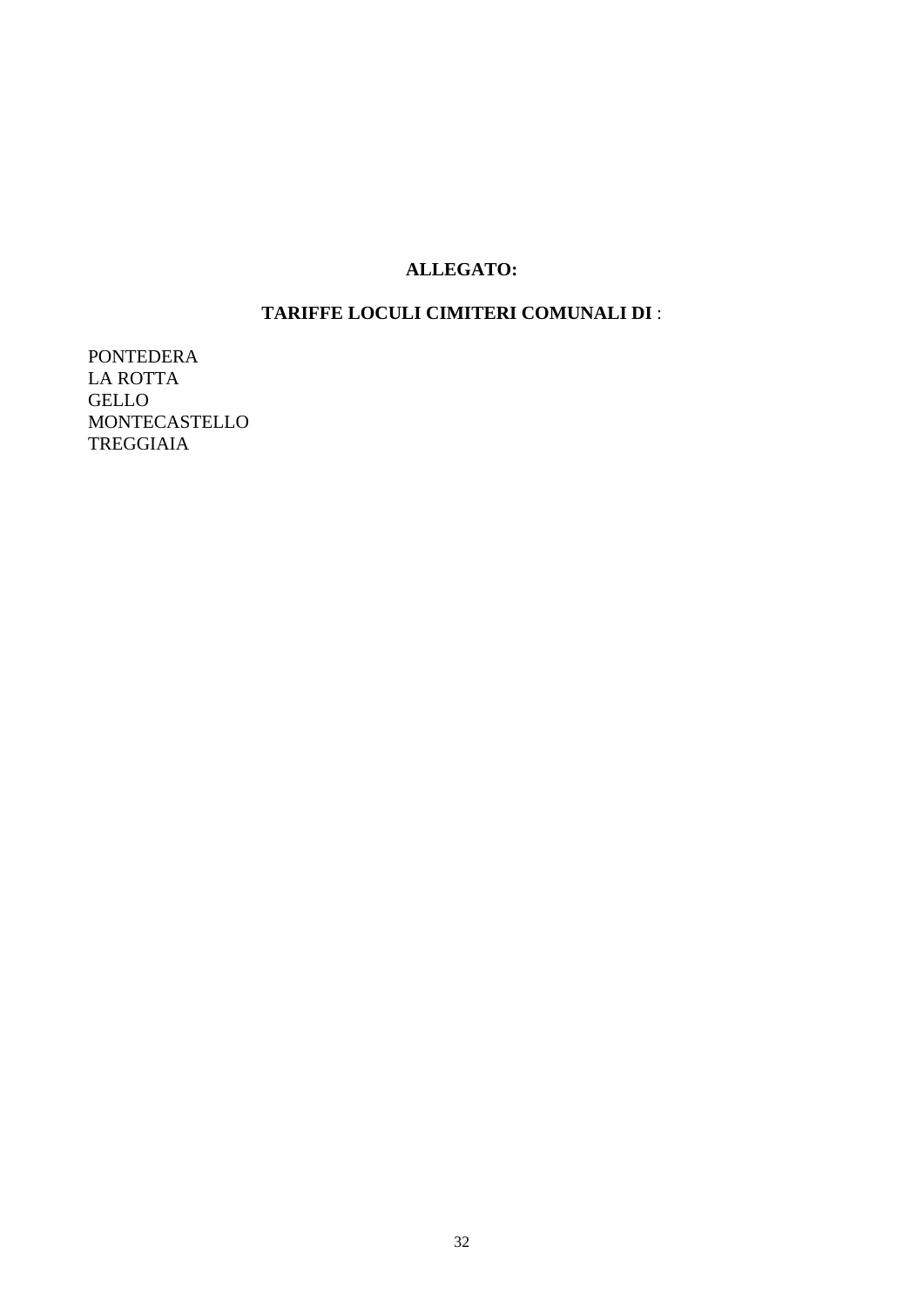<span id="page-32-0"></span>

|                                      | <b>PONTEDERA</b>   |              |  |
|--------------------------------------|--------------------|--------------|--|
|                                      | Spesa Attuale      | Sp. Prev.    |  |
| Loculi sottosuolo                    | L. 1.123.200       | L. 1.500.000 |  |
| Loculi 1 <sup>^</sup> fila           | L. 2.347.200       | L. 3.000.000 |  |
| Loculi 2^ fila                       | L. 2.527.200       | L. 3.500.000 |  |
| Loculi 3 <sup>^</sup> fila           | L. 2.527.200       | L. 3.300.000 |  |
| Loculi 4^ fila                       | L. 1.895.400       | L. 2.300.000 |  |
| Loculi 5 <sup>^</sup> fila           | L. 1.263.600       | L. 1.600.000 |  |
| Loculi 6 <sup>^</sup> fila           | L. 702.000         | L. 1.000.000 |  |
|                                      |                    |              |  |
| Loculi campo murato                  | L. 3.569.280       | L. 3.600.000 |  |
|                                      |                    |              |  |
| <b>Ossari sottosuolo</b>             | L. 280.800         | L. 370.000   |  |
| Ossari 1^ - 2^ fila                  | L. 280.800         | L. 400.000   |  |
| Ossari 3^ - 4^ fila                  | L. 280.800         | L. 500.000   |  |
| Ossari 5^ - 6^ fila                  | L. 280.800         | L. 450.000   |  |
| Ossari 7^ - 8^ fila                  | L. 280.800         | L. 400.000   |  |
| Ossari 9^ - 10^ fila                 | L. 280.800         | L. 370.000   |  |
| Ossari oltre 10^ fila                | L. 140.400         | L. 200.000   |  |
|                                      |                    |              |  |
| Resti estumulazioni Tombe privil.te  | Art. 65 c.1 lett.a | L. 370.000   |  |
|                                      |                    |              |  |
| Area costruz. Cappelle al mq.        | L. 1.127.880       | L. 1.700.000 |  |
|                                      |                    |              |  |
| Area costruz. Sarcofagi al mq.       | L. 1.127.880       | L. 1.500.000 |  |
|                                      |                    |              |  |
| Fornitura cassette per resti mortali | L. 60.000          | L. 100.000   |  |
|                                      |                    |              |  |
| Esumazioni/Estumulazioni straord.    |                    | L. 600.000   |  |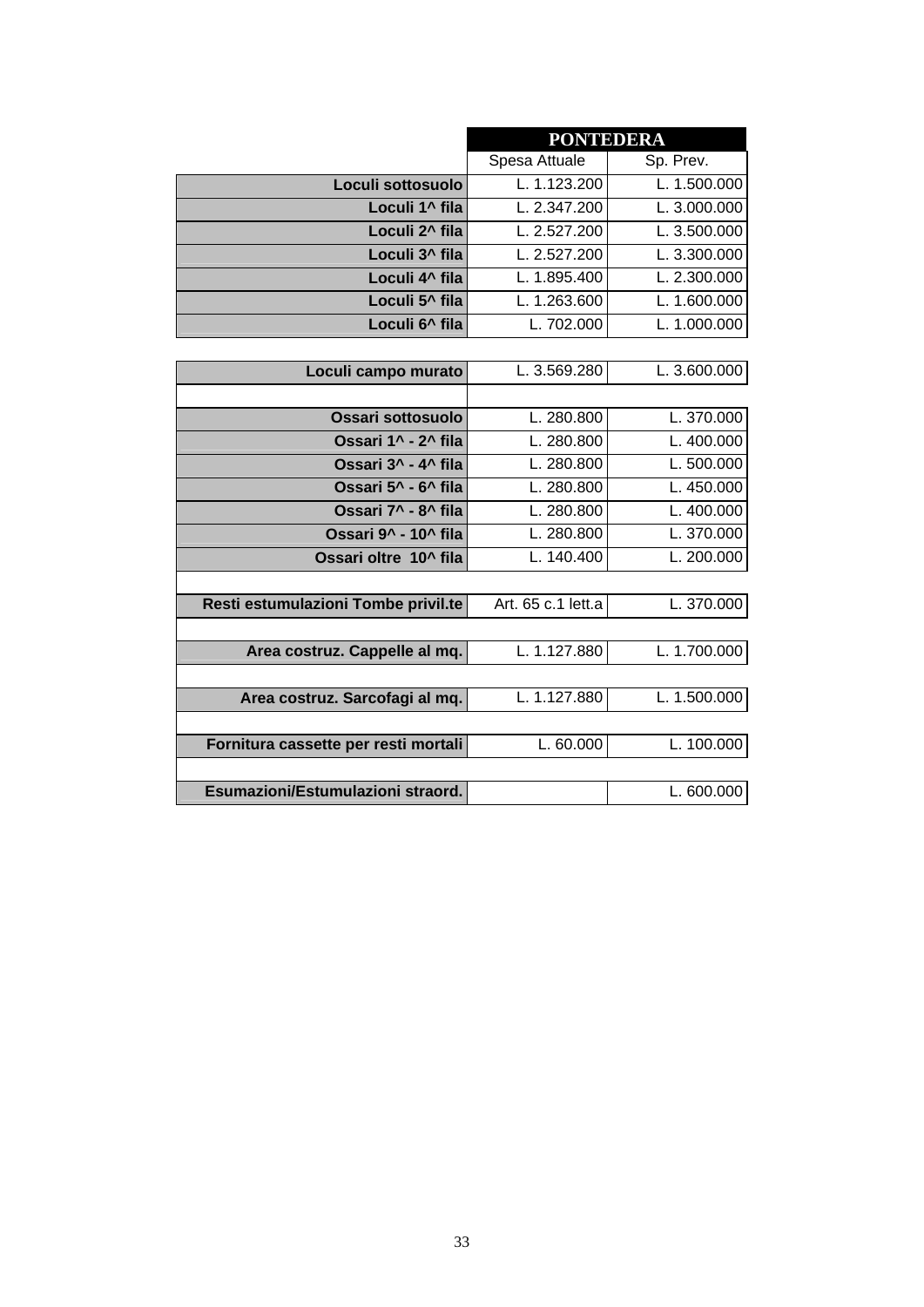<span id="page-33-0"></span>

|                                      | <b>LA ROTTA</b>                |              |              |  |
|--------------------------------------|--------------------------------|--------------|--------------|--|
|                                      | Spesa Attuale                  | Prev. 2000   | Prev. 2001   |  |
| Loculi sottosuolo                    | L. 912.600                     | L. 1.100.000 | L. 1.275.000 |  |
| Loculi 1^ fila                       | L. 1.926.000                   | L. 2.200.000 | L. 2.550.000 |  |
| Loculi 2 <sup>^</sup> fila           | L. 2.106.000                   | L. 2.550.000 | L. 2.975.000 |  |
| Loculi 3 <sup>^</sup> fila           | L. 2.106.000                   | L. 2.500.000 | L. 2.805.000 |  |
| Loculi 4^ fila                       | L. 1.404.000                   | L. 1.700.000 | L. 1.955.000 |  |
| Loculi 5 <sup>^</sup> fila           | L. 1.053.000                   | L. 1.200.000 | L. 1.360.000 |  |
| Loculi 6^ fila                       | L. 702.000                     | L. 780.000   | L. 850.000   |  |
|                                      |                                |              |              |  |
| Loculi campo murato                  | monoutilizz. Art. 65 c.1 lett. | L. 3.060.000 | L. 3.060.000 |  |
|                                      |                                |              |              |  |
| Ossari sottosuolo                    |                                | L. 295.000   | L. 315.000   |  |
| Ossari 1^ - 2^ fila                  |                                | L. 335.000   | L. 340.000   |  |
| Ossari 3^ - 4^ fila                  |                                | L. 380.000   | L. 425.000   |  |
| Ossari 5^ - 6^ fila                  |                                | L. 350.000   | L. 385.000   |  |
| Ossari 7^ - 8^ fila                  | 7^ Fila L. 282.360             | L. 310.000   | L. 340.000   |  |
| Ossari 9^ - 10^ fila                 |                                | L. 275.000   | L. 315.000   |  |
| Ossari oltre 10^ fila                |                                | L. 170.000   | L. 170.000   |  |
|                                      |                                |              |              |  |
| Resti estumulazioni tombe privil.te  | Art. 65 c.1 lett. A            | L. 370.000   | L. 370.000   |  |
|                                      |                                |              |              |  |
| Area costruz. Cappelle al mq.        | L. 1.127.880                   | L. 1.700.000 | L. 1.700.000 |  |
|                                      |                                |              |              |  |
| Area costruz. Sarcofagi al mq.       | L. 1.127.880                   | L. 1.500.000 | L. 1.500.000 |  |
|                                      |                                |              |              |  |
| Fornitura cassette per resti mortali | L. 60.000                      | L. 100.000   | L. 100.000   |  |
|                                      |                                |              |              |  |
| Esumazioni/Estumulazioni straord.    |                                | L. 600.000   | L. 600.000   |  |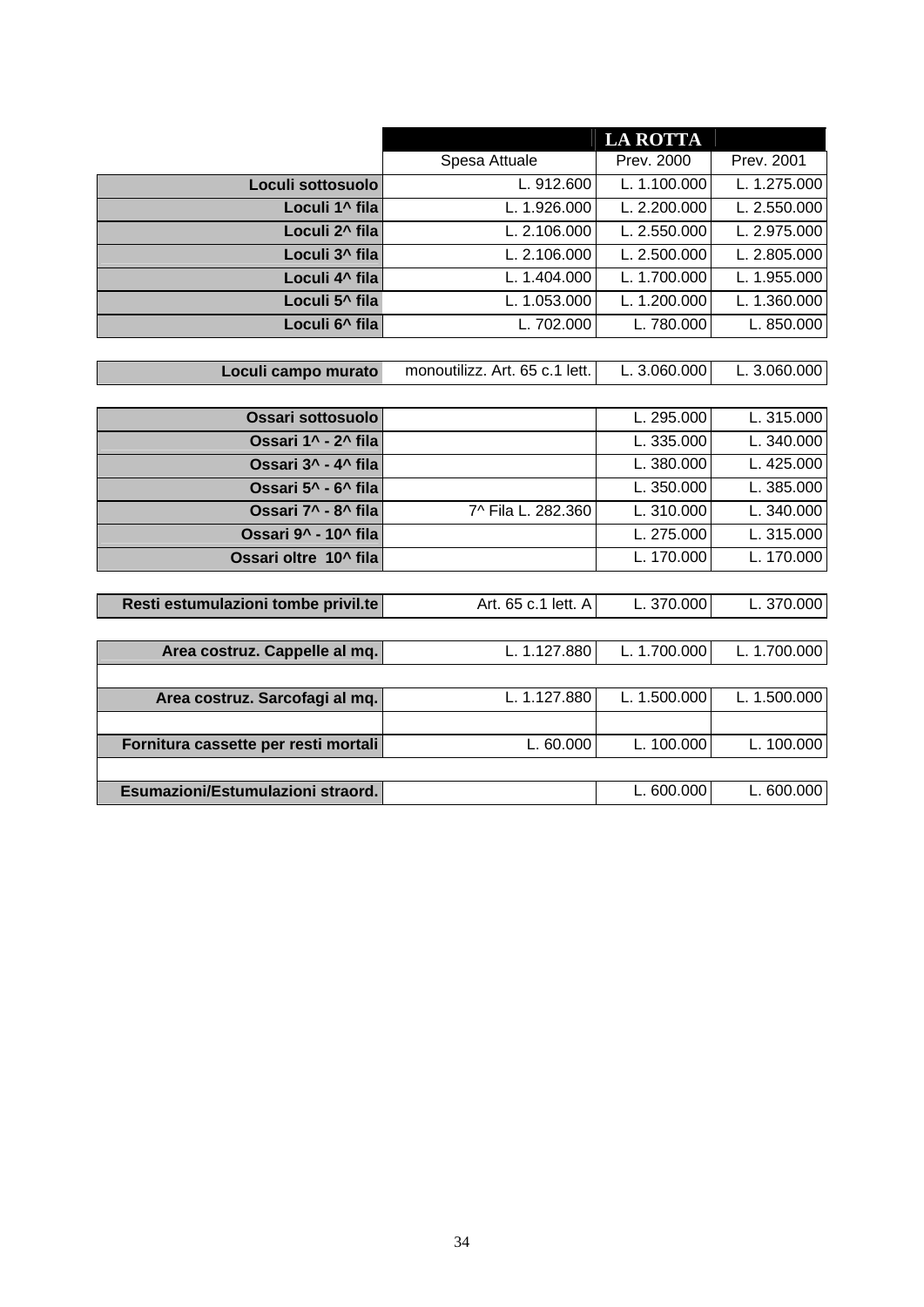<span id="page-34-0"></span>

|                                      |                                     | <b>GELLO</b> |              |
|--------------------------------------|-------------------------------------|--------------|--------------|
|                                      | Spesa Attuale                       | Prev. 2000   | Prev. 2001   |
| Loculi sottosuolo                    |                                     |              |              |
| Loculi 1^ fila                       | L. 2.050.800                        | L. 2.200.000 | L. 2.550.000 |
| Loculi 2^ fila                       | L. 2.230.800                        | L. 2.550.000 | L. 2.975.000 |
| Loculi 3 <sup>^</sup> fila           | L. 2.230.800                        | L. 2.500.000 | L. 2.805.000 |
| Loculi 4^ fila                       | L. 929.760                          | L. 1.700.000 | L. 1.955.000 |
| Loculi 5 <sup>^</sup> fila           | L. 724.560                          | L. 1.200.000 | L. 1.360.000 |
| Loculi 6 <sup>^</sup> fila           | L. 652.080                          | L. 780.000   | L. 850.000   |
|                                      |                                     |              |              |
| Loculi campo murato                  | monoutilizz. Art.<br>65 c.1 lett. A | L. 3.060.000 | L. 3.060.000 |
|                                      |                                     |              |              |
| <b>Ossari sottosuolo</b>             |                                     | L. 295.000   | L. 315.000   |
| Ossari 1^ - 2^ fila                  |                                     | L. 335.000   | L. 340.000   |
| Ossari 3^ - 4^ fila                  |                                     | L. 380.000   | L. 425.000   |
| Ossari 5^ - 6^ fila                  |                                     | L. 350.000   | L. 385.000   |
| Ossari 7^ - 8^ fila                  | 7^ Fila L. 282.360                  | L. 310.000   | L. 340.000   |
| Ossari 9^ - 10^ fila                 |                                     | L. 275.000   | L. 315.000   |
| Ossari oltre 10^ fila                |                                     | L. 170.000   | L. 170.000   |
|                                      |                                     |              |              |
| Resti estumulazioni tombe privil.te  | Art. 65 c.1 lett. A                 | L. 370.000   | L. 370.000   |
|                                      |                                     |              |              |
| Area costruz. Cappelle al mq.        | L. 1.127.880                        | L. 1.700.000 | L. 1.700.000 |
|                                      |                                     |              |              |
| Area costruz. Sarcofagi al mq.       | L. 1.127.880                        | L. 1.500.000 | L. 1.500.000 |
|                                      |                                     |              |              |
| Fornitura cassette per resti mortali | L. 60.000                           | L. 100.000   | L. 100.000   |
|                                      |                                     |              |              |
| Esumazioni/Estumulazioni straord.    |                                     | L. 600.000   | L. 600.000   |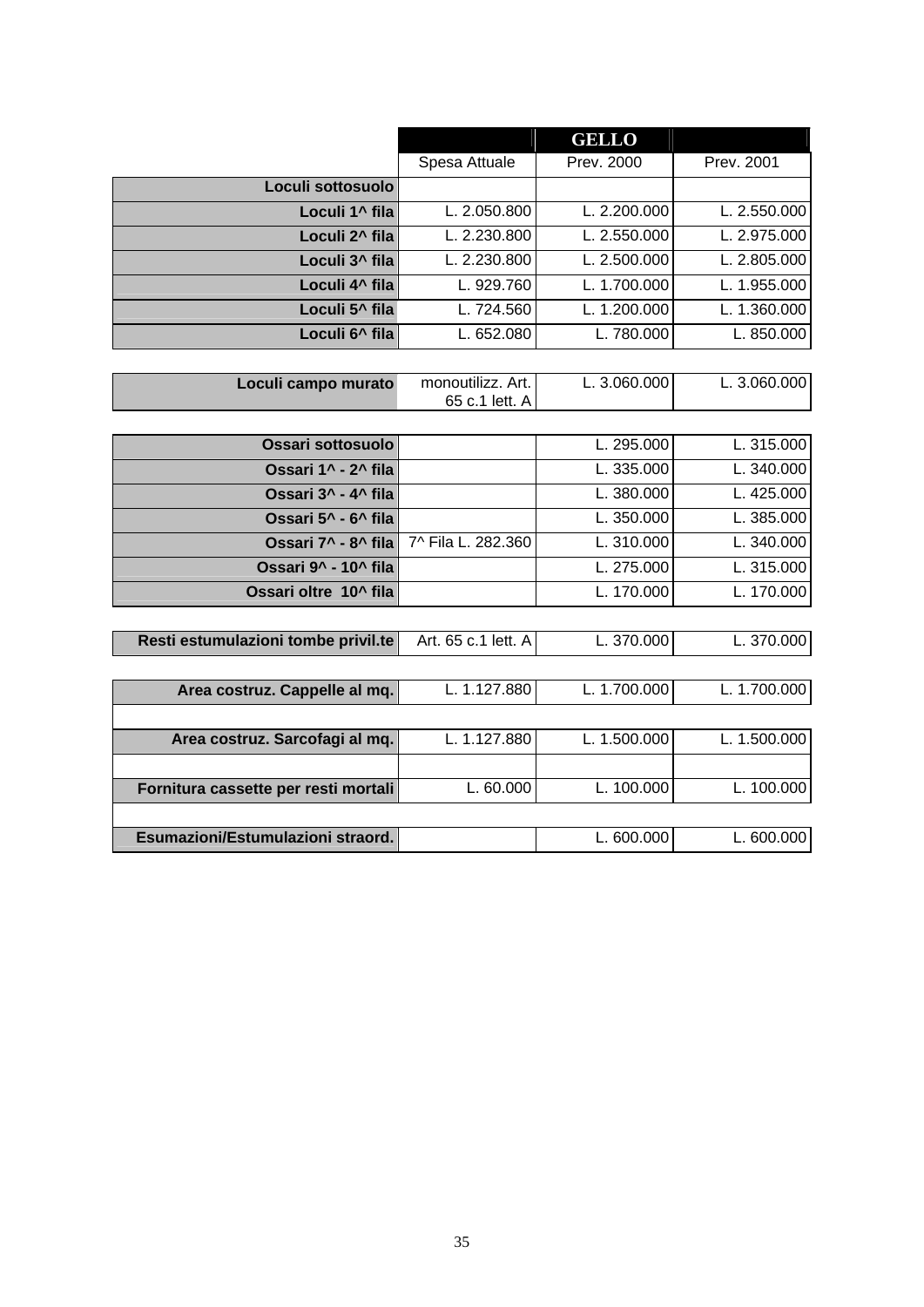<span id="page-35-0"></span>

|                                      | <b>MONTECASTELLO</b> |              |              |                |
|--------------------------------------|----------------------|--------------|--------------|----------------|
|                                      | Spesa Attuale        | Prev.2000    | Prev. 2001   | Prev. 2002     |
| Loculi sottosuolo                    |                      |              |              |                |
| Loculi 1^ fila                       | L. 1.404.000         | L. 1.785.000 | L. 2.170.000 | L. 2.550.000   |
| Loculi 2^ fila                       | L. 1.404.000         | L. 1.930.000 | L. 2.455.000 | L. 2.975.000   |
| Loculi 3 <sup>^</sup> fila           | L. 1.404.000         | L. 1.870.000 | L. 2.340.000 | L. 2.805.000   |
| Loculi 4^ fila                       | L. 982.800           | L. 1.310.000 | L. 1.635.000 | L. 1.955.000   |
| Loculi 5 <sup>^</sup> fila           | L. 702.000           | L. 920.000   | L. 1.140.000 | L. 1.360.000   |
| Loculi 6^ fila                       |                      | L. 285.000   | L.570.000    | L. 850.000     |
|                                      |                      |              |              |                |
| Loculi campo murato                  | L. 3.037.320         | L. 3.060.000 | L. 3.060.000 | L. $3.060.000$ |
|                                      |                      |              |              |                |
| Ossari sottosuolo                    |                      | L. 105.000   | L. 210.000   | L. 315.000     |
| Ossari 1^ - 2^ fila                  | L. 329.160           | L. 340.000   | L. 340.000   | L. 340.000     |
| Ossari 3^ - 4^ fila                  | L. 329.160           | L. 360.000   | L. 395.000   | L. 425.000     |
| Ossari 5^ - 6^ fila                  | L. 329.160           | L. 350.000   | L. 365.000   | L. 385.000     |
| Ossari 7^ - 8^ fila                  | L. 329.160           | L. 340.000   | L. 340.000   | L. 340.000     |
| Ossari 9^ - 10^ fila                 | L. 329.160           | L. 315.000   | L. 315.000   | L. 315.000     |
| Ossari oltre 10^ fila                |                      | L. 60.000    | L. 120.000   | L. 170.000     |
|                                      |                      |              |              |                |
| Resti estumulazioni tombe pril.te    | Art. 65 c.1 lett.a   | L. 370.000   | L. 370.000   | L. 370.000     |
|                                      |                      |              |              |                |
| Area costruz. Cappelle al mq.        | L. 1.127.880         | L. 1.700.000 | L. 1.700.000 | L. 1.700.000   |
|                                      |                      |              |              |                |
| Area costruz. Sarcofagi al mq.       | L. 1.127.880         | L. 1.500.000 | L. 1.500.000 | L. $1.500.000$ |
|                                      |                      |              |              |                |
| Fornitura cassette per resti mortali | L.60.000             | L. 100.000   | L. 100.000   | L. 100.000     |
|                                      |                      |              |              |                |
| Esumazioni/Estumulazioni straord.    |                      | L. 600.000   | L. 600.000   | L.600.000      |